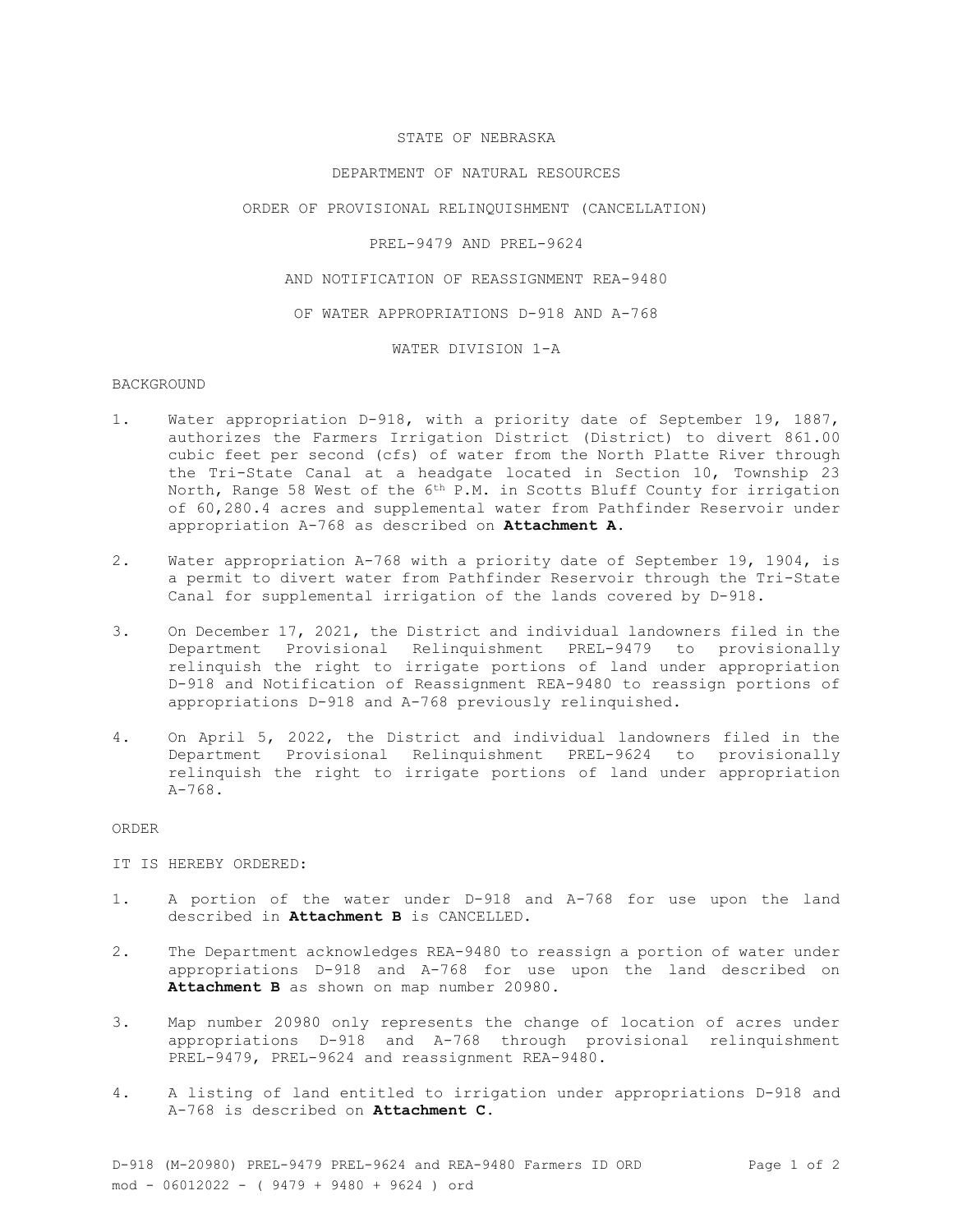- 5. A summary of the appropriations' acres and grants as a result of the District's filings in the Department before and after this Order and the portions of the District's appropriations that are available for future reassignment or transfer are summarized in **Attachment D**.
- 6. **Attachments B, C and D** and map number 20980 are hereby made a part of this Order.
- 7. All terms and conditions of previous orders for appropriations D-918 and A-768 remain in effect unless specifically changed by this Order.
- 8. Pursuant to *Neb. Rev. Stat*. § 46-229.04(5) the District may assign, within 5 years of the Order of Cancellation by the Department, the relinquished portion of an appropriation.
- 9. The appropriator must comply with all relevant statutes. This includes, but is not limited to, the following:
	- A. Receiving approval prior to taking any action that changes the location of the point of diversion, a transfer of the location of the place of use, a relinquishment of a portion of the appropriation, the type of use, or the type of appropriation.
	- B. Notify the Department of Natural Resources of any reassignment of relinquished portions of an appropriation.
	- C. Comply with all relevant notices and orders of the Department.

## ADDITIONAL INFORMATION

Failure to comply with all laws and regulations pertaining to surface water appropriations and any orders issued by the Director of the Department of Natural Resources may result in the cancellation of the appropriation, temporary closing of the appropriation, administrative penalty, criminal prosecution, or any combination thereof.

Nebraska law provides that failure to use a portion or all of a perfected appropriation for five consecutive years may result in cancellation of the appropriation.

DEPARTMENT OF NATURAL RESOURCES

June 1, 2022

Thomas E. Riley

Thomas E. Riley, P.E., Director

Copies of this Order and Attachments A, B, C and D were posted on the Department's website. Copies of this Order, Attachments A, B, C and D and map number 20851 were provided to the Department's field office in Bridgeport, Nebraska and mailed to the following:

Farmers Irrigation District and Communic Control R. Ronca 1505 Second Avenue P.O. Box 1630 Scottsbluff, Nebraska 69361 Mills, Wyoming 82644

Kevin C. Adams, Manager The Music Constants U.S. Bureau of Reclamation

D-918 (M-20980) PREL-9479 PREL-9624 and REA-9480 Farmers ID ORD Page 2 of 2 mod - 06012022 - ( 9479 + 9480 + 9624 ) ord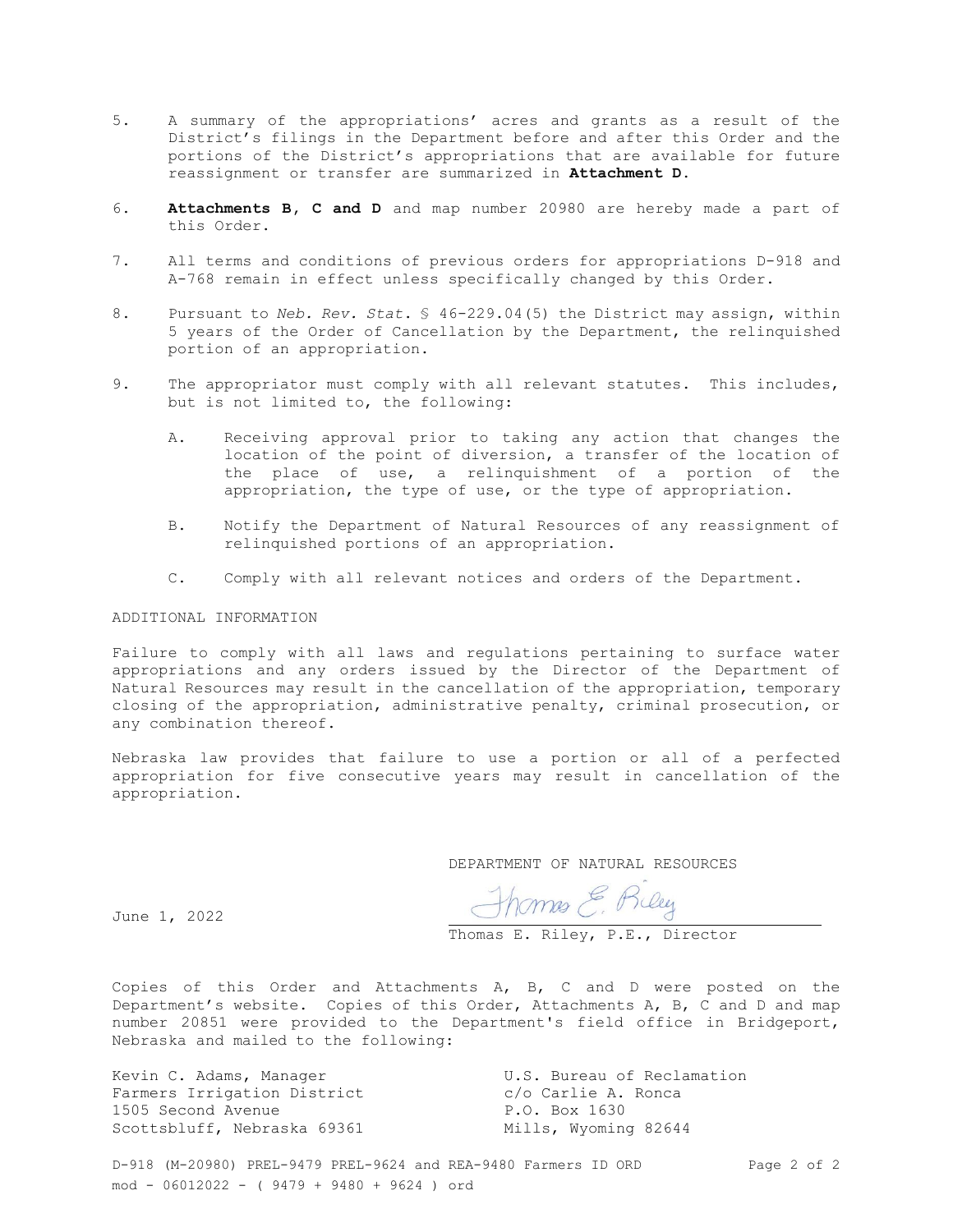## **ATTACHMENT A Farmers Irrigation District**

## **The following is a Summary of Farmers Irrigation District's Surface Water Appropriations Affected by this Order:**

| Appropriation<br><b>Priority Date</b> |           | Source               |                 | <b>Use</b> |        | <b>Available for Assignment</b> |                          |
|---------------------------------------|-----------|----------------------|-----------------|------------|--------|---------------------------------|--------------------------|
| <b>Number</b>                         |           |                      |                 | Acres      | Grant' | Acres                           | Grant                    |
| D-918<br>(42)                         | 9/19/1887 | North Platte River   | IR <sup>2</sup> | 60,280.4   | 861.00 | 10.9                            | 0.16                     |
| A-768<br>(46)                         | 9/4/1904  | Pathfinder Reservoir | $SI^2$          | 60,280.4   |        | 10.9                            | $\overline{\phantom{0}}$ |

 ${}^{1}$ Grant = cubic feet per second

 ${}^{2}$ IR = Irrigation from natural flow.

 $3\text{SI}$  = Supplemental irrigation (from a reservoir) on land also covered by a natural flow appropriation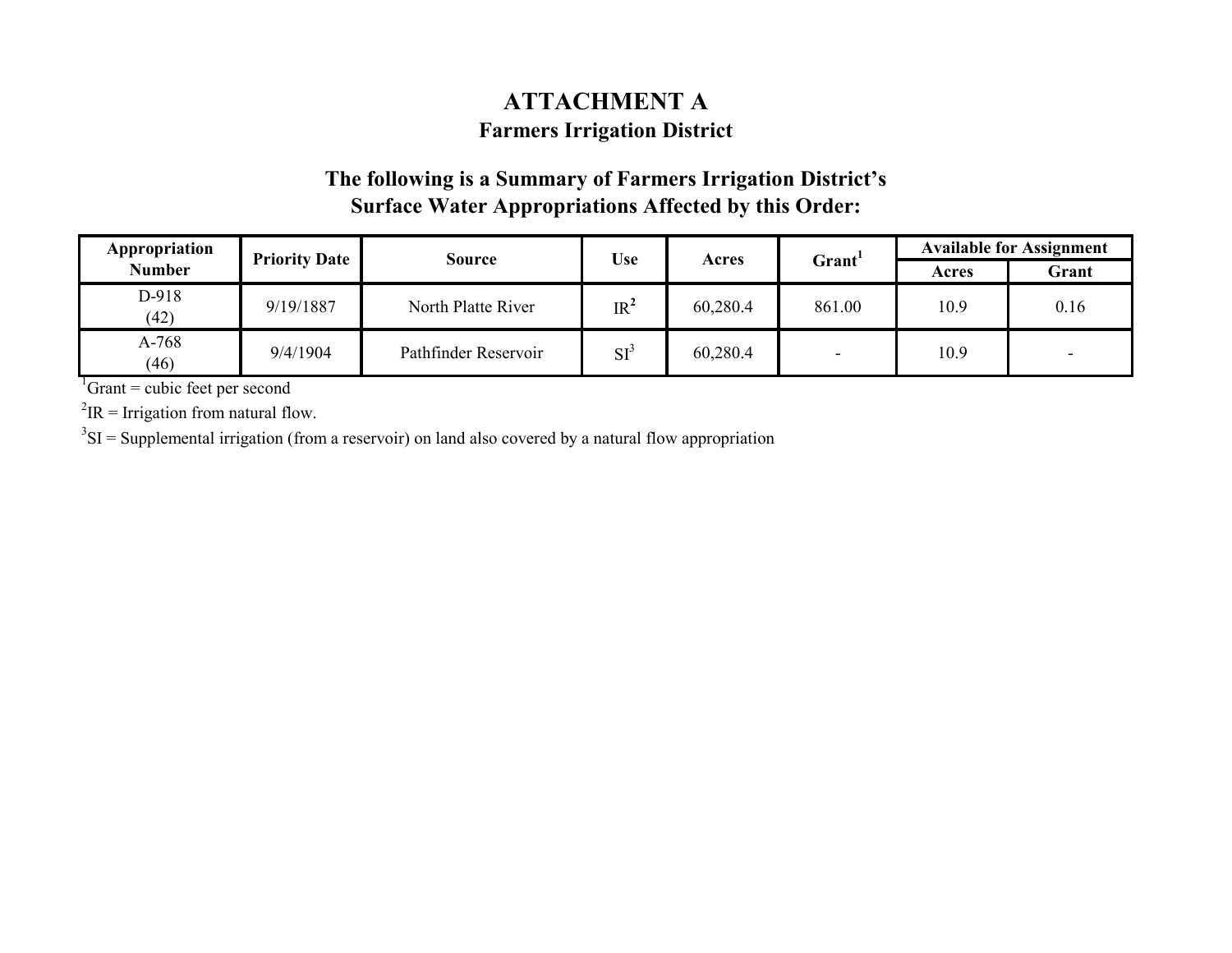| <b>ATTACHMENT B</b>        |                                                    |                  |                  |                 |  |  |
|----------------------------|----------------------------------------------------|------------------|------------------|-----------------|--|--|
|                            | <b>Farmers Irrigation District Land Listing of</b> |                  |                  |                 |  |  |
|                            | PREL-9479, PREL-9624 and REA-9480                  |                  |                  |                 |  |  |
|                            |                                                    | <b>PREL-9479</b> | <b>PREL-9624</b> | <b>REA-9480</b> |  |  |
| <b>Legal Description</b>   | County                                             |                  |                  |                 |  |  |
| <b>T23N - R57W</b>         |                                                    |                  |                  |                 |  |  |
| <b>SE NW S14 T23N R57W</b> | <b>Scotts Bluff</b>                                | 11.6             | 11.6             | 0.0             |  |  |
|                            |                                                    |                  |                  |                 |  |  |
| <b>T23N - R55W</b>         |                                                    |                  |                  |                 |  |  |
| <b>SE SW S34 T23N R55W</b> | <b>Scotts Bluff</b>                                | 0.0              | 0.0              | 0.6             |  |  |
| <b>SW SE S34 T23N R55W</b> | <b>Scotts Bluff</b>                                | 0.0              | 0.0              | 4.3             |  |  |
|                            |                                                    |                  |                  |                 |  |  |
| <b>T22N - R55W</b>         |                                                    |                  |                  |                 |  |  |
| <b>NE NW S03 T22N R55W</b> | <b>Scotts Bluff</b>                                | 0.0              | 0.0              | 6.4             |  |  |
| SE NW S03 T22N R55W        | <b>Scotts Bluff</b>                                | 0.0              | 0.0              | 0.3             |  |  |
|                            |                                                    |                  |                  |                 |  |  |
|                            | <b>Total</b>                                       | 11.6             | 11.6             | 11.6            |  |  |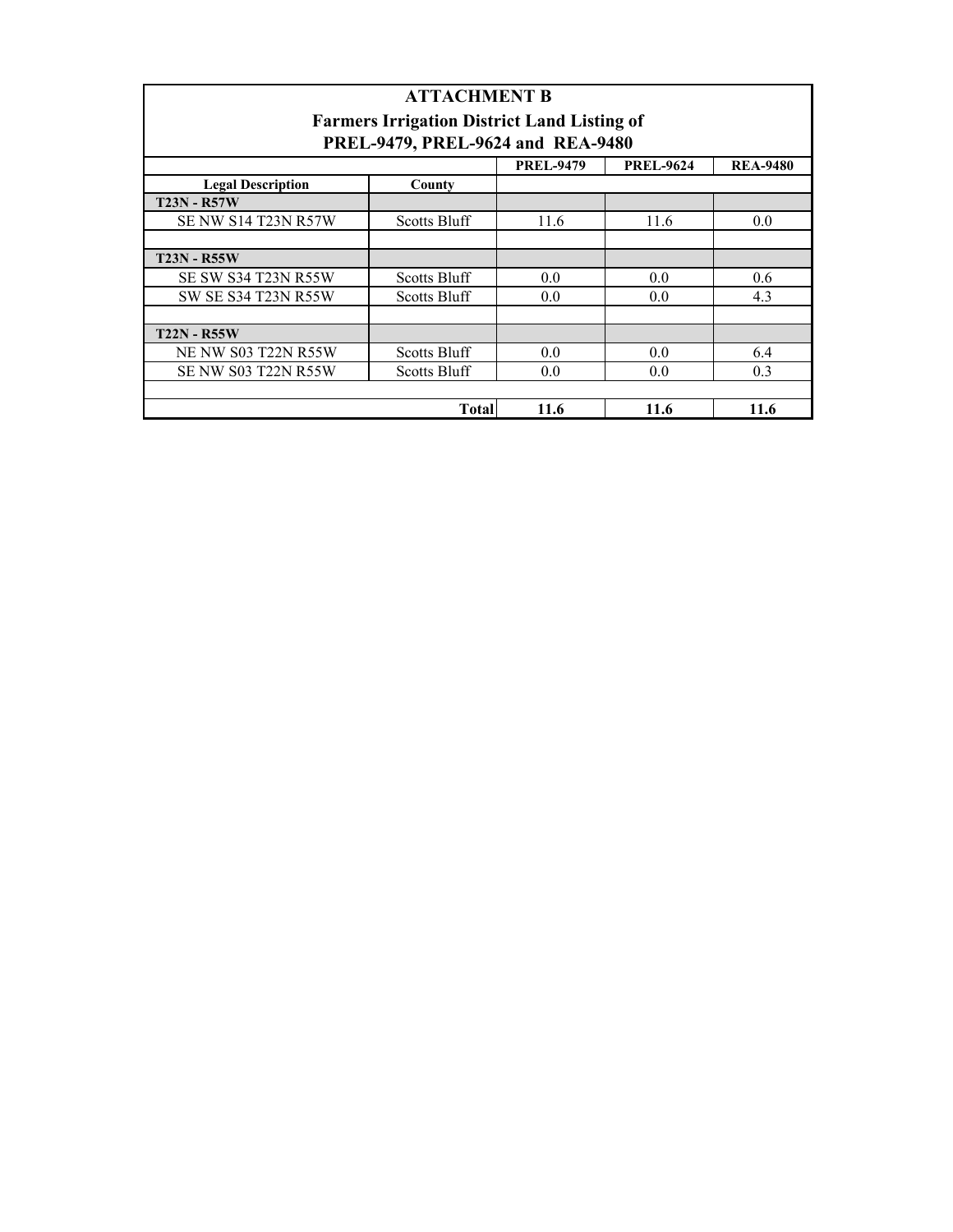| <b>ATTACHMENT C</b><br><b>Farmers Irrigation District</b><br>Lands Entitled to Surface Water Under D-918 and A-768 |                              |              |              |  |
|--------------------------------------------------------------------------------------------------------------------|------------------------------|--------------|--------------|--|
|                                                                                                                    |                              |              |              |  |
| <b>T23N-R59W</b>                                                                                                   |                              |              |              |  |
| SW NW S13 T23N-R58W                                                                                                | Scotts Bluff                 | 31.8         | 31.8         |  |
| SE NW S13 T23N-R58W                                                                                                | Scotts Bluff                 | 18.0         | 18.0         |  |
| SW NE S13 T23N-R58W                                                                                                | Scotts Bluff                 | 11.9         | 11.9         |  |
| NW SE S13 T23N-R58W                                                                                                | Scotts Bluff                 | 11.7         | 11.7         |  |
| NE SE S13 T23N-R58W                                                                                                | Scotts Bluff                 | 13.2         | 13.2         |  |
| <b>T23N-R57W</b>                                                                                                   |                              |              |              |  |
| SW NE S10 T23N-R57W                                                                                                | Scotts Bluff                 | 7.8          | 7.8          |  |
| SE NE S10 T23N-R57W                                                                                                | Scotts Bluff                 | 0.2          | 0.2          |  |
| NW SW S10 T23N-R57W                                                                                                | Scotts Bluff                 | 13.0         | 13.0         |  |
| SW S10 T23N-R57W<br>NΕ                                                                                             | Scotts Bluff                 | 20.3         | 20.3         |  |
| SW S10 T23N-R57W<br>SW                                                                                             | Scotts Bluff                 | 28.9         | 28.9         |  |
| SW S10 T23N-R57W<br>SE                                                                                             | Scotts Bluff                 | 27.8         | 27.8         |  |
| SE S10 T23N-R57W<br>ΝW                                                                                             | Scotts Bluff                 | 40.0         | 40.0         |  |
| SE S10 T23N-R57W<br>SW                                                                                             | Scotts Bluff                 | 33.0         | 33.0         |  |
| SW S11 T23N-R57W<br>NW                                                                                             | Scotts Bluff                 | 1.3          | 1.3          |  |
| SW S11 T23N-R57W<br>SW                                                                                             | Scotts Bluff                 | 34.0         | 34.0         |  |
| SW S11 T23N-R57W<br>SE                                                                                             | Scotts Bluff                 | 14.7         | 14.7         |  |
| SW S12 T23N-R57W<br>SW                                                                                             | Scotts Bluff                 | 10.2         | 10.2         |  |
| S12 T23N-R57W<br>SE<br>SW                                                                                          | Scotts Bluff                 | 23.1         | 23.1         |  |
| SE S12 T23N-R57W<br>SW                                                                                             | Scotts Bluff                 | 7.4          | 7.4          |  |
| S13 T23N-R57W<br>NW<br>NW                                                                                          | Scotts Bluff                 | 22.8         | 22.8         |  |
| NE NW S13 T23N-R57W                                                                                                | Scotts Bluff                 | 38.3         | 38.3         |  |
| SW NW S13 T23N-R57W                                                                                                | Scotts Bluff                 | 40.0         | 40.0         |  |
| SE NW S13 T23N-R57W                                                                                                | Scotts Bluff                 | 32.6         | 32.6         |  |
| NW SW S13 T23N-R57W                                                                                                | Scotts Bluff                 | 40.0         | 40.0         |  |
| SW S13 T23N-R57W<br>NE                                                                                             | Scotts Bluff                 | 40.0         | 40.0         |  |
| SW SW S13 T23N-R57W                                                                                                | Scotts Bluff                 | 35.0         | 35.0         |  |
| SE SW S13 T23N-R57W                                                                                                | Scotts Bluff                 | 40.0         | 40.0         |  |
| NW SE S13 T23N-R57W                                                                                                | Scotts Bluff                 | 38.6         | 38.6         |  |
| SE S13 T23N-R57W<br>ΝE                                                                                             | Scotts Bluff                 | 40.0         | 40.0         |  |
| SW SE S13 T23N-R57W                                                                                                | Scotts Bluff                 | 37.0         | 37.0         |  |
| SE S13 T23N-R57W<br>SE<br>NW NW S14 T23N-R57W                                                                      | Scotts Bluff<br>Scotts Bluff | 37.0         | 37.0         |  |
| NE NW S14 T23N-R57W                                                                                                |                              | 37.7         | 37.7         |  |
| SW NW S14 T23N-R57W                                                                                                | Scotts Bluff<br>Scotts Bluff | 36.6<br>38.1 | 36.6<br>38.1 |  |
| SE NW S14 T23N-R57W                                                                                                | Scotts Bluff                 | 28.4         | 28.4         |  |
| NW NE S14 T23N-R57W                                                                                                | Scotts Bluff                 | 29.6         | 29.6         |  |
| NE NE S14 T23N-R57W                                                                                                | Scotts Bluff                 | 25.4         | 25.4         |  |
| SW NE S14 T23N-R57W                                                                                                | Scotts Bluff                 | 40.0         | 40.0         |  |
| SE NE S14 T23N-R57W                                                                                                | Scotts Bluff                 | 38.5         | 38.5         |  |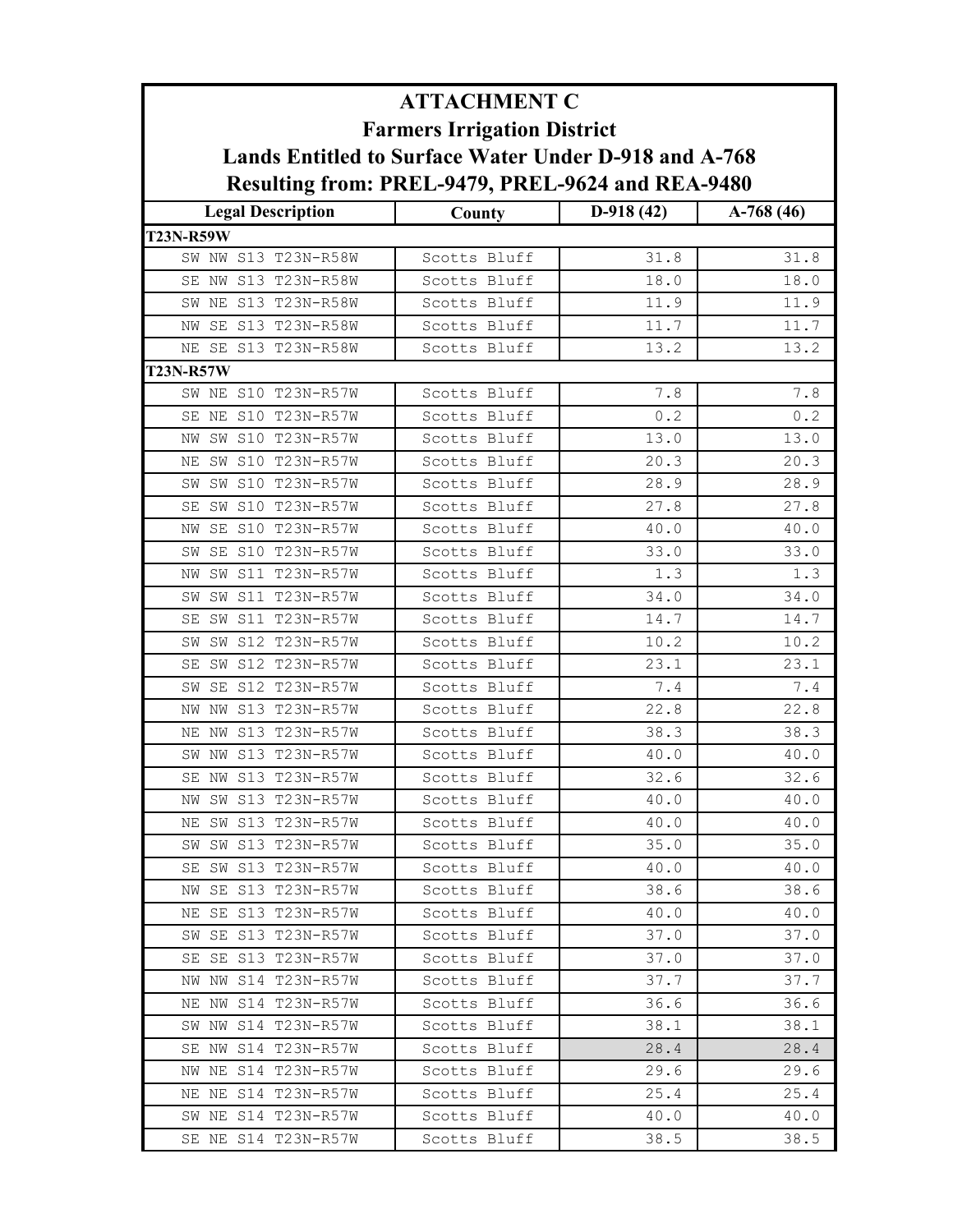| <b>Legal Description</b>                      | County                       | $D-918(42)$  | $A-768(46)$  |
|-----------------------------------------------|------------------------------|--------------|--------------|
| NW SW S14 T23N-R57W                           | Scotts Bluff                 | 19.0         | 19.0         |
| SW S14 T23N-R57W<br>ΝE                        | Scotts Bluff                 | 16.2         | 16.2         |
| SE S14 T23N-R57W<br>ΝW                        | Scotts Bluff                 | 20.0         | 20.0         |
| SE S14 T23N-R57W<br>ΝE                        | Scotts Bluff                 | 15.0         | 15.0         |
| SW SE S14 T23N-R57W                           | Scotts Bluff                 | 36.3         | 36.3         |
| SE S14 T23N-R57W<br>SE                        | Scotts Bluff                 | 12.0         | 12.0         |
| NW S15 T23N-R57W<br>NW                        | Scotts Bluff                 | 40.0         | 40.0         |
| NE NW S15 T23N-R57W                           | Scotts Bluff                 | 40.0         | 40.0         |
| SW NW S15 T23N-R57W                           | Scotts Bluff                 | 40.0         | 40.0         |
| SE NW S15 T23N-R57W                           | Scotts Bluff                 | 40.0         | 40.0         |
| NW NE S15 T23N-R57W                           | Scotts Bluff                 | 12.1         | 12.1         |
| NE NE S15 T23N-R57W                           | Scotts Bluff                 | 17.0         | 17.0         |
| SW NE S15 T23N-R57W                           | Scotts Bluff                 | 40.0         | 40.0         |
| SE NE S15 T23N-R57W                           | Scotts Bluff                 | 40.0         | 40.0         |
| SW S15 T23N-R57W<br>NW                        | Scotts Bluff                 | 40.0         | 40.0         |
| NE SW S15 T23N-R57W                           | Scotts Bluff                 | 32.3         | 32.3         |
| SW SW S15 T23N-R57W                           | Scotts Bluff                 | 40.0         | 40.0         |
| SW S15 T23N-R57W<br>SE                        | Scotts Bluff                 | 30.5         | 30.5         |
| SE S15 T23N-R57W<br>NW                        | Scotts Bluff                 | 34.6         | 34.6         |
| SE S15 T23N-R57W<br>ΝE                        | Scotts Bluff                 | 40.0         | 40.0         |
| SE SE S15 T23N-R57W                           | Scotts Bluff                 | 40.0         | 40.0         |
| NW S16 T23N-R57W<br>NW                        | Scotts Bluff                 | 16.3         | 16.3         |
| NE NW S16 T23N-R57W                           | Scotts Bluff                 | 27.9         | 27.9         |
| SW NW S16 T23N-R57W                           | Scotts Bluff                 | 40.0         | 40.0         |
| S16 T23N-R57W<br>SE NW                        | Scotts Bluff                 | 40.0         | 40.0         |
| NW NE S16 T23N-R57W                           | Scotts Bluff                 | 40.0         | 40.0         |
| S16 T23N-R57W<br>ΝE<br>ΝE                     | Scotts Bluff                 | 40.0         | 40.0         |
| SW NE S16 T23N-R57W                           | Scotts Bluff                 | 40.0         | 40.0         |
| SE NE S16 T23N-R57W                           | Scotts Bluff                 | 40.0         | 40.0         |
| NW SW S16 T23N-R57W                           | Scotts Bluff                 | 40.0         | 40.0         |
| NE SW S16 T23N-R57W                           | Scotts Bluff                 | 40.0         | 40.0         |
| SW SW S16 T23N-R57W                           | Scotts Bluff                 | 40.0         | 40.0         |
| SE SW S16 T23N-R57W<br>SE S16 T23N-R57W<br>NW | Scotts Bluff<br>Scotts Bluff | 40.0<br>40.0 | 40.0<br>40.0 |
| NE SE S16 T23N-R57W                           | Scotts Bluff                 | 40.0         | 40.0         |
| SW SE S16 T23N-R57W                           | Scotts Bluff                 | 40.0         | 40.0         |
| SE SE S16 T23N-R57W                           | Scotts Bluff                 | 40.0         | 40.0         |
| NW NW S17 T23N-R57W                           | Scotts Bluff                 | 35.0         | 35.0         |
| NE NW S17 T23N-R57W                           | Scotts Bluff                 | 32.0         | 32.0         |
| SW NW S17 T23N-R57W                           | Scotts Bluff                 | 40.0         | 40.0         |
| SE NW S17 T23N-R57W                           | Scotts Bluff                 | 40.0         | 40.0         |
| NW NE S17 T23N-R57W                           | Scotts Bluff                 | 30.0         | 30.0         |
| NE NE S17 T23N-R57W                           | Scotts Bluff                 | 35.0         | 35.0         |
| SW NE S17 T23N-R57W                           | Scotts Bluff                 | 40.0         | 40.0         |
| SE NE S17 T23N-R57W                           | Scotts Bluff                 | 40.0         | 40.0         |
| NW SW S17 T23N-R57W                           | Scotts Bluff                 | 40.0         | 40.0         |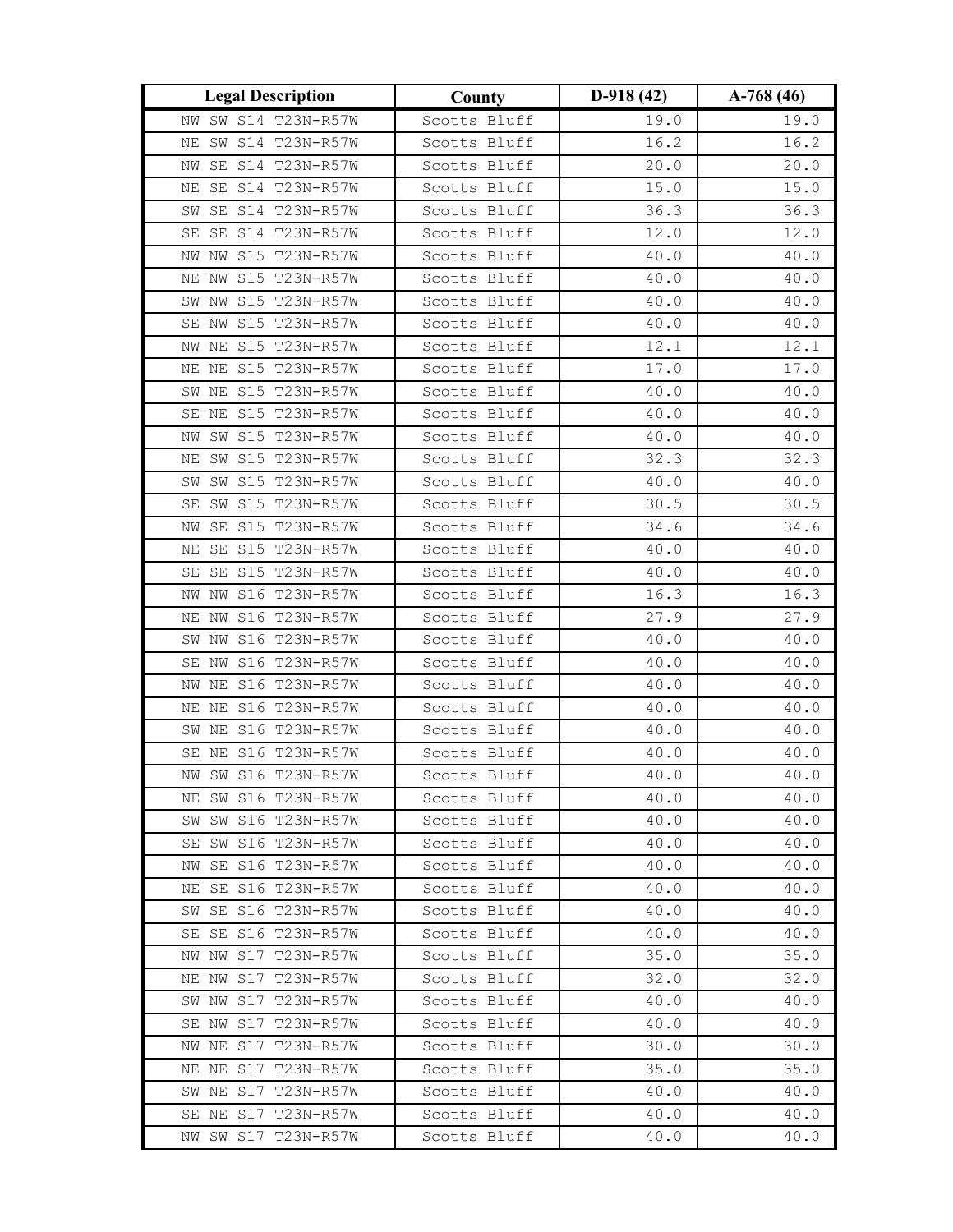| NE SW S17 T23N-R57W<br>40.0<br>40.0<br>Scotts Bluff<br>SW S17 T23N-R57W<br>Scotts Bluff<br>40.0<br>40.0<br>SW<br>SW S17 T23N-R57W<br>Scotts Bluff<br>20.0<br>20.0<br>SE<br>NW SE S17 T23N-R57W<br>Scotts Bluff<br>15.0<br>15.0<br>28.8<br>28.8<br>SE S17 T23N-R57W<br>Scotts Bluff<br>ΝE<br>20.0<br>SE S17 T23N-R57W<br>Scotts Bluff<br>20.0<br>SW<br>SE S17 T23N-R57W<br>Scotts Bluff<br>40.0<br>40.0<br>SE<br>29.7<br>NW S18 T23N-R57W<br>29.7<br>Scotts Bluff<br>SW<br>SE NW S18 T23N-R57W<br>15.0<br>15.0<br>Scotts Bluff<br>18.7<br>SW NE S18 T23N-R57W<br>Scotts Bluff<br>18.7<br>NE SW S18 T23N-R57W<br>Scotts Bluff<br>15.7<br>15.7<br>$5.0$<br>NW NE S19 T23N-R57W<br>Scotts Bluff<br>$5.0$<br>25.0<br>25.0<br>NE NE S19 T23N-R57W<br>Scotts Bluff<br>NW NW S20 T23N-R57W<br>5.0<br>5.0<br>Scotts Bluff<br>$5.0$<br>$5.0$<br>NE NW S20 T23N-R57W<br>Scotts Bluff<br>25.0<br>25.0<br>NW NE S20 T23N-R57W<br>Scotts Bluff<br>NE NE S20 T23N-R57W<br>Scotts Bluff<br>40.0<br>40.0<br>SW NE S20 T23N-R57W<br>Scotts Bluff<br>3.0<br>3.0<br>15.0<br>SE NE S20 T23N-R57W<br>Scotts Bluff<br>15.0<br>40.0<br>40.0<br>S21 T23N-R57W<br>Scotts Bluff<br>ΝW<br>NW<br>NE NW S21 T23N-R57W<br>Scotts Bluff<br>40.0<br>40.0<br>SW NW S21 T23N-R57W<br>Scotts Bluff<br>30.0<br>30.0<br>25.0<br>25.0<br>SE NW S21 T23N-R57W<br>Scotts Bluff<br>NW NE S21 T23N-R57W<br>40.0<br>Scotts Bluff<br>40.0<br>S21 T23N-R57W<br>Scotts Bluff<br>40.0<br>40.0<br>ΝE<br>ΝE<br>SW NE S21 T23N-R57W<br>Scotts Bluff<br>25.0<br>25.0<br>23.0<br>23.0<br>S21 T23N-R57W<br>Scotts Bluff<br>SE NE<br>NW NW S22 T23N-R57W<br>40.0<br>40.0<br>Scotts Bluff<br>NE NW S22 T23N-R57W<br>25.4<br>25.4<br>Scotts Bluff<br>15.0<br>SW NW S22 T23N-R57W<br>15.0<br>Scotts Bluff<br>4.8<br>NE NW S24 T23N-R57W<br>Scotts Bluff<br>4.8<br>20.5<br>NW NE S24 T23N-R57W<br>Scotts Bluff<br>20.5<br>NE NE S24 T23N-R57W<br>Scotts Bluff<br>12.5<br>12.5<br><b>T23N-R56W</b><br>SE NE S08 T23N-R56W<br>3.0<br>Scotts Bluff<br>3.0<br>NE SE S08 T23N-R56W<br>Scotts Bluff<br>14.4<br>14.4<br>21.4<br>SE SE S08 T23N-R56W<br>Scotts Bluff<br>21.4<br>SW NW S09 T23N-R56W<br>5.0<br>5.0<br>Scotts Bluff<br>NW SW S09 T23N-R56W<br>Scotts Bluff<br>30.0<br>30.0<br>SW SW S09 T23N-R56W<br>35.0<br>35.0<br>Scotts Bluff<br>5.0<br>$5.0$<br>NE SE S09 T23N-R56W<br>Scotts Bluff<br>SE SE S09 T23N-R56W<br>Scotts Bluff<br>14.0<br>14.0<br>NW SW S10 T23N-R56W<br>Scotts Bluff<br>11.0<br>11.0<br>SW SW S10 T23N-R56W<br>36.2<br>36.2<br>Scotts Bluff<br>25.1<br>25.1<br>NW NW S15 T23N-R56W<br>Scotts Bluff<br>9.8<br>9.8<br>SW NW S15 T23N-R56W<br>Scotts Bluff | <b>Legal Description</b> | County | $D-918(42)$ | $A-768(46)$ |
|----------------------------------------------------------------------------------------------------------------------------------------------------------------------------------------------------------------------------------------------------------------------------------------------------------------------------------------------------------------------------------------------------------------------------------------------------------------------------------------------------------------------------------------------------------------------------------------------------------------------------------------------------------------------------------------------------------------------------------------------------------------------------------------------------------------------------------------------------------------------------------------------------------------------------------------------------------------------------------------------------------------------------------------------------------------------------------------------------------------------------------------------------------------------------------------------------------------------------------------------------------------------------------------------------------------------------------------------------------------------------------------------------------------------------------------------------------------------------------------------------------------------------------------------------------------------------------------------------------------------------------------------------------------------------------------------------------------------------------------------------------------------------------------------------------------------------------------------------------------------------------------------------------------------------------------------------------------------------------------------------------------------------------------------------------------------------------------------------------------------------------------------------------------------------------------------------------------------------------------------------------------------------------------------------------------------------------------------------------------------------------------------------------------------------------------------------------------------------------------------------------------------------------------------------------------------------------------------------------------------|--------------------------|--------|-------------|-------------|
|                                                                                                                                                                                                                                                                                                                                                                                                                                                                                                                                                                                                                                                                                                                                                                                                                                                                                                                                                                                                                                                                                                                                                                                                                                                                                                                                                                                                                                                                                                                                                                                                                                                                                                                                                                                                                                                                                                                                                                                                                                                                                                                                                                                                                                                                                                                                                                                                                                                                                                                                                                                                                      |                          |        |             |             |
|                                                                                                                                                                                                                                                                                                                                                                                                                                                                                                                                                                                                                                                                                                                                                                                                                                                                                                                                                                                                                                                                                                                                                                                                                                                                                                                                                                                                                                                                                                                                                                                                                                                                                                                                                                                                                                                                                                                                                                                                                                                                                                                                                                                                                                                                                                                                                                                                                                                                                                                                                                                                                      |                          |        |             |             |
|                                                                                                                                                                                                                                                                                                                                                                                                                                                                                                                                                                                                                                                                                                                                                                                                                                                                                                                                                                                                                                                                                                                                                                                                                                                                                                                                                                                                                                                                                                                                                                                                                                                                                                                                                                                                                                                                                                                                                                                                                                                                                                                                                                                                                                                                                                                                                                                                                                                                                                                                                                                                                      |                          |        |             |             |
|                                                                                                                                                                                                                                                                                                                                                                                                                                                                                                                                                                                                                                                                                                                                                                                                                                                                                                                                                                                                                                                                                                                                                                                                                                                                                                                                                                                                                                                                                                                                                                                                                                                                                                                                                                                                                                                                                                                                                                                                                                                                                                                                                                                                                                                                                                                                                                                                                                                                                                                                                                                                                      |                          |        |             |             |
|                                                                                                                                                                                                                                                                                                                                                                                                                                                                                                                                                                                                                                                                                                                                                                                                                                                                                                                                                                                                                                                                                                                                                                                                                                                                                                                                                                                                                                                                                                                                                                                                                                                                                                                                                                                                                                                                                                                                                                                                                                                                                                                                                                                                                                                                                                                                                                                                                                                                                                                                                                                                                      |                          |        |             |             |
|                                                                                                                                                                                                                                                                                                                                                                                                                                                                                                                                                                                                                                                                                                                                                                                                                                                                                                                                                                                                                                                                                                                                                                                                                                                                                                                                                                                                                                                                                                                                                                                                                                                                                                                                                                                                                                                                                                                                                                                                                                                                                                                                                                                                                                                                                                                                                                                                                                                                                                                                                                                                                      |                          |        |             |             |
|                                                                                                                                                                                                                                                                                                                                                                                                                                                                                                                                                                                                                                                                                                                                                                                                                                                                                                                                                                                                                                                                                                                                                                                                                                                                                                                                                                                                                                                                                                                                                                                                                                                                                                                                                                                                                                                                                                                                                                                                                                                                                                                                                                                                                                                                                                                                                                                                                                                                                                                                                                                                                      |                          |        |             |             |
|                                                                                                                                                                                                                                                                                                                                                                                                                                                                                                                                                                                                                                                                                                                                                                                                                                                                                                                                                                                                                                                                                                                                                                                                                                                                                                                                                                                                                                                                                                                                                                                                                                                                                                                                                                                                                                                                                                                                                                                                                                                                                                                                                                                                                                                                                                                                                                                                                                                                                                                                                                                                                      |                          |        |             |             |
|                                                                                                                                                                                                                                                                                                                                                                                                                                                                                                                                                                                                                                                                                                                                                                                                                                                                                                                                                                                                                                                                                                                                                                                                                                                                                                                                                                                                                                                                                                                                                                                                                                                                                                                                                                                                                                                                                                                                                                                                                                                                                                                                                                                                                                                                                                                                                                                                                                                                                                                                                                                                                      |                          |        |             |             |
|                                                                                                                                                                                                                                                                                                                                                                                                                                                                                                                                                                                                                                                                                                                                                                                                                                                                                                                                                                                                                                                                                                                                                                                                                                                                                                                                                                                                                                                                                                                                                                                                                                                                                                                                                                                                                                                                                                                                                                                                                                                                                                                                                                                                                                                                                                                                                                                                                                                                                                                                                                                                                      |                          |        |             |             |
|                                                                                                                                                                                                                                                                                                                                                                                                                                                                                                                                                                                                                                                                                                                                                                                                                                                                                                                                                                                                                                                                                                                                                                                                                                                                                                                                                                                                                                                                                                                                                                                                                                                                                                                                                                                                                                                                                                                                                                                                                                                                                                                                                                                                                                                                                                                                                                                                                                                                                                                                                                                                                      |                          |        |             |             |
|                                                                                                                                                                                                                                                                                                                                                                                                                                                                                                                                                                                                                                                                                                                                                                                                                                                                                                                                                                                                                                                                                                                                                                                                                                                                                                                                                                                                                                                                                                                                                                                                                                                                                                                                                                                                                                                                                                                                                                                                                                                                                                                                                                                                                                                                                                                                                                                                                                                                                                                                                                                                                      |                          |        |             |             |
|                                                                                                                                                                                                                                                                                                                                                                                                                                                                                                                                                                                                                                                                                                                                                                                                                                                                                                                                                                                                                                                                                                                                                                                                                                                                                                                                                                                                                                                                                                                                                                                                                                                                                                                                                                                                                                                                                                                                                                                                                                                                                                                                                                                                                                                                                                                                                                                                                                                                                                                                                                                                                      |                          |        |             |             |
|                                                                                                                                                                                                                                                                                                                                                                                                                                                                                                                                                                                                                                                                                                                                                                                                                                                                                                                                                                                                                                                                                                                                                                                                                                                                                                                                                                                                                                                                                                                                                                                                                                                                                                                                                                                                                                                                                                                                                                                                                                                                                                                                                                                                                                                                                                                                                                                                                                                                                                                                                                                                                      |                          |        |             |             |
|                                                                                                                                                                                                                                                                                                                                                                                                                                                                                                                                                                                                                                                                                                                                                                                                                                                                                                                                                                                                                                                                                                                                                                                                                                                                                                                                                                                                                                                                                                                                                                                                                                                                                                                                                                                                                                                                                                                                                                                                                                                                                                                                                                                                                                                                                                                                                                                                                                                                                                                                                                                                                      |                          |        |             |             |
|                                                                                                                                                                                                                                                                                                                                                                                                                                                                                                                                                                                                                                                                                                                                                                                                                                                                                                                                                                                                                                                                                                                                                                                                                                                                                                                                                                                                                                                                                                                                                                                                                                                                                                                                                                                                                                                                                                                                                                                                                                                                                                                                                                                                                                                                                                                                                                                                                                                                                                                                                                                                                      |                          |        |             |             |
|                                                                                                                                                                                                                                                                                                                                                                                                                                                                                                                                                                                                                                                                                                                                                                                                                                                                                                                                                                                                                                                                                                                                                                                                                                                                                                                                                                                                                                                                                                                                                                                                                                                                                                                                                                                                                                                                                                                                                                                                                                                                                                                                                                                                                                                                                                                                                                                                                                                                                                                                                                                                                      |                          |        |             |             |
|                                                                                                                                                                                                                                                                                                                                                                                                                                                                                                                                                                                                                                                                                                                                                                                                                                                                                                                                                                                                                                                                                                                                                                                                                                                                                                                                                                                                                                                                                                                                                                                                                                                                                                                                                                                                                                                                                                                                                                                                                                                                                                                                                                                                                                                                                                                                                                                                                                                                                                                                                                                                                      |                          |        |             |             |
|                                                                                                                                                                                                                                                                                                                                                                                                                                                                                                                                                                                                                                                                                                                                                                                                                                                                                                                                                                                                                                                                                                                                                                                                                                                                                                                                                                                                                                                                                                                                                                                                                                                                                                                                                                                                                                                                                                                                                                                                                                                                                                                                                                                                                                                                                                                                                                                                                                                                                                                                                                                                                      |                          |        |             |             |
|                                                                                                                                                                                                                                                                                                                                                                                                                                                                                                                                                                                                                                                                                                                                                                                                                                                                                                                                                                                                                                                                                                                                                                                                                                                                                                                                                                                                                                                                                                                                                                                                                                                                                                                                                                                                                                                                                                                                                                                                                                                                                                                                                                                                                                                                                                                                                                                                                                                                                                                                                                                                                      |                          |        |             |             |
|                                                                                                                                                                                                                                                                                                                                                                                                                                                                                                                                                                                                                                                                                                                                                                                                                                                                                                                                                                                                                                                                                                                                                                                                                                                                                                                                                                                                                                                                                                                                                                                                                                                                                                                                                                                                                                                                                                                                                                                                                                                                                                                                                                                                                                                                                                                                                                                                                                                                                                                                                                                                                      |                          |        |             |             |
|                                                                                                                                                                                                                                                                                                                                                                                                                                                                                                                                                                                                                                                                                                                                                                                                                                                                                                                                                                                                                                                                                                                                                                                                                                                                                                                                                                                                                                                                                                                                                                                                                                                                                                                                                                                                                                                                                                                                                                                                                                                                                                                                                                                                                                                                                                                                                                                                                                                                                                                                                                                                                      |                          |        |             |             |
|                                                                                                                                                                                                                                                                                                                                                                                                                                                                                                                                                                                                                                                                                                                                                                                                                                                                                                                                                                                                                                                                                                                                                                                                                                                                                                                                                                                                                                                                                                                                                                                                                                                                                                                                                                                                                                                                                                                                                                                                                                                                                                                                                                                                                                                                                                                                                                                                                                                                                                                                                                                                                      |                          |        |             |             |
|                                                                                                                                                                                                                                                                                                                                                                                                                                                                                                                                                                                                                                                                                                                                                                                                                                                                                                                                                                                                                                                                                                                                                                                                                                                                                                                                                                                                                                                                                                                                                                                                                                                                                                                                                                                                                                                                                                                                                                                                                                                                                                                                                                                                                                                                                                                                                                                                                                                                                                                                                                                                                      |                          |        |             |             |
|                                                                                                                                                                                                                                                                                                                                                                                                                                                                                                                                                                                                                                                                                                                                                                                                                                                                                                                                                                                                                                                                                                                                                                                                                                                                                                                                                                                                                                                                                                                                                                                                                                                                                                                                                                                                                                                                                                                                                                                                                                                                                                                                                                                                                                                                                                                                                                                                                                                                                                                                                                                                                      |                          |        |             |             |
|                                                                                                                                                                                                                                                                                                                                                                                                                                                                                                                                                                                                                                                                                                                                                                                                                                                                                                                                                                                                                                                                                                                                                                                                                                                                                                                                                                                                                                                                                                                                                                                                                                                                                                                                                                                                                                                                                                                                                                                                                                                                                                                                                                                                                                                                                                                                                                                                                                                                                                                                                                                                                      |                          |        |             |             |
|                                                                                                                                                                                                                                                                                                                                                                                                                                                                                                                                                                                                                                                                                                                                                                                                                                                                                                                                                                                                                                                                                                                                                                                                                                                                                                                                                                                                                                                                                                                                                                                                                                                                                                                                                                                                                                                                                                                                                                                                                                                                                                                                                                                                                                                                                                                                                                                                                                                                                                                                                                                                                      |                          |        |             |             |
|                                                                                                                                                                                                                                                                                                                                                                                                                                                                                                                                                                                                                                                                                                                                                                                                                                                                                                                                                                                                                                                                                                                                                                                                                                                                                                                                                                                                                                                                                                                                                                                                                                                                                                                                                                                                                                                                                                                                                                                                                                                                                                                                                                                                                                                                                                                                                                                                                                                                                                                                                                                                                      |                          |        |             |             |
|                                                                                                                                                                                                                                                                                                                                                                                                                                                                                                                                                                                                                                                                                                                                                                                                                                                                                                                                                                                                                                                                                                                                                                                                                                                                                                                                                                                                                                                                                                                                                                                                                                                                                                                                                                                                                                                                                                                                                                                                                                                                                                                                                                                                                                                                                                                                                                                                                                                                                                                                                                                                                      |                          |        |             |             |
|                                                                                                                                                                                                                                                                                                                                                                                                                                                                                                                                                                                                                                                                                                                                                                                                                                                                                                                                                                                                                                                                                                                                                                                                                                                                                                                                                                                                                                                                                                                                                                                                                                                                                                                                                                                                                                                                                                                                                                                                                                                                                                                                                                                                                                                                                                                                                                                                                                                                                                                                                                                                                      |                          |        |             |             |
|                                                                                                                                                                                                                                                                                                                                                                                                                                                                                                                                                                                                                                                                                                                                                                                                                                                                                                                                                                                                                                                                                                                                                                                                                                                                                                                                                                                                                                                                                                                                                                                                                                                                                                                                                                                                                                                                                                                                                                                                                                                                                                                                                                                                                                                                                                                                                                                                                                                                                                                                                                                                                      |                          |        |             |             |
|                                                                                                                                                                                                                                                                                                                                                                                                                                                                                                                                                                                                                                                                                                                                                                                                                                                                                                                                                                                                                                                                                                                                                                                                                                                                                                                                                                                                                                                                                                                                                                                                                                                                                                                                                                                                                                                                                                                                                                                                                                                                                                                                                                                                                                                                                                                                                                                                                                                                                                                                                                                                                      |                          |        |             |             |
|                                                                                                                                                                                                                                                                                                                                                                                                                                                                                                                                                                                                                                                                                                                                                                                                                                                                                                                                                                                                                                                                                                                                                                                                                                                                                                                                                                                                                                                                                                                                                                                                                                                                                                                                                                                                                                                                                                                                                                                                                                                                                                                                                                                                                                                                                                                                                                                                                                                                                                                                                                                                                      |                          |        |             |             |
|                                                                                                                                                                                                                                                                                                                                                                                                                                                                                                                                                                                                                                                                                                                                                                                                                                                                                                                                                                                                                                                                                                                                                                                                                                                                                                                                                                                                                                                                                                                                                                                                                                                                                                                                                                                                                                                                                                                                                                                                                                                                                                                                                                                                                                                                                                                                                                                                                                                                                                                                                                                                                      |                          |        |             |             |
|                                                                                                                                                                                                                                                                                                                                                                                                                                                                                                                                                                                                                                                                                                                                                                                                                                                                                                                                                                                                                                                                                                                                                                                                                                                                                                                                                                                                                                                                                                                                                                                                                                                                                                                                                                                                                                                                                                                                                                                                                                                                                                                                                                                                                                                                                                                                                                                                                                                                                                                                                                                                                      |                          |        |             |             |
|                                                                                                                                                                                                                                                                                                                                                                                                                                                                                                                                                                                                                                                                                                                                                                                                                                                                                                                                                                                                                                                                                                                                                                                                                                                                                                                                                                                                                                                                                                                                                                                                                                                                                                                                                                                                                                                                                                                                                                                                                                                                                                                                                                                                                                                                                                                                                                                                                                                                                                                                                                                                                      |                          |        |             |             |
|                                                                                                                                                                                                                                                                                                                                                                                                                                                                                                                                                                                                                                                                                                                                                                                                                                                                                                                                                                                                                                                                                                                                                                                                                                                                                                                                                                                                                                                                                                                                                                                                                                                                                                                                                                                                                                                                                                                                                                                                                                                                                                                                                                                                                                                                                                                                                                                                                                                                                                                                                                                                                      |                          |        |             |             |
|                                                                                                                                                                                                                                                                                                                                                                                                                                                                                                                                                                                                                                                                                                                                                                                                                                                                                                                                                                                                                                                                                                                                                                                                                                                                                                                                                                                                                                                                                                                                                                                                                                                                                                                                                                                                                                                                                                                                                                                                                                                                                                                                                                                                                                                                                                                                                                                                                                                                                                                                                                                                                      |                          |        |             |             |
|                                                                                                                                                                                                                                                                                                                                                                                                                                                                                                                                                                                                                                                                                                                                                                                                                                                                                                                                                                                                                                                                                                                                                                                                                                                                                                                                                                                                                                                                                                                                                                                                                                                                                                                                                                                                                                                                                                                                                                                                                                                                                                                                                                                                                                                                                                                                                                                                                                                                                                                                                                                                                      |                          |        |             |             |
|                                                                                                                                                                                                                                                                                                                                                                                                                                                                                                                                                                                                                                                                                                                                                                                                                                                                                                                                                                                                                                                                                                                                                                                                                                                                                                                                                                                                                                                                                                                                                                                                                                                                                                                                                                                                                                                                                                                                                                                                                                                                                                                                                                                                                                                                                                                                                                                                                                                                                                                                                                                                                      |                          |        |             |             |
|                                                                                                                                                                                                                                                                                                                                                                                                                                                                                                                                                                                                                                                                                                                                                                                                                                                                                                                                                                                                                                                                                                                                                                                                                                                                                                                                                                                                                                                                                                                                                                                                                                                                                                                                                                                                                                                                                                                                                                                                                                                                                                                                                                                                                                                                                                                                                                                                                                                                                                                                                                                                                      |                          |        |             |             |
|                                                                                                                                                                                                                                                                                                                                                                                                                                                                                                                                                                                                                                                                                                                                                                                                                                                                                                                                                                                                                                                                                                                                                                                                                                                                                                                                                                                                                                                                                                                                                                                                                                                                                                                                                                                                                                                                                                                                                                                                                                                                                                                                                                                                                                                                                                                                                                                                                                                                                                                                                                                                                      |                          |        |             |             |
|                                                                                                                                                                                                                                                                                                                                                                                                                                                                                                                                                                                                                                                                                                                                                                                                                                                                                                                                                                                                                                                                                                                                                                                                                                                                                                                                                                                                                                                                                                                                                                                                                                                                                                                                                                                                                                                                                                                                                                                                                                                                                                                                                                                                                                                                                                                                                                                                                                                                                                                                                                                                                      |                          |        |             |             |
|                                                                                                                                                                                                                                                                                                                                                                                                                                                                                                                                                                                                                                                                                                                                                                                                                                                                                                                                                                                                                                                                                                                                                                                                                                                                                                                                                                                                                                                                                                                                                                                                                                                                                                                                                                                                                                                                                                                                                                                                                                                                                                                                                                                                                                                                                                                                                                                                                                                                                                                                                                                                                      |                          |        |             |             |
|                                                                                                                                                                                                                                                                                                                                                                                                                                                                                                                                                                                                                                                                                                                                                                                                                                                                                                                                                                                                                                                                                                                                                                                                                                                                                                                                                                                                                                                                                                                                                                                                                                                                                                                                                                                                                                                                                                                                                                                                                                                                                                                                                                                                                                                                                                                                                                                                                                                                                                                                                                                                                      |                          |        |             |             |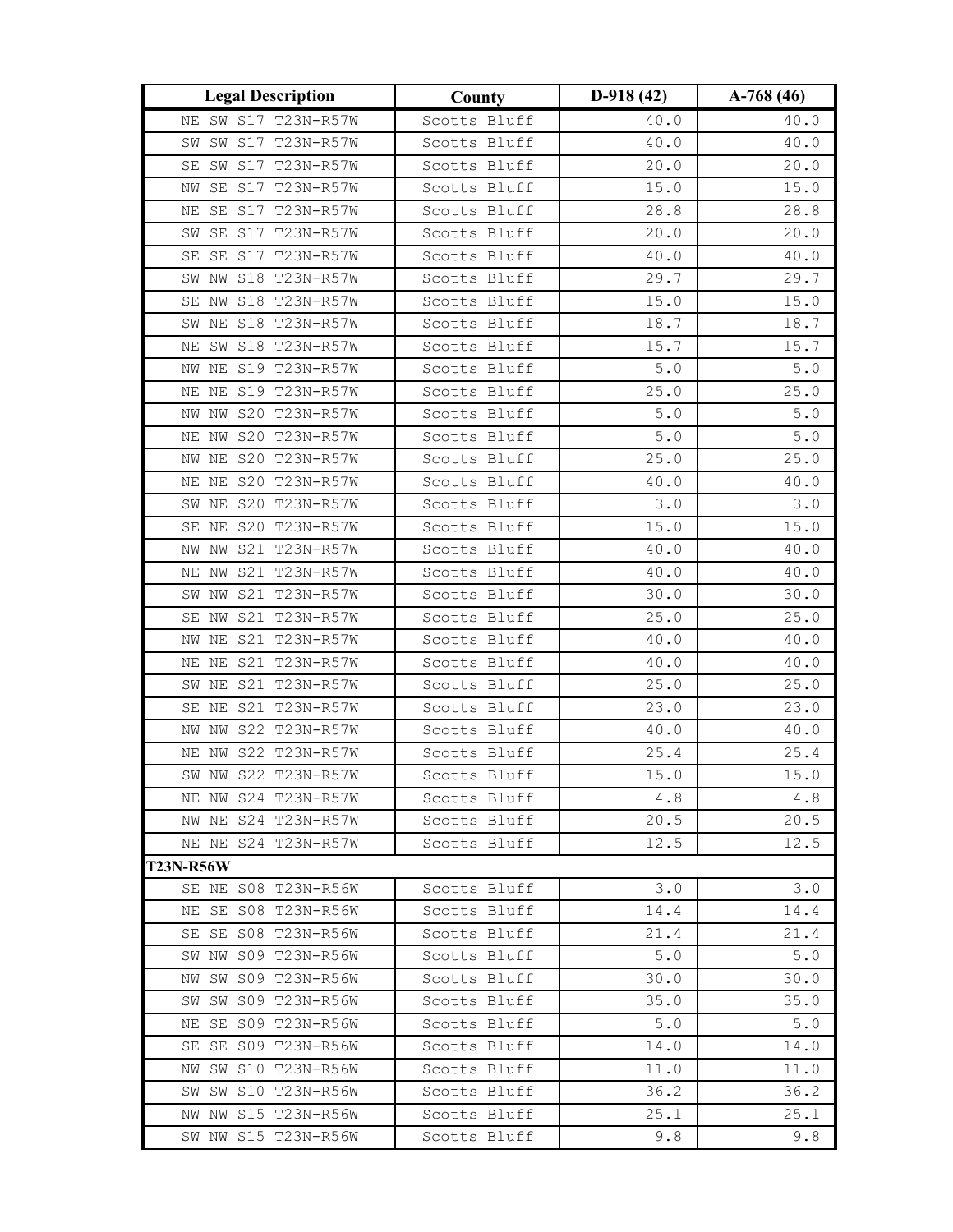| <b>Legal Description</b> | County       | $D-918(42)$ | $A-768(46)$ |
|--------------------------|--------------|-------------|-------------|
| NW SW S15 T23N-R56W      | Scotts Bluff | 17.8        | 17.8        |
| SW S15 T23N-R56W<br>SW   | Scotts Bluff | 36.2        | 36.2        |
| SW S15 T23N-R56W<br>SE   | Scotts Bluff | 20.4        | 20.4        |
| NW NW S16 T23N-R56W      | Scotts Bluff | 40.0        | 40.0        |
| NE NW S16 T23N-R56W      | Scotts Bluff | 10.5        | 10.5        |
| SW NW S16 T23N-R56W      | Scotts Bluff | 40.0        | 40.0        |
| SE NW S16 T23N-R56W      | Scotts Bluff | 38.8        | 38.8        |
| NE S16 T23N-R56W<br>NW   | Scotts Bluff | $0.5$       | $0.5$       |
| NE NE S16 T23N-R56W      | Scotts Bluff | 24.6        | 24.6        |
| SW NE S16 T23N-R56W      | Scotts Bluff | 30.7        | 30.7        |
| SE NE S16 T23N-R56W      | Scotts Bluff | 40.0        | 40.0        |
| NW SW S16 T23N-R56W      | Scotts Bluff | 40.0        | 40.0        |
| SW S16 T23N-R56W<br>ΝE   | Scotts Bluff | 21.8        | 21.8        |
| SW SW S16 T23N-R56W      | Scotts Bluff | 40.0        | 40.0        |
| SE SW S16 T23N-R56W      | Scotts Bluff | 16.6        | 16.6        |
| SE S16 T23N-R56W<br>NW   | Scotts Bluff | 28.1        | 28.1        |
| NE SE S16 T23N-R56W      | Scotts Bluff | 40.0        | 40.0        |
| SW SE S16 T23N-R56W      | Scotts Bluff | 18.1        | 18.1        |
| SE S16 T23N-R56W<br>SE   | Scotts Bluff | 40.0        | 40.0        |
| NW S17 T23N-R56W<br>SW   | Scotts Bluff | $5.0$       | $5.0$       |
| NE NE S17 T23N-R56W      | Scotts Bluff | 10.7        | 10.7        |
| SE NE S17 T23N-R56W      | Scotts Bluff | 10.8        | 10.8        |
| NW SW S17 T23N-R56W      | Scotts Bluff | 34.8        | 34.8        |
| NE SW S17 T23N-R56W      | Scotts Bluff | 12.6        | 12.6        |
| SW S17 T23N-R56W<br>SW   | Scotts Bluff | 38.9        | 38.9        |
| SW S17 T23N-R56W<br>SE   | Scotts Bluff | 39.1        | 39.1        |
| SE S17 T23N-R56W<br>ΝW   | Scotts Bluff | 0.7         | 0.7         |
| SE S17 T23N-R56W<br>ΝE   | Scotts Bluff | 25.0        | 25.0        |
| SE S17 T23N-R56W<br>SW   | Scotts Bluff | 35.0        | 35.0        |
| SE SE S17 T23N-R56W      | Scotts Bluff | 40.0        | 40.0        |
| NW NW S18 T23N-R56W      | Scotts Bluff | 6.1         | 6.1         |
| NE NW S18 T23N-R56W      | Scotts Bluff | 9.4         | 9.4         |
| SW NW S18 T23N-R56W      | Scotts Bluff | 30.0        | 30.0        |
| SE NW S18 T23N-R56W      | Scotts Bluff | 40.0        | 40.0        |
| NW NE S18 T23N-R56W      | Scotts Bluff | 24.9        | 24.9        |
| NE NE S18 T23N-R56W      | Scotts Bluff | 0.5         | 0.5         |
| SW NE S18 T23N-R56W      | Scotts Bluff | 40.0        | 40.0        |
| SE NE S18 T23N-R56W      | Scotts Bluff | 36.4        | 36.4        |
| SE SW S18 T23N-R56W      | Scotts Bluff | 11.6        | 11.6        |
| NE SE S18 T23N-R56W      | Scotts Bluff | 40.0        | 40.0        |
| SW SE S18 T23N-R56W      | Scotts Bluff | 2.3         | 2.3         |
| SE SE S18 T23N-R56W      | Scotts Bluff | 40.0        | 40.0        |
| NW NW S19 T23N-R56W      | Scotts Bluff | 9.6         | 9.6         |
| NE NW S19 T23N-R56W      | Scotts Bluff | 9.2         | 9.2         |
| NW NE S19 T23N-R56W      | Scotts Bluff | 13.9        | 13.9        |
| NE NE S19 T23N-R56W      | Scotts Bluff | 19.5        | 19.5        |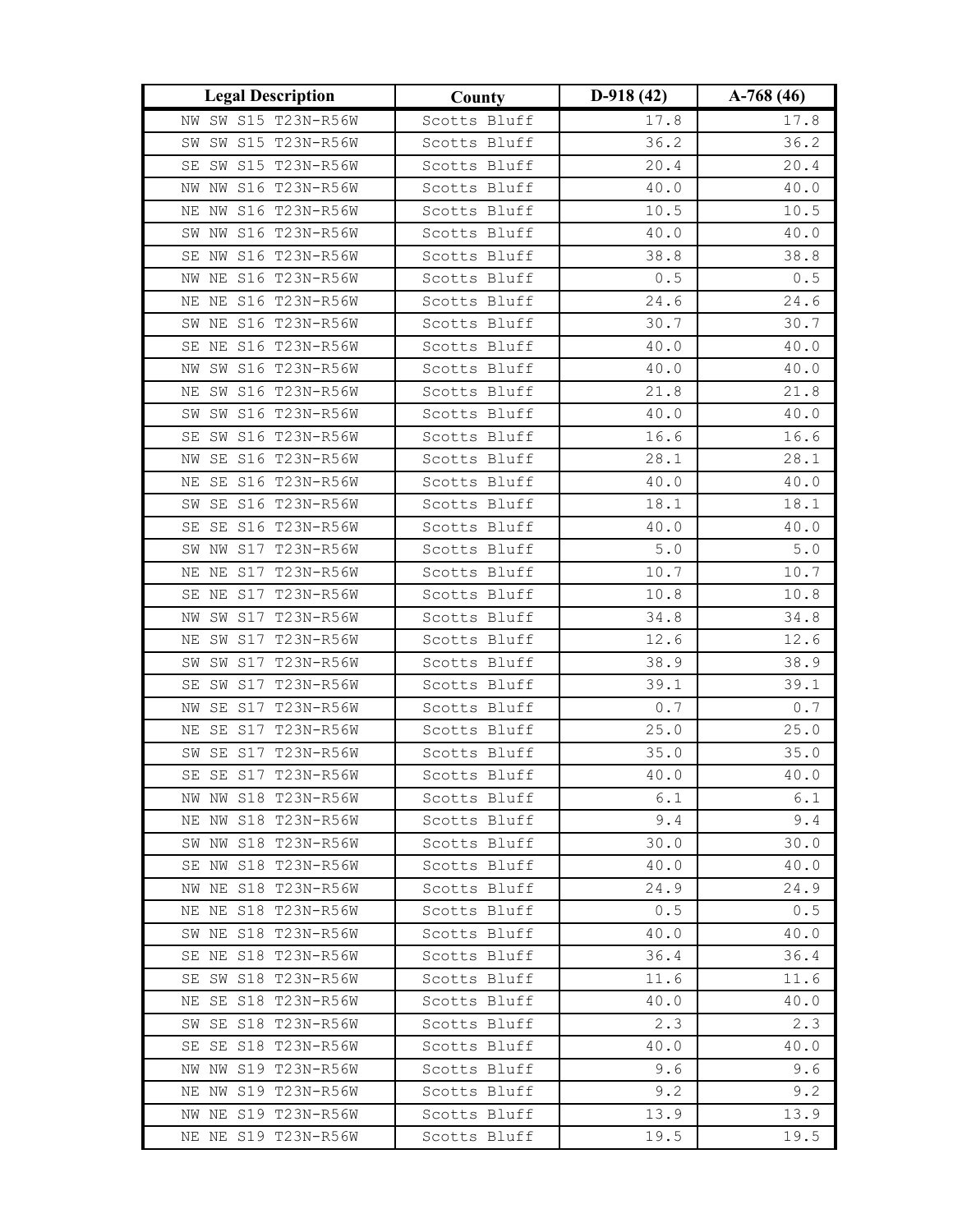| <b>Legal Description</b>                   | County       | $D-918(42)$ | $A-768(46)$ |
|--------------------------------------------|--------------|-------------|-------------|
| NW NW S20 T23N-R56W                        | Scotts Bluff | 25.0        | 25.0        |
| NE NE S20 T23N-R56W                        | Scotts Bluff | 24.0        | 24.0        |
| SE NE S20 T23N-R56W                        | Scotts Bluff | 30.0        | 30.0        |
| NE SE S20 T23N-R56W                        | Scotts Bluff | $5.0$       | $5.0$       |
| NW NW S21 T23N-R56W                        | Scotts Bluff | 36.9        | 36.9        |
| S21 T23N-R56W<br>NE NW                     | Scotts Bluff | 40.0        | 40.0        |
| SW NW S21 T23N-R56W                        | Scotts Bluff | 40.0        | 40.0        |
| S21 T23N-R56W<br>SE NW                     | Scotts Bluff | 40.0        | 40.0        |
| NW NE S21 T23N-R56W                        | Scotts Bluff | 40.0        | 40.0        |
| NE NE S21 T23N-R56W                        | Scotts Bluff | 40.0        | 40.0        |
| SW NE S21 T23N-R56W                        | Scotts Bluff | 40.0        | 40.0        |
| SE NE S21 T23N-R56W                        | Scotts Bluff | 40.0        | 40.0        |
| S21 T23N-R56W<br>SW<br>ΝW                  | Scotts Bluff | $5.0$       | $5.0$       |
| SW S21 T23N-R56W<br>ΝE                     | Scotts Bluff | 10.0        | 10.0        |
| SE S21 T23N-R56W<br>ΝW                     | Scotts Bluff | 38.4        | 38.4        |
| SE S21 T23N-R56W<br>ΝE                     | Scotts Bluff | 24.9        | 24.9        |
| NW S22 T23N-R56W<br>NW                     | Scotts Bluff | 40.0        | 40.0        |
| S22 T23N-R56W<br>ΝW<br>ΝE                  | Scotts Bluff | 35.8        | 35.8        |
| NW S22 T23N-R56W<br>SW                     | Scotts Bluff | 30.0        | 30.0        |
| S22 T23N-R56W<br>ΝW<br>SE                  | Scotts Bluff | 30.0        | 30.0        |
| SW S22 T23N-R56W<br>ΝE                     | Scotts Bluff | 10.0        | 10.0        |
| SE S22 T23N-R56W<br>ΝW                     | Scotts Bluff | 14.5        | 14.5        |
| SE S22 T23N-R56W<br>ΝE                     | Scotts Bluff | 1.8         | 1.8         |
| SE S22 T23N-R56W<br>SW                     | Scotts Bluff | 9.6         | 9.6         |
| SE S22 T23N-R56W<br>SE                     | Scotts Bluff | 19.5        | 19.5        |
| NW S26 T23N-R56W<br>NW                     | Scotts Bluff | 3.3         | 3.3         |
| S26 T23N-R56W<br>SW<br>ΝW                  | Scotts Bluff | 21.4        | 21.4        |
| SW S26 T23N-R56W<br>NW                     | Scotts Bluff | 8.7         | 8.7         |
| NE SW S26 T23N-R56W                        | Scotts Bluff | 16.7        | 16.7        |
| NE NE S27 T23N-R56W                        | Scotts Bluff | 18.0        | 18.0        |
| NW NE S35 T23N-R56W                        | Scotts Bluff | 1.0         | 1.0         |
| NE NW S36 T23N-R56W                        | Scotts Bluff | 15.1        | 15.1        |
| <b>T23N-R55W</b>                           |              |             |             |
| NW SW S27 T23N-R55W                        | Scotts Bluff | 1.0         | 1.0         |
| SW SW S27 T23N-R55W                        | Scotts Bluff | 38.7        | 38.7        |
| SE SW S27 T23N-R55W                        | Scotts Bluff | 22.0        | 22.0        |
| SW S28 T23N-R55W<br>NW                     | Scotts Bluff | 8.9         | 8.9         |
| SW SW S28 T23N-R55W                        | Scotts Bluff | 11.7        | 11.7        |
| SW SE S28 T23N-R55W                        | Scotts Bluff | 2.4         | 2.4         |
| SE SE S28 T23N-R55W                        | Scotts Bluff | 28.8        | 28.8        |
| NW NW S29 T23N-R55W                        | Scotts Bluff | 22.6        | 22.6        |
| NE NW S29 T23N-R55W                        | Scotts Bluff | 16.4        | 16.4        |
| SW NW S29 T23N-R55W<br>SE NW S29 T23N-R55W | Scotts Bluff | 39.7        | 39.7        |
|                                            | Scotts Bluff | 38.7        | 38.7        |
| SW NE S29 T23N-R55W                        | Scotts Bluff | 24.7        | 24.7        |
| NW SW S29 T23N-R55W                        | Scotts Bluff | 17.0        | 17.0        |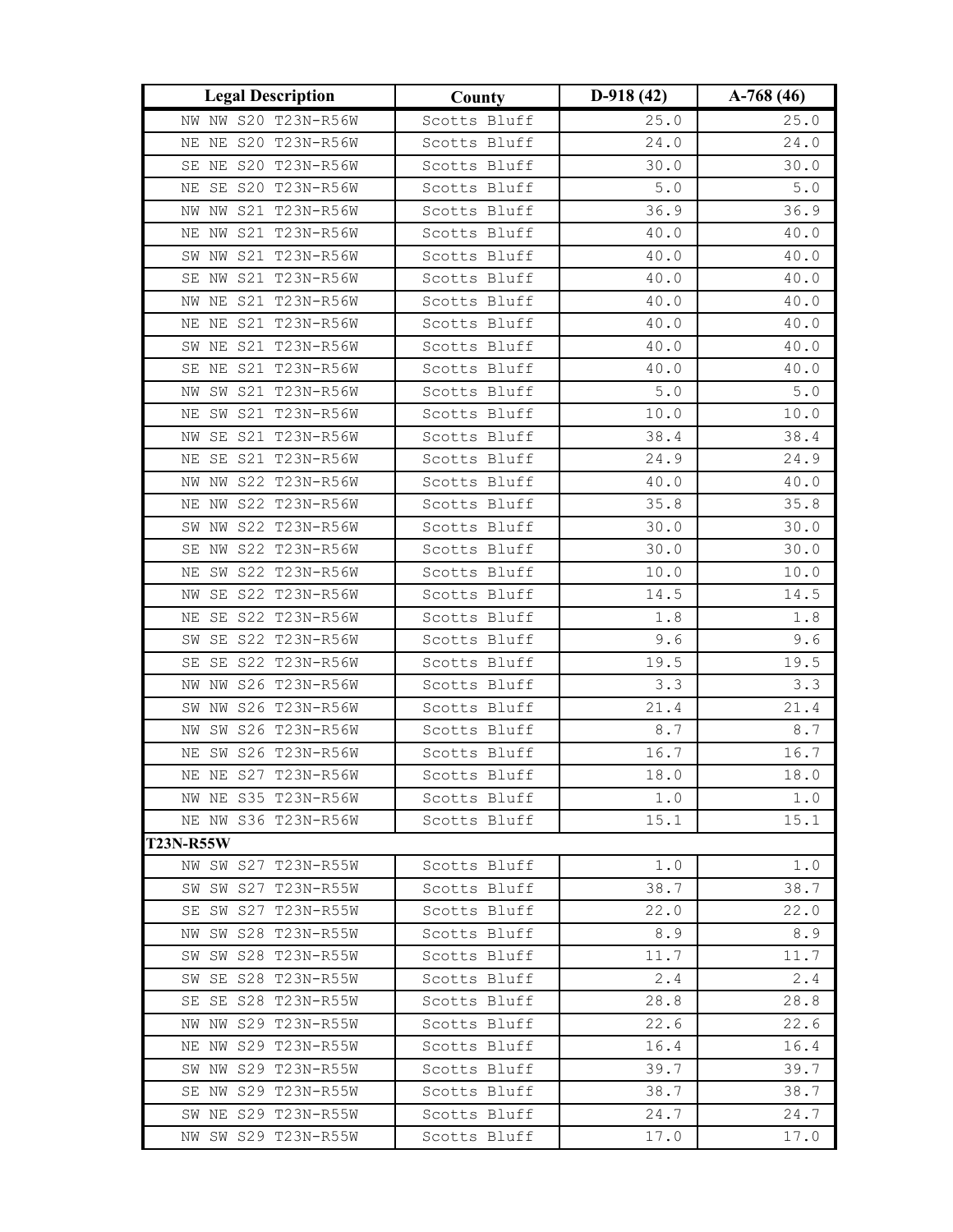| <b>Legal Description</b> | County       | $D-918(42)$                                   | $A-768(46)$  |
|--------------------------|--------------|-----------------------------------------------|--------------|
| NE SW S29 T23N-R55W      | Scotts Bluff | 37.3                                          | 37.3         |
| SE SW S29 T23N-R55W      | Scotts Bluff | 14.4                                          | 14.4         |
| SE S29 T23N-R55W<br>ΝW   | Scotts Bluff | 40.0                                          | $4\,0$ . $0$ |
| NE SE S29 T23N-R55W      | Scotts Bluff | 29.9                                          | 29.9         |
| SW SE S29 T23N-R55W      | Scotts Bluff | 40.0                                          | 40.0         |
| SE S29 T23N-R55W<br>SE   | Scotts Bluff | 38.0                                          | 38.0         |
| NE NW S32 T23N-R55W      | Scotts Bluff | 2.8                                           | 2.8          |
| NE S32 T23N-R55W<br>ΝW   | Scotts Bluff | 39.2                                          | 39.2         |
| NE NE S32 T23N-R55W      | Scotts Bluff | 38.3                                          | 38.3         |
| SW NE S32 T23N-R55W      | Scotts Bluff | 25.6                                          | 25.6         |
| SE NE S32 T23N-R55W      | Scotts Bluff | 40.0                                          | 40.0         |
| SW SW S32 T23N-R55W      | Scotts Bluff | $6.7$                                         | 6.7          |
| SW S32 T23N-R55W<br>SE   | Scotts Bluff | 32.2                                          | 32.2         |
| NW SE S32 T23N-R55W      | Scotts Bluff | 23.2                                          | 23.2         |
| NE SE S32 T23N-R55W      | Scotts Bluff | $7 \cdot 0$                                   | $7 \cdot 0$  |
| SW SE S32 T23N-R55W      | Scotts Bluff | 30.1                                          | 30.1         |
| NW NW S33 T23N-R55W      | Scotts Bluff | 34.2                                          | 34.2         |
| NE NW S33 T23N-R55W      | Scotts Bluff | 30.6                                          | 30.6         |
| SW NW S33 T23N-R55W      | Scotts Bluff | $40\,\raisebox{1pt}{\text{\circle*{1.5}}}\,0$ | 40.0         |
| S33 T23N-R55W<br>SE NW   | Scotts Bluff | 36.8                                          | 36.8         |
| NW NE S33 T23N-R55W      | Scotts Bluff | 37.9                                          | 37.9         |
| NE NE S33 T23N-R55W      | Scotts Bluff | 40.0                                          | 40.0         |
| SW NE S33 T23N-R55W      | Scotts Bluff | 40.5                                          | 40.5         |
| SE NE S33 T23N-R55W      | Scotts Bluff | 38.5                                          | 38.5         |
| SW S33 T23N-R55W<br>ΝE   | Scotts Bluff | 40.0                                          | 40.0         |
| SE SW S33 T23N-R55W      | Scotts Bluff | 33.6                                          | 33.6         |
| SE S33 T23N-R55W<br>ΝW   | Scotts Bluff | 26.9                                          | 26.9         |
| SE S33 T23N-R55W<br>ΝE   | Scotts Bluff | 17.6                                          | 17.6         |
| SE S33 T23N-R55W<br>SW   | Scotts Bluff | $\,8$ . $1$                                   | 8.1          |
| SE SE S33 T23N-R55W      | Scotts Bluff | 3.2                                           | 3.2          |
| NW NW S34 T23N-R55W      | Scotts Bluff | 40.0                                          | 40.0         |
| NE NW S34 T23N-R55W      | Scotts Bluff | 26.1                                          | 26.1         |
| SW NW S34 T23N-R55W      | Scotts Bluff | 17.5                                          | 17.5         |
| SE SW S34 T23N-R55W      | Scotts Bluff | 0.6                                           | 0.6          |
| SW SE S34 T23N-R55W      | Scotts Bluff | 19.3                                          | 19.3         |
| SE SE S34 T23N-R55W      | Scotts Bluff | 15.0                                          | 15.0         |
| <b>T22N-R55W</b>         |              |                                               |              |
| NW SW S01 T22N-R55W      | Scotts Bluff | 8.4                                           | 8.4          |
| SW SW S01 T22N-R55W      | Scotts Bluff | 40.0                                          | 40.0         |
| SE SW S01 T22N-R55W      | Scotts Bluff | 24.2                                          | 24.2         |
| SW SE S01 T22N-R55W      | Scotts Bluff | 6.5                                           | 6.5          |
| NW NW S02 T22N-R55W      | Scotts Bluff | 8.2                                           | 8.2          |
| SW NW S02 T22N-R55W      | Scotts Bluff | 32.0                                          | 32.0         |
| SE NW S02 T22N-R55W      | Scotts Bluff | 14.8                                          | 14.8         |
| NW SW S02 T22N-R55W      | Scotts Bluff | 36.7                                          | 36.7         |
| NE SW S02 T22N-R55W      | Scotts Bluff | 39.4                                          | 39.4         |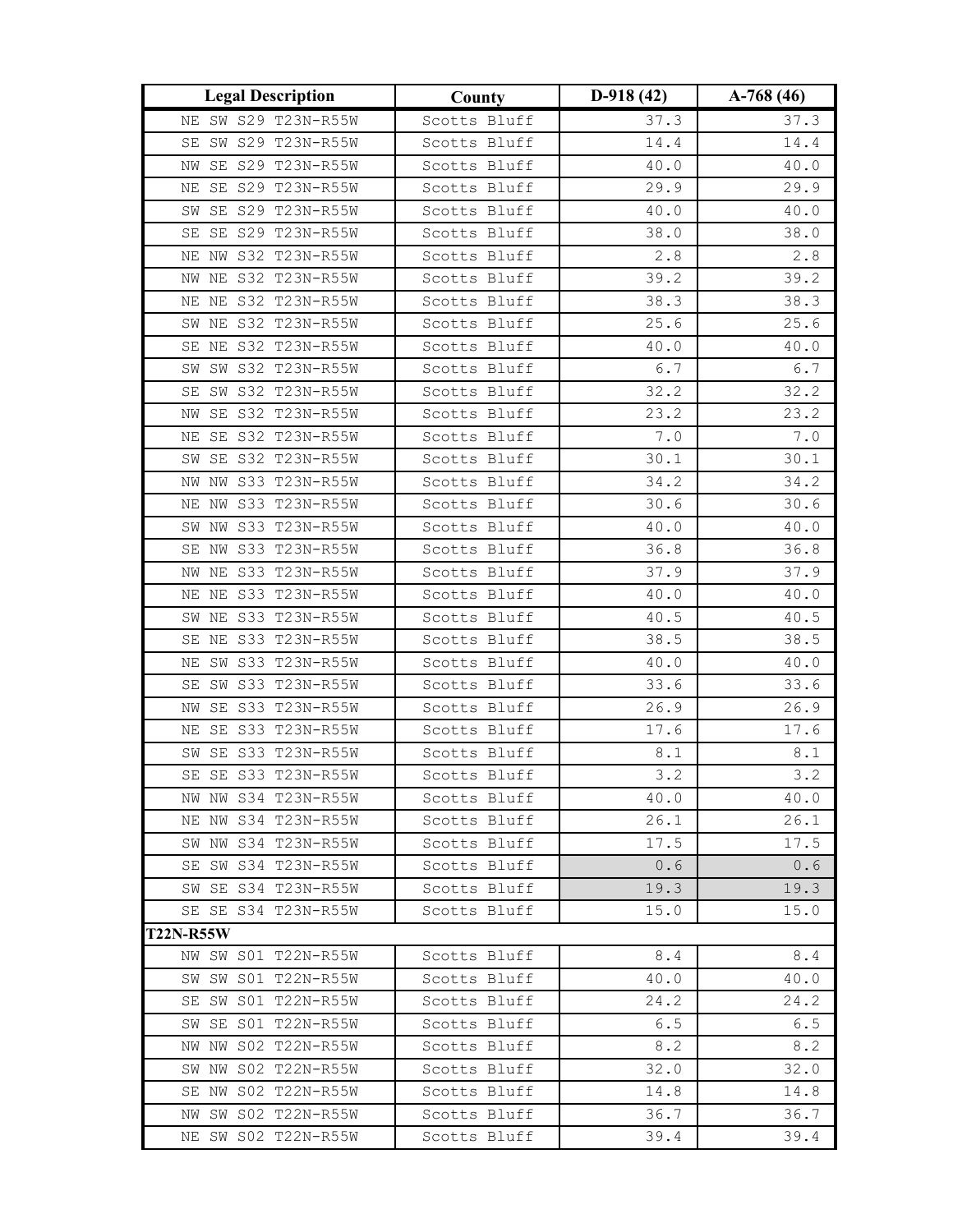| <b>Legal Description</b>                   | County                       | $D-918(42)$  | $A-768(46)$  |
|--------------------------------------------|------------------------------|--------------|--------------|
| SW SW S02 T22N-R55W                        | Scotts Bluff                 | 40.4         | $4\,0$ . $4$ |
| SE SW S02 T22N-R55W                        | Scotts Bluff                 | 40.4         | 40.4         |
| SE S02 T22N-R55W<br>ΝW                     | Scotts Bluff                 | 26.2         | 26.2         |
| NE SE S02 T22N-R55W                        | Scotts Bluff                 | 6.7          | $6.7$        |
| SW SE S02 T22N-R55W                        | Scotts Bluff                 | 38.0         | 38.0         |
| SE S02 T22N-R55W<br>SE                     | Scotts Bluff                 | 40.8         | 40.8         |
| NW S03 T22N-R55W<br>NW                     | Scotts Bluff                 | 8.2          | 8.2          |
| NE NW S03 T22N-R55W                        | Scotts Bluff                 | $6.4$        | $6.4$        |
| SW NW S03 T22N-R55W                        | Scotts Bluff                 | 23.1         | 23.1         |
| SE NW S03 T22N-R55W                        | Scotts Bluff                 | 23.8         | 23.8         |
| NW NE S03 T22N-R55W                        | Scotts Bluff                 | 19.1         | 19.1         |
| NE NE S03 T22N-R55W                        | Scotts Bluff                 | 31.9         | 31.9         |
| SW NE S03 T22N-R55W                        | Scotts Bluff                 | 27.3         | 27.3         |
| SE NE S03 T22N-R55W                        | Scotts Bluff                 | 30.5         | 30.5         |
| SW S03 T22N-R55W<br>ΝW                     | Scotts Bluff                 | 36.6         | 36.6         |
| NE SW S03 T22N-R55W                        | Scotts Bluff                 | 38.2         | 38.2         |
| SW SW S03 T22N-R55W                        | Scotts Bluff                 | 38.2         | 38.2         |
| SW S03 T22N-R55W<br>SE                     | Scotts Bluff                 | 34.4         | 34.4         |
| SE S03 T22N-R55W<br>NW                     | Scotts Bluff                 | 41.8         | 41.8         |
| SE S03 T22N-R55W<br>ΝE                     | Scotts Bluff                 | 42.1         | 42.1         |
| SE S03 T22N-R55W<br>SW                     | Scotts Bluff                 | 37.6         | 37.6         |
| SE S03 T22N-R55W<br>SE                     | Scotts Bluff                 | 39.5         | 39.5         |
| NW NW S04 T22N-R55W                        | Scotts Bluff                 | 13.5         | 13.5         |
| NE NW S04 T22N-R55W                        | Scotts Bluff                 | 11.2         | 11.2         |
| SW NW S04 T22N-R55W                        | Scotts Bluff                 | 11.3         | 11.3         |
| SE NW S04 T22N-R55W                        | Scotts Bluff                 | 20.0         | 20.0         |
| NE S04 T22N-R55W<br>NW                     | Scotts Bluff                 | 2.6          | 2.6          |
| NE NE S04 T22N-R55W                        | Scotts Bluff                 | 20.5         | 20.5         |
| SW NE S04 T22N-R55W                        | Scotts Bluff                 | 10.9         | 10.9         |
| SE NE S04 T22N-R55W                        | Scotts Bluff                 | 28.0         | 28.0         |
| NW SW S04 T22N-R55W                        | Scotts Bluff                 | 7.8          | 7.8          |
| SW S04 T22N-R55W<br>NE                     | Scotts Bluff                 | 38.0         | 38.0         |
| SW SW S04 T22N-R55W                        | Scotts Bluff                 | 0.1          | 0.1          |
| SW S04 T22N-R55W<br>SE                     | Scotts Bluff                 | 33.5         | 33.5         |
| NW SE S04 T22N-R55W                        | Scotts Bluff                 | 41.7         | 41.7         |
| NE SE S04 T22N-R55W                        | Scotts Bluff                 | 42.4<br>40.9 | 42.4         |
| SW SE S04 T22N-R55W<br>SE SE S04 T22N-R55W | Scotts Bluff<br>Scotts Bluff | 41.1         | 40.9<br>41.1 |
| NW NW S10 T22N-R55W                        |                              | 40.0         |              |
| NE NW S10 T22N-R55W                        | Scotts Bluff                 |              | 40.0         |
|                                            | Scotts Bluff                 | 39.3         | 39.3         |
| SW NW S10 T22N-R55W                        | Scotts Bluff                 | 35.0         | 35.0         |
| SE NW S10 T22N-R55W<br>NW NE S10 T22N-R55W | Scotts Bluff                 | 40.0         | 40.0         |
|                                            | Scotts Bluff                 | 7.0          | 7.0          |
| NE NE S10 T22N-R55W                        | Scotts Bluff                 | 10.1         | 10.1         |
| SW NE S10 T22N-R55W                        | Scotts Bluff                 | 7.0          | 7.0          |
| SE NE S10 T22N-R55W                        | Scotts Bluff                 | 10.0         | 10.0         |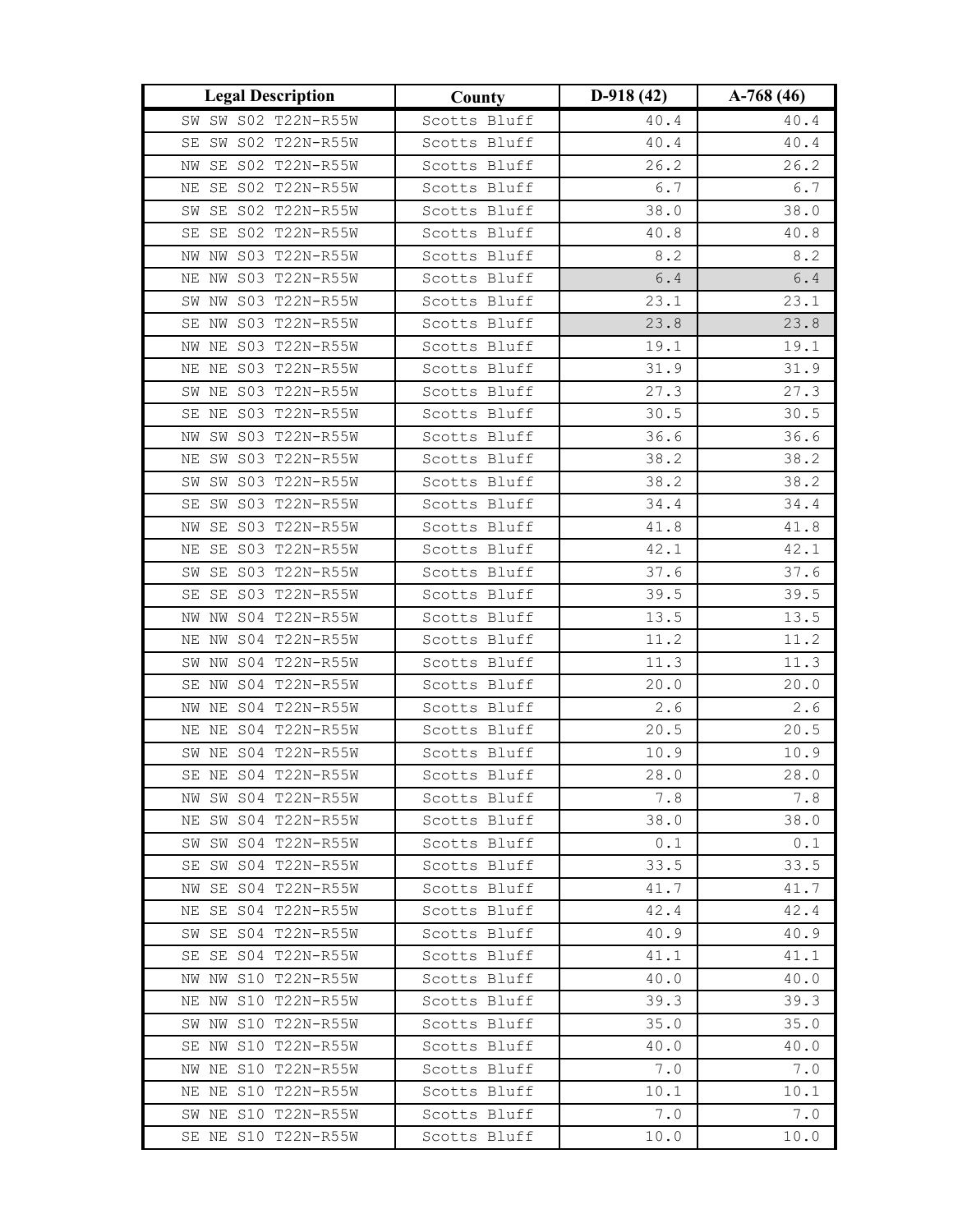| <b>Legal Description</b>                | County       | $D-918(42)$ | $A-768(46)$ |
|-----------------------------------------|--------------|-------------|-------------|
| NE SW S10 T22N-R55W                     | Scotts Bluff | 12.9        | 12.9        |
| NW NW S11 T22N-R55W                     | Scotts Bluff | 40.0        | 40.0        |
| NE NW S11 T22N-R55W                     | Scotts Bluff | 40.2        | 40.2        |
| SW NW S11 T22N-R55W                     | Scotts Bluff | 40.2        | 40.2        |
| SE NW S11 T22N-R55W                     | Scotts Bluff | 40.2        | 40.2        |
| S11 T22N-R55W<br>NW NE                  | Scotts Bluff | 40.1        | 40.1        |
| NE NE S11 T22N-R55W                     | Scotts Bluff | 40.1        | 40.1        |
| SW NE S11 T22N-R55W                     | Scotts Bluff | 40.1        | 40.1        |
| SE NE S11 T22N-R55W                     | Scotts Bluff | 40.1        | 40.1        |
| NW SW S11 T22N-R55W                     | Scotts Bluff | 40.4        | 40.4        |
| NE SW S11 T22N-R55W                     | Scotts Bluff | 40.3        | 40.3        |
| SW SW S11 T22N-R55W                     | Scotts Bluff | 12.2        | 12.2        |
| SW S11 T22N-R55W<br>SE                  | Scotts Bluff | 34.7        | 34.7        |
| SE S11 T22N-R55W<br>NW                  | Scotts Bluff | 39.2        | 39.2        |
| NE SE S11 T22N-R55W                     | Scotts Bluff | 25.4        | 25.4        |
| SW SE S11 T22N-R55W                     | Scotts Bluff | 40.4        | 40.4        |
| SE SE S11 T22N-R55W                     | Scotts Bluff | 37.8        | 37.8        |
| NW NW S12 T22N-R55W                     | Scotts Bluff | 40.0        | 40.0        |
| NW S12 T22N-R55W<br>ΝE                  | Scotts Bluff | 40.0        | 40.0        |
| S12 T22N-R55W<br>SW<br>NW               | Scotts Bluff | 40.0        | 40.0        |
| SE NW S12 T22N-R55W                     | Scotts Bluff | 40.0        | $40.0\,$    |
| NW NE S12 T22N-R55W                     | Scotts Bluff | 39.1        | 39.1        |
| NE NE S12 T22N-R55W                     | Scotts Bluff | 18.4        | 18.4        |
| SW NE S12 T22N-R55W                     | Scotts Bluff | 38.3        | 38.3        |
| SE NE S12 T22N-R55W                     | Scotts Bluff | 40.0        | 40.0        |
| SW S12 T22N-R55W<br>ΝW                  | Scotts Bluff | 38.5        | 38.5        |
| SW S12 T22N-R55W<br>ΝE                  | Scotts Bluff | 39.5        | 39.5        |
| SW SW S12 T22N-R55W                     | Scotts Bluff | 40.0        | 40.0        |
| SW S12 T22N-R55W<br>SE                  | Scotts Bluff | 38.0        | 38.0        |
| NW SE S12 T22N-R55W                     | Scotts Bluff | 38.5        | 38.5        |
| NE SE S12 T22N-R55W                     | Scotts Bluff | 40.0        | 40.0        |
| SW SE S12 T22N-R55W                     | Scotts Bluff | 40.0        | 40.0        |
| SE SE S12 T22N-R55W                     | Scotts Bluff | 40.0        | 40.0        |
| NE NW S13 T22N-R55W                     | Scotts Bluff | 16.0        | 16.0        |
| SW NW S13 T22N-R55W                     | Scotts Bluff | 19.5        | 19.5        |
| SE NW S13 T22N-R55W                     | Scotts Bluff | 40.2        | 40.2        |
| NW NE S13 T22N-R55W                     | Scotts Bluff | 40.6        | 40.6        |
| NE NE S13 T22N-R55W                     | Scotts Bluff | 40.6        | 40.6        |
| SW NE S13 T22N-R55W                     | Scotts Bluff | 39.6        | 39.6        |
| SE NE S13 T22N-R55W                     | Scotts Bluff | 39.9        | 39.9        |
| NW SE S13 T22N-R55W                     | Scotts Bluff | 25.0        | 25.0        |
| NE SE S13 T22N-R55W<br><b>T22N-R54W</b> | Scotts Bluff | 26.6        | 26.6        |
| SE SW S04 T22N-R54W                     | Scotts Bluff | 7.3         | 7.3         |
| SW SE S04 T22N-R54W                     | Scotts Bluff | 4.4         | 4.4         |
| SE SE S04 T22N-R54W                     | Scotts Bluff | 6.0         | 6.0         |
|                                         |              |             |             |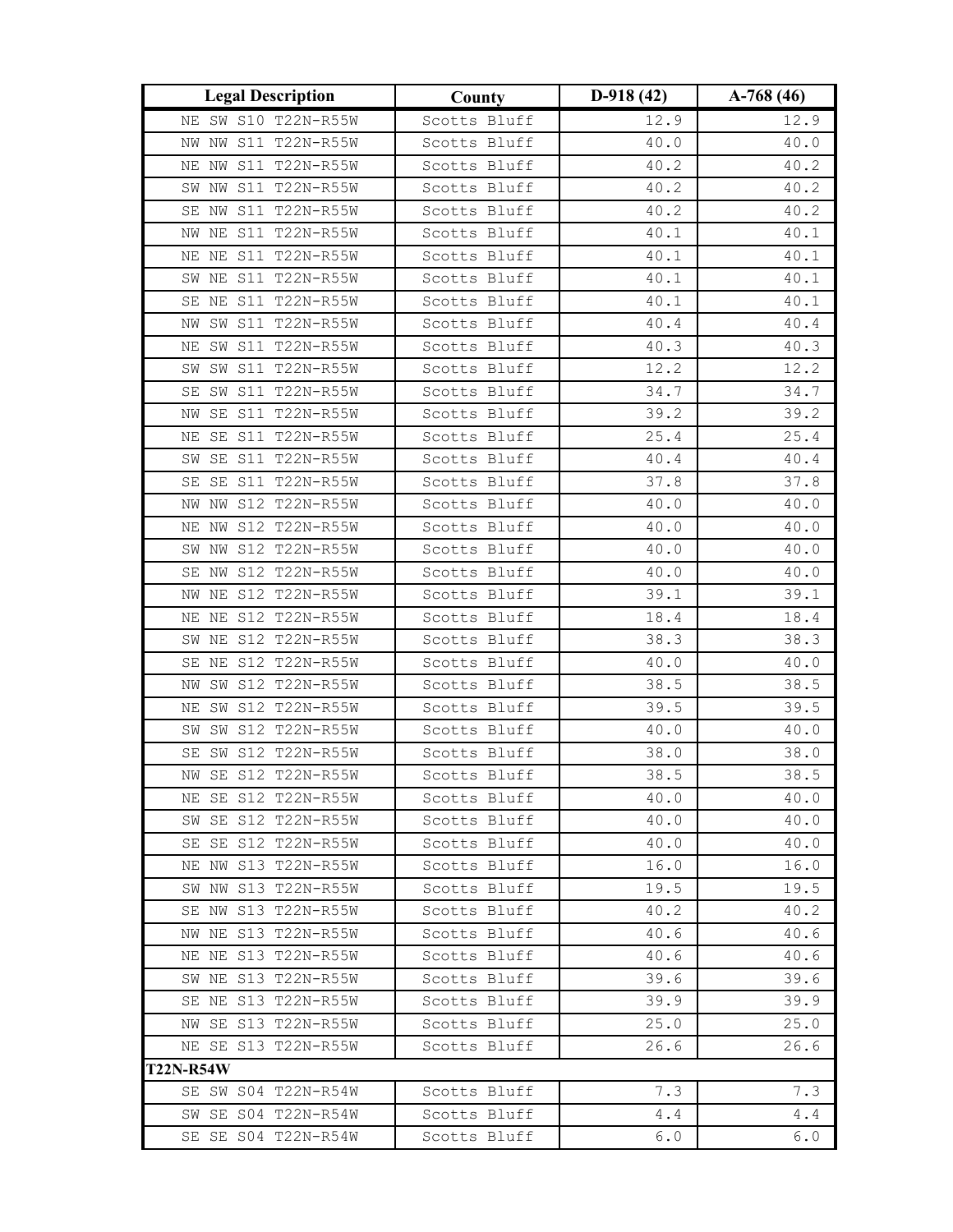| <b>Legal Description</b> | County       | $D-918(42)$ | $A-768(46)$   |
|--------------------------|--------------|-------------|---------------|
| SW SE S06 T22N-R54W      | Scotts Bluff | 9.9         | 9.9           |
| SE SE S06 T22N-R54W      | Scotts Bluff | 6.1         | $6.1$         |
| NW S07 T22N-R54W<br>NW   | Scotts Bluff | $5 \cdot 0$ | $5 \, . \, 0$ |
| SW NW S07 T22N-R54W      | Scotts Bluff | 28.5        | 28.5          |
| SE NW S07 T22N-R54W      | Scotts Bluff | 16.4        | 16.4          |
| SW NE S07 T22N-R54W      | Scotts Bluff | 3.5         | 3.5           |
| SW S07 T22N-R54W<br>NW   | Scotts Bluff | 38.3        | 38.3          |
| SW S07 T22N-R54W<br>ΝE   | Scotts Bluff | 41.3        | 41.3          |
| SW SW S07 T22N-R54W      | Scotts Bluff | 38.2        | 38.2          |
| SE SW S07 T22N-R54W      | Scotts Bluff | 41.2        | 41.2          |
| NW SE S07 T22N-R54W      | Scotts Bluff | 39.4        | 39.4          |
| SE S07 T22N-R54W<br>ΝE   | Scotts Bluff | 18.9        | 18.9          |
| SE S07 T22N-R54W<br>SW   | Scotts Bluff | 38.7        | 38.7          |
| SE S07 T22N-R54W<br>SE   | Scotts Bluff | 41.2        | 41.2          |
| NW NW S08 T22N-R54W      | Scotts Bluff | 23.2        | 23.2          |
| NE NW S08 T22N-R54W      | Scotts Bluff | 1.7         | 1.7           |
| SW NW S08 T22N-R54W      | Scotts Bluff | 25.0        | 25.0          |
| SE NW S08 T22N-R54W      | Scotts Bluff | 30.9        | 30.9          |
| NW NE S08 T22N-R54W      | Scotts Bluff | 12.9        | 12.9          |
| NE S08 T22N-R54W<br>ΝE   | Scotts Bluff | 22.4        | 22.4          |
| SW NE S08 T22N-R54W      | Scotts Bluff | 40.6        | 40.6          |
| SE NE S08 T22N-R54W      | Scotts Bluff | 41.8        | 41.8          |
| NW SW S08 T22N-R54W      | Scotts Bluff | 16.9        | 16.9          |
| NE SW S08 T22N-R54W      | Scotts Bluff | 37.7        | 37.7          |
| SW S08 T22N-R54W<br>SW   | Scotts Bluff | 33.4        | 33.4          |
| SE S08 T22N-R54W<br>ΝW   | Scotts Bluff | 41.5        | 41.5          |
| SE S08 T22N-R54W<br>ΝE   | Scotts Bluff | 40.0        | 40.0          |
| SW SE S08 T22N-R54W      | Scotts Bluff | 29.7        | 29.7          |
| SE SE S08 T22N-R54W      | Scotts Bluff | 14.2        | 14.2          |
| NW NW S09 T22N-R54W      | Scotts Bluff | 30.3        | 30.3          |
| NE NW S09 T22N-R54W      | Scotts Bluff | 39.5        | 39.5          |
| SW NW S09 T22N-R54W      | Scotts Bluff | 39.0        | 39.0          |
| SE NW S09 T22N-R54W      | Scotts Bluff | 33.6        | 33.6          |
| NW NE S09 T22N-R54W      | Scotts Bluff | 34.5        | 34.5          |
| NE NE S09 T22N-R54W      | Scotts Bluff | 6.4         | 6.4           |
| SW NE S09 T22N-R54W      | Scotts Bluff | 3.5         | 3.5           |
| NW SW S09 T22N-R54W      | Scotts Bluff | 33.0        | 33.0          |
| NE SW S09 T22N-R54W      | Scotts Bluff | 1.4         | 1.4           |
| NW SW S13 T22N-R54W      | Scotts Bluff | 4.4         | 4.4           |
| SW SW S13 T22N-R54W      | Scotts Bluff | 36.6        | 36.6          |
| SE SW S13 T22N-R54W      | Scotts Bluff | 30.9        | 30.9          |
| SW SE S13 T22N-R54W      | Scotts Bluff | 38.1        | 38.1          |
| SE SE S13 T22N-R54W      | Scotts Bluff | 36.9        | 36.9          |
| NW SW S14 T22N-R54W      | Scotts Bluff | 1.4         | 1.4           |
| NE SW S14 T22N-R54W      | Scotts Bluff | 16.4        | 16.4          |
| SW SW S14 T22N-R54W      | Scotts Bluff | 29.7        | 29.7          |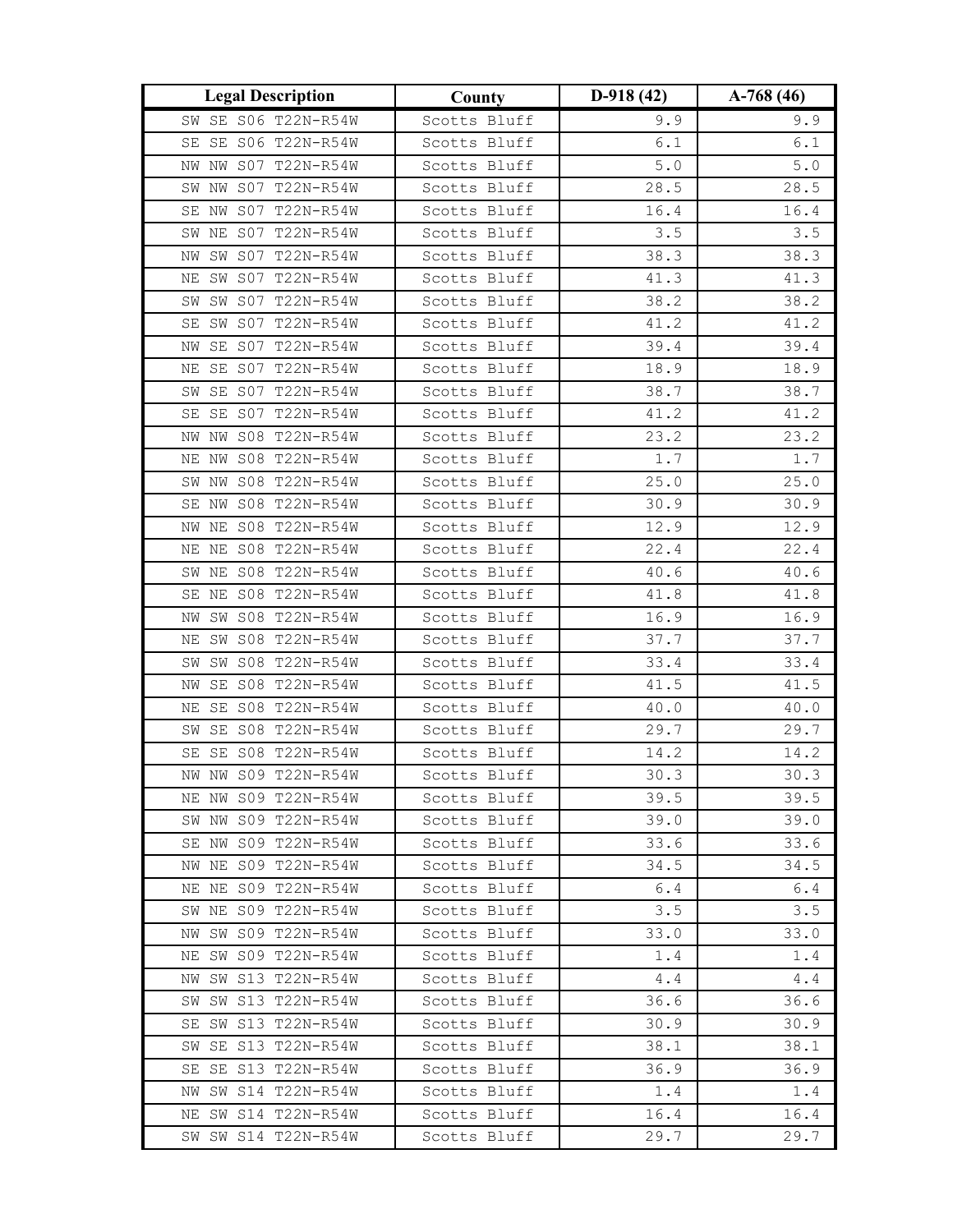| <b>Legal Description</b>  | County       | $D-918(42)$ | $A-768(46)$ |
|---------------------------|--------------|-------------|-------------|
| SE SW S14 T22N-R54W       | Scotts Bluff | 37.2        | 37.2        |
| SE S14 T22N-R54W<br>ΝW    | Scotts Bluff | 25.5        | 25.5        |
| SE S14 T22N-R54W<br>ΝE    | Scotts Bluff | 24.6        | 24.6        |
| SW SE S14 T22N-R54W       | Scotts Bluff | 34.1        | 34.1        |
| SE S14 T22N-R54W<br>SE    | Scotts Bluff | 38.6        | 38.6        |
| SW S15 T22N-R54W<br>ΝW    | Scotts Bluff | 2.1         | 2.1         |
| SW S15 T22N-R54W<br>ΝE    | Scotts Bluff | $2.0$       | 2.0         |
| SW S15 T22N-R54W<br>SW    | Scotts Bluff | 41.9        | 41.9        |
| SW S15 T22N-R54W<br>SE    | Scotts Bluff | 41.9        | 41.9        |
| SW SE S15 T22N-R54W       | Scotts Bluff | 34.8        | 34.8        |
| SE SE S15 T22N-R54W       | Scotts Bluff | 25.7        | 25.7        |
| NW SW S16 T22N-R54W       | Scotts Bluff | 30.3        | 30.3        |
| SW S16 T22N-R54W<br>ΝE    | Scotts Bluff | 14.3        | 14.3        |
| SW SW S16 T22N-R54W       | Scotts Bluff | 30.0        | 30.0        |
| SE SW S16 T22N-R54W       | Scotts Bluff | 26.4        | 26.4        |
| NW SE S16 T22N-R54W       | Scotts Bluff | 12.9        | 12.9        |
| NE SE S16 T22N-R54W       | Scotts Bluff | 19.3        | 19.3        |
| SW SE S16 T22N-R54W       | Scotts Bluff | 28.4        | 28.4        |
| SE SE S16 T22N-R54W       | Scotts Bluff | 41.6        | 41.6        |
| NE S17 T22N-R54W<br>NW    | Scotts Bluff | 10.0        | 10.0        |
| NE NE S17 T22N-R54W       | Scotts Bluff | 4.6         | 4.6         |
| SW NE S17 T22N-R54W       | Scotts Bluff | 12.3        | 12.3        |
| SE NE S17 T22N-R54W       | Scotts Bluff | 24.5        | 24.5        |
| NW SE S17 T22N-R54W       | Scotts Bluff | 3.2         | 3.2         |
| SE S17 T22N-R54W<br>ΝE    | Scotts Bluff | 34.0        | 34.0        |
| SE SE S17 T22N-R54W       | Scotts Bluff | 3.0         | 3.0         |
| S18 T22N-R54W<br>NW<br>NW | Scotts Bluff | 38.5        | 38.5        |
| NE NW S18 T22N-R54W       | Scotts Bluff | 38.5        | 38.5        |
| SW NW S18 T22N-R54W       | Scotts Bluff | 29.9        | 29.9        |
| SE NW S18 T22N-R54W       | Scotts Bluff | 38.1        | 38.1        |
| NW NE S18 T22N-R54W       | Scotts Bluff | 40.5        | 40.5        |
| NE NE S18 T22N-R54W       | Scotts Bluff | 12.4        | 12.4        |
| SW NE S18 T22N-R54W       | Scotts Bluff | 29.8        | 29.8        |
| SW S18 T22N-R54W<br>NW    | Scotts Bluff | 31.8        | 31.8        |
| NE SW S18 T22N-R54W       | Scotts Bluff | 22.7        | 22.7        |
| NW SE S18 T22N-R54W       | Scotts Bluff | 10.6        | 10.6        |
| NE NW S21 T22N-R54W       | Scotts Bluff | 29.5        | 29.5        |
| SE NW S21 T22N-R54W       | Scotts Bluff | 3.0         | 3.0         |
| NW NE S21 T22N-R54W       | Scotts Bluff | 40.2        | 40.2        |
| NE NE S21 T22N-R54W       | Scotts Bluff | 40.6        | 40.6        |
| SW NE S21 T22N-R54W       | Scotts Bluff | 30.9        | 30.9        |
| SE NE S21 T22N-R54W       | Scotts Bluff | 40.8        | 40.8        |
| NE SW S21 T22N-R54W       | Scotts Bluff | 9.0         | 9.0         |
| SE SW S21 T22N-R54W       | Scotts Bluff | 4.0         | 4.0         |
| NW SE S21 T22N-R54W       | Scotts Bluff | 20.0        | 20.0        |
| NE SE S21 T22N-R54W       | Scotts Bluff | 40.9        | 40.9        |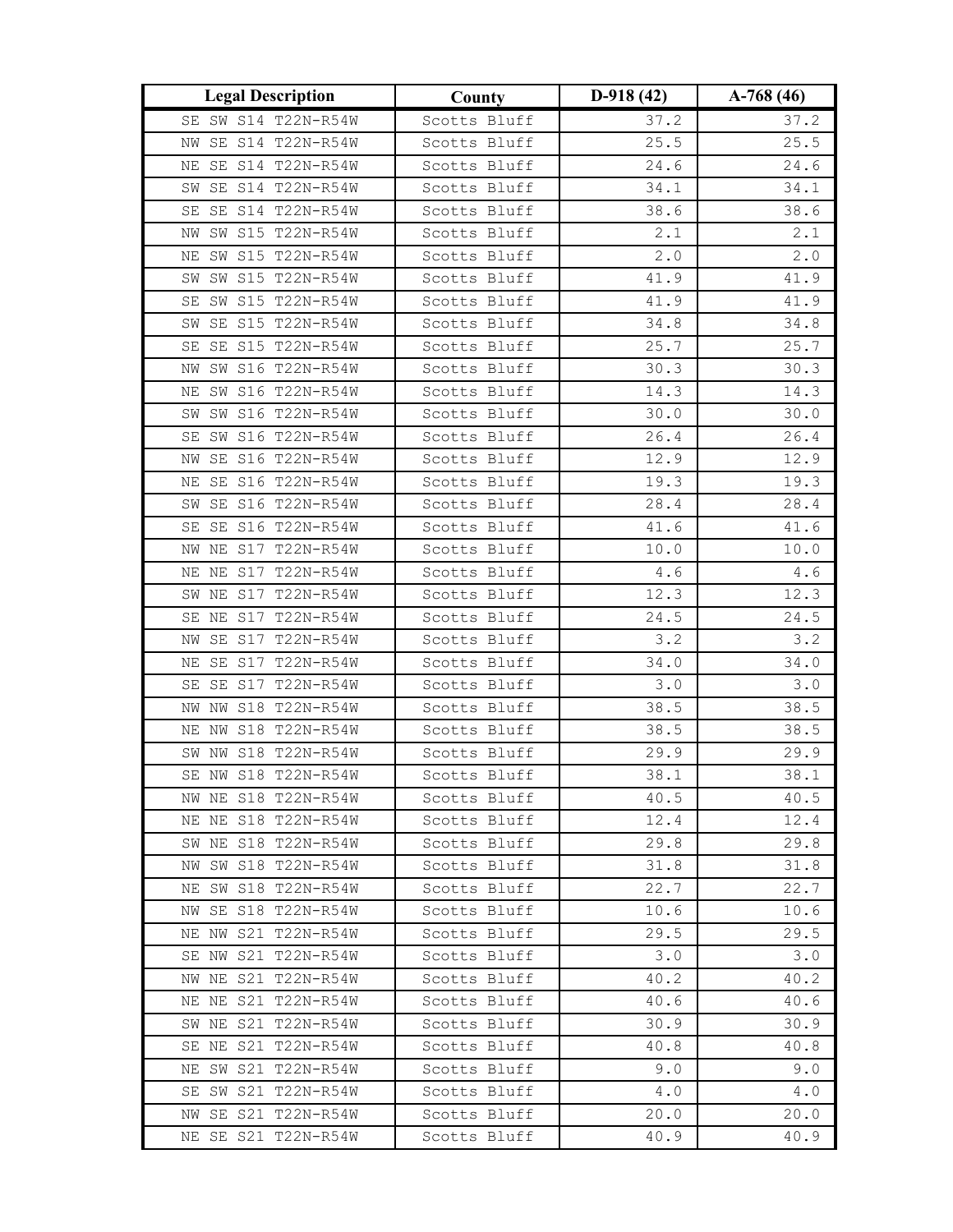| <b>Legal Description</b>                   | County                       | $D-918(42)$  | $A-768(46)$  |
|--------------------------------------------|------------------------------|--------------|--------------|
| SW SE S21 T22N-R54W                        | Scotts Bluff                 | 21.0         | 21.0         |
| SE SE S21 T22N-R54W                        | Scotts Bluff                 | 41.1         | 41.1         |
| NW NW S22 T22N-R54W                        | Scotts Bluff                 | 41.6         | 41.6         |
| NE NW S22 T22N-R54W                        | Scotts Bluff                 | 41.7         | 41.7         |
| SW NW S22 T22N-R54W                        | Scotts Bluff                 | 41.7         | 41.7         |
| SE NW S22 T22N-R54W                        | Scotts Bluff                 | 41.9         | 41.9         |
| NW NE S22 T22N-R54W                        | Scotts Bluff                 | 41.3         | 41.3         |
| NE NE S22 T22N-R54W                        | Scotts Bluff                 | 41.7         | 41.7         |
| SW NE S22 T22N-R54W                        | Scotts Bluff                 | 41.4         | 41.4         |
| SE NE S22 T22N-R54W                        | Scotts Bluff                 | 41.6         | 41.6         |
| NW SW S22 T22N-R54W                        | Scotts Bluff                 | 39.1         | 39.1         |
| NE SW S22 T22N-R54W                        | Scotts Bluff                 | 39.8         | 39.8         |
| SW S22 T22N-R54W<br>SW                     | Scotts Bluff                 | 41.9         | 41.9         |
| SE SW S22 T22N-R54W                        | Scotts Bluff                 | 42.1         | 42.1         |
| SE S22 T22N-R54W<br>NW                     | Scotts Bluff                 | 41.3         | 41.3         |
| NE SE S22 T22N-R54W                        | Scotts Bluff                 | 40.5         | 40.5         |
| SW SE S22 T22N-R54W                        | Scotts Bluff                 | 40.1         | 40.1         |
| SE SE S22 T22N-R54W                        | Scotts Bluff                 | 38.5         | 38.5         |
| NW NW S23 T22N-R54W                        | Scotts Bluff                 | 34.8         | 34.8         |
| NE NW S23 T22N-R54W                        | Scotts Bluff                 | 38.0         | 38.0         |
| SW NW S23 T22N-R54W                        | Scotts Bluff                 | 42.1         | 42.1         |
| SE NW S23 T22N-R54W                        | Scotts Bluff                 | 39.4         | 39.4         |
| NW NE S23 T22N-R54W                        | Scotts Bluff                 | 34.1         | 34.1         |
| NE NE S23 T22N-R54W                        | Scotts Bluff                 | 39.4         | 39.4         |
| SW NE S23 T22N-R54W                        | Scotts Bluff                 | 42.1         | 42.1         |
| SE NE S23 T22N-R54W                        | Scotts Bluff                 | 40.3         | 40.3         |
| SW S23 T22N-R54W<br>ΝW                     | Scotts Bluff                 | 42.1         | 42.1         |
| NE SW S23 T22N-R54W                        | Scotts Bluff                 | 42.1         | 42.1         |
| SW SW S23 T22N-R54W                        | Scotts Bluff                 | 42.1         | 42.1         |
| SE SW S23 T22N-R54W                        | Scotts Bluff                 | 42.0         | 42.0         |
| NW SE S23 T22N-R54W                        | Scotts Bluff                 | 42.0         | 42.0         |
| NE SE S23 T22N-R54W                        | Scotts Bluff                 | 41.7         | 41.7         |
| SW SE S23 T22N-R54W<br>SE SE S23 T22N-R54W | Scotts Bluff<br>Scotts Bluff | 41.9<br>41.8 | 41.9<br>41.8 |
| NW NW S24 T22N-R54W                        | Scotts Bluff                 | 20.9         | 20.9         |
| NE NW S24 T22N-R54W                        | Scotts Bluff                 | 38.8         | 38.8         |
| SW NW S24 T22N-R54W                        | Scotts Bluff                 | 33.7         | 33.7         |
| SE NW S24 T22N-R54W                        | Scotts Bluff                 | 35.4         | 35.4         |
| NW NE S24 T22N-R54W                        | Scotts Bluff                 | 38.9         | 38.9         |
| NE NE S24 T22N-R54W                        | Scotts Bluff                 | 38.9         | 38.9         |
| SW NE S24 T22N-R54W                        | Scotts Bluff                 | 35.0         | 35.0         |
| SE NE S24 T22N-R54W                        | Scotts Bluff                 | 31.4         | 31.4         |
| NW SW S24 T22N-R54W                        | Scotts Bluff                 | 39.7         | 39.7         |
| NE SW S24 T22N-R54W                        | Scotts Bluff                 | 39.6         | 39.6         |
| SW SW S24 T22N-R54W                        | Scotts Bluff                 | 40.1         | 40.1         |
| SE SW S24 T22N-R54W                        | Scotts Bluff                 | 39.9         | 39.9         |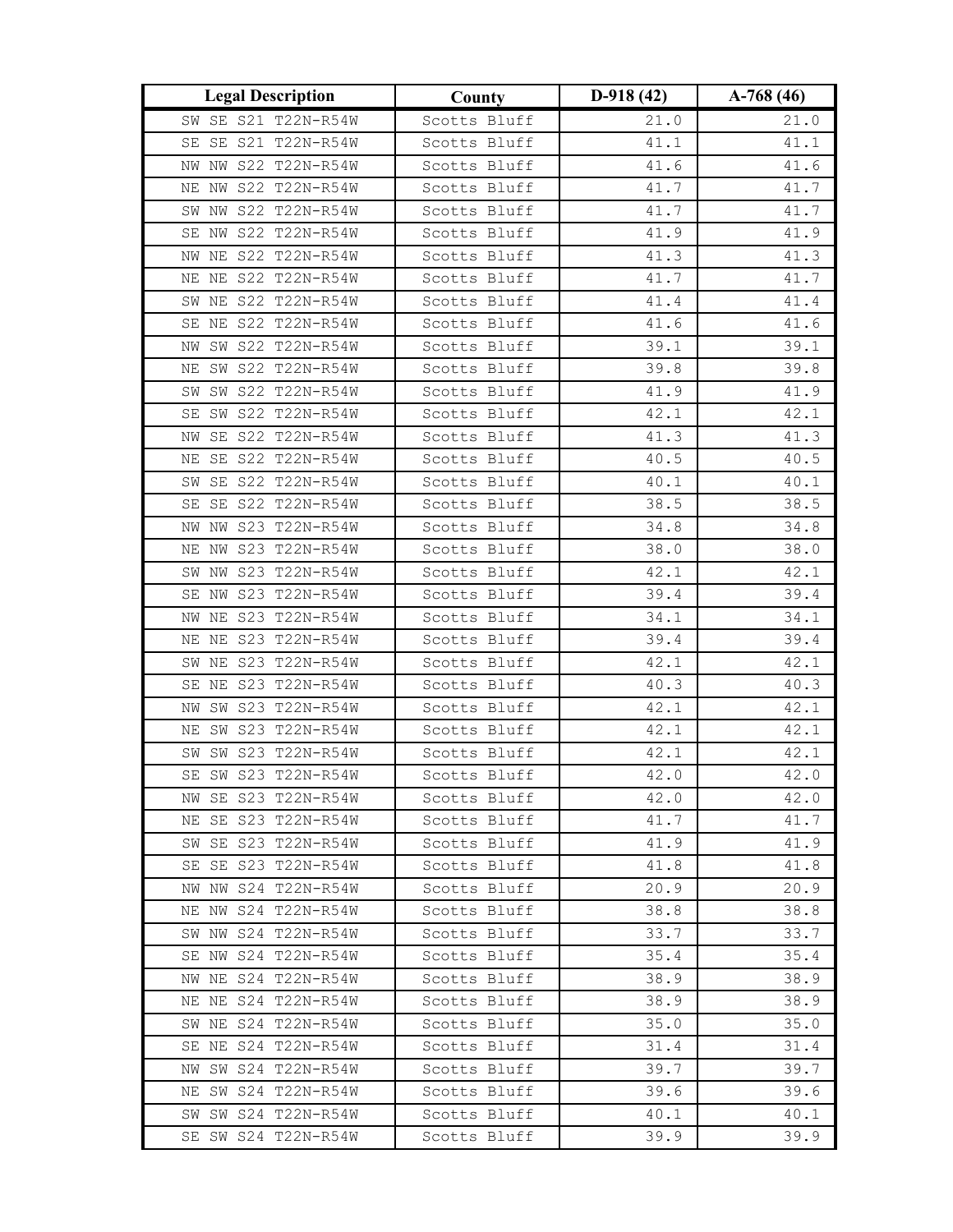| <b>Legal Description</b> | County       | $D-918(42)$ | $A-768(46)$ |
|--------------------------|--------------|-------------|-------------|
| NW SE S24 T22N-R54W      | Scotts Bluff | 39.5        | 39.5        |
| SE S24 T22N-R54W<br>ΝE   | Scotts Bluff | 37.1        | 37.1        |
| SW SE S24 T22N-R54W      | Scotts Bluff | 39.7        | 39.7        |
| SE SE S24 T22N-R54W      | Scotts Bluff | 39.3        | 39.3        |
| NW NW S25 T22N-R54W      | Scotts Bluff | 41.1        | 41.1        |
| NE NW S25 T22N-R54W      | Scotts Bluff | 40.6        | 40.6        |
| SW NW S25 T22N-R54W      | Scotts Bluff | 41.1        | 41.1        |
| SE NW S25 T22N-R54W      | Scotts Bluff | 40.7        | 40.7        |
| NW NE S25 T22N-R54W      | Scotts Bluff | 40.1        | 40.1        |
| NE NE S25 T22N-R54W      | Scotts Bluff | 39.6        | 39.6        |
| SW NE S25 T22N-R54W      | Scotts Bluff | 40.2        | 40.2        |
| SE NE S25 T22N-R54W      | Scotts Bluff | 39.7        | 39.7        |
| SW S25 T22N-R54W<br>NW   | Scotts Bluff | 31.1        | 31.1        |
| SW S25 T22N-R54W<br>ΝE   | Scotts Bluff | 40.7        | 40.7        |
| SW SW S25 T22N-R54W      | Scotts Bluff | 38.2        | 38.2        |
| SE SW S25 T22N-R54W      | Scotts Bluff | 40.7        | 40.7        |
| SE S25 T22N-R54W<br>NW   | Scotts Bluff | 35.6        | 35.6        |
| SE S25 T22N-R54W<br>ΝE   | Scotts Bluff | 39.8        | 39.8        |
| SE S25 T22N-R54W<br>SW   | Scotts Bluff | 35.3        | 35.3        |
| SE S25 T22N-R54W<br>SE   | Scotts Bluff | 31.9        | 31.9        |
| NW NW S26 T22N-R54W      | Scotts Bluff | 40.6        | 40.6        |
| NE NW S26 T22N-R54W      | Scotts Bluff | 41.4        | 41.4        |
| SW NW S26 T22N-R54W      | Scotts Bluff | 30.2        | 30.2        |
| SE NW S26 T22N-R54W      | Scotts Bluff | 40.1        | 40.1        |
| NE S26 T22N-R54W<br>NW   | Scotts Bluff | 41.8        | 41.8        |
| NE NE S26 T22N-R54W      | Scotts Bluff | 42.0        | 42.0        |
| SW NE S26 T22N-R54W      | Scotts Bluff | 42.1        | 42.1        |
| SE NE S26 T22N-R54W      | Scotts Bluff | 43.0        | 43.0        |
| SW S26 T22N-R54W<br>NW   | Scotts Bluff | 38.5        | 38.5        |
| NE SW S26 T22N-R54W      | Scotts Bluff | 27.8        | 27.8        |
| SW SW S26 T22N-R54W      | Scotts Bluff | 13.6        | 13.6        |
| SE SW S26 T22N-R54W      | Scotts Bluff | 31.9        | 31.9        |
| NW SE S26 T22N-R54W      | Scotts Bluff | 32.8        | 32.8        |
| NE SE S26 T22N-R54W      | Scotts Bluff | 41.8        | 41.8        |
| SW SE S26 T22N-R54W      | Scotts Bluff | 40.8        | 40.8        |
| SE SE S26 T22N-R54W      | Scotts Bluff | 31.3        | 31.3        |
| NW NW S27 T22N-R54W      | Scotts Bluff | 36.3        | 36.3        |
| NE NW S27 T22N-R54W      | Scotts Bluff | 42.4        | 42.4        |
| NW NE S27 T22N-R54W      | Scotts Bluff | 43.0        | 43.0        |
| NE NE S27 T22N-R54W      | Scotts Bluff | 41.5        | 41.5        |
| SE NE S27 T22N-R54W      | Scotts Bluff | 41.3        | 41.3        |
| NW SE S27 T22N-R54W      | Scotts Bluff | 7.3         | 7.3         |
| NE SE S27 T22N-R54W      | Scotts Bluff | 28.1        | 28.1        |
| NW NW S28 T22N-R54W      | Scotts Bluff | 1.0         | 1.0         |
| NW NE S28 T22N-R54W      | Scotts Bluff | 40.0        | 40.0        |
| NE NE S28 T22N-R54W      | Scotts Bluff | 23.8        | 23.8        |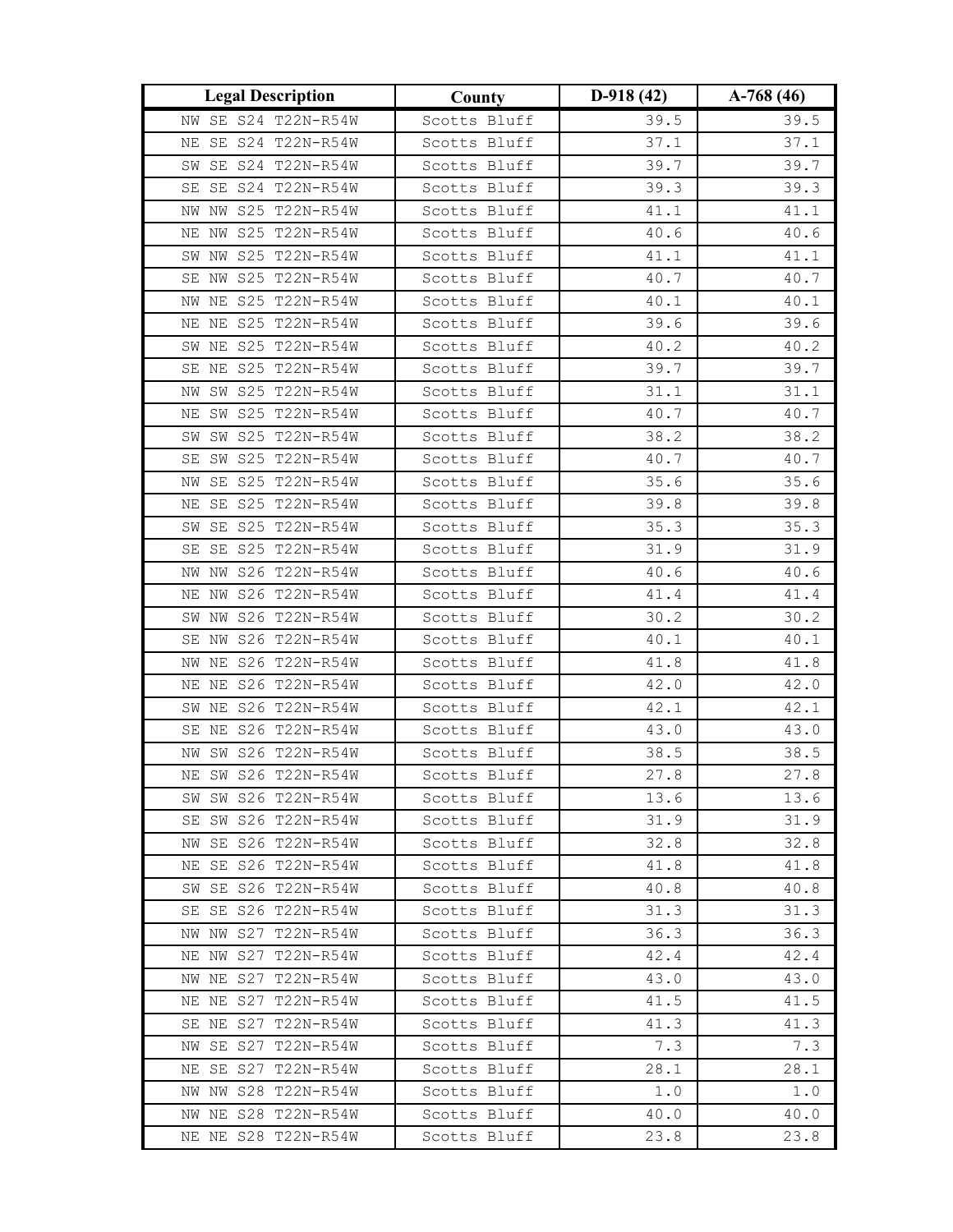| <b>Legal Description</b> | County       | $D-918(42)$ | $A-768(46)$ |
|--------------------------|--------------|-------------|-------------|
| SE NE S28 T22N-R54W      | Scotts Bluff | 12.0        | 12.0        |
| NW NE S35 T22N-R54W      | Scotts Bluff | 8.2         | 8.2         |
| NE NE S35 T22N-R54W      | Scotts Bluff | 20.5        | 20.5        |
| NW NW S36 T22N-R54W      | Scotts Bluff | 37.1        | 37.1        |
| NE NW S36 T22N-R54W      | Scotts Bluff | 37.8        | 37.8        |
| SW NW S36 T22N-R54W      | Scotts Bluff | 3.8         | 3.8         |
| SE NW S36 T22N-R54W      | Scotts Bluff | 20.7        | 20.7        |
| NW NE S36 T22N-R54W      | Scotts Bluff | 38.5        | 38.5        |
| NE NE S36 T22N-R54W      | Scotts Bluff | 35.9        | 35.9        |
| SW NE S36 T22N-R54W      | Scotts Bluff | 39.4        | 39.4        |
| SE NE S36 T22N-R54W      | Scotts Bluff | 39.5        | 39.5        |
| NE SE S36 T22N-R54W      | Scotts Bluff | 22.5        | 22.5        |
| <b>T22N-R53W</b>         |              |             |             |
| NW NW S14 T22N-R53W      | Scotts Bluff | 20.0        | 20.0        |
| NE NW S14 T22N-R53W      | Scotts Bluff | 22.7        | 22.7        |
| SW NW S14 T22N-R53W      | Scotts Bluff | 38.5        | 38.5        |
| SE NW S14 T22N-R53W      | Scotts Bluff | 37.3        | 37.3        |
| SW NE S14 T22N-R53W      | Scotts Bluff | 3.7         | 3.7         |
| SW S14 T22N-R53W<br>NW   | Scotts Bluff | 40.0        | 40.0        |
| SW S14 T22N-R53W<br>ΝE   | Scotts Bluff | 30.0        | 30.0        |
| SW SW S14 T22N-R53W      | Scotts Bluff | 40.0        | 40.0        |
| SW S14 T22N-R53W<br>SE   | Scotts Bluff | 40.0        | 40.0        |
| SE S14 T22N-R53W<br>NW   | Scotts Bluff | 24.1        | 24.1        |
| SE S14 T22N-R53W<br>ΝE   | Scotts Bluff | $1.4$       | 1.4         |
| SE S14 T22N-R53W<br>SW   | Scotts Bluff | 38.7        | 38.7        |
| SE S14 T22N-R53W<br>SE   | Scotts Bluff | 15.1        | 15.1        |
| NE S15 T22N-R53W<br>ΝE   | Scotts Bluff | 1.3         | 1.3         |
| SE NE S15 T22N-R53W      | Scotts Bluff | 21.1        | 21.1        |
| NW SE S15 T22N-R53W      | Scotts Bluff | 23.0        | 23.0        |
| NE SE S15 T22N-R53W      | Scotts Bluff | 38.2        | 38.2        |
| SW SE S15 T22N-R53W      | Scotts Bluff | 38.8        | 38.8        |
| SE SE S15 T22N-R53W      | Scotts Bluff | 40.0        | 40.0        |
| NW SW S18 T22N-R53W      | Scotts Bluff | 1.3         | 1.3         |
| SW S18 T22N-R53W<br>SW   | Scotts Bluff | 43.4        | 43.4        |
| SE SW S18 T22N-R53W      | Scotts Bluff | 7.7         | 7.7         |
| NW SE S18 T22N-R53W      | Scotts Bluff | 0.5         | 0.5         |
| SW SE S18 T22N-R53W      | Scotts Bluff | 16.3        | 16.3        |
| SE SE S18 T22N-R53W      | Scotts Bluff | 24.2        | 24.2        |
| NW NW S19 T22N-R53W      | Scotts Bluff | 46.4        | 46.4        |
| NE NW S19 T22N-R53W      | Scotts Bluff | 40.0        | 40.0        |
| SW NW S19 T22N-R53W      | Scotts Bluff | 46.2        | 46.2        |
| SE NW S19 T22N-R53W      | Scotts Bluff | 39.9        | 39.9        |
| NW NE S19 T22N-R53W      | Scotts Bluff | 40.2        | 40.2        |
| NE NE S19 T22N-R53W      | Scotts Bluff | 46.4        | 46.4        |
| SW NE S19 T22N-R53W      | Scotts Bluff | 40.1        | 40.1        |
| SE NE S19 T22N-R53W      | Scotts Bluff | 40.2        | 40.2        |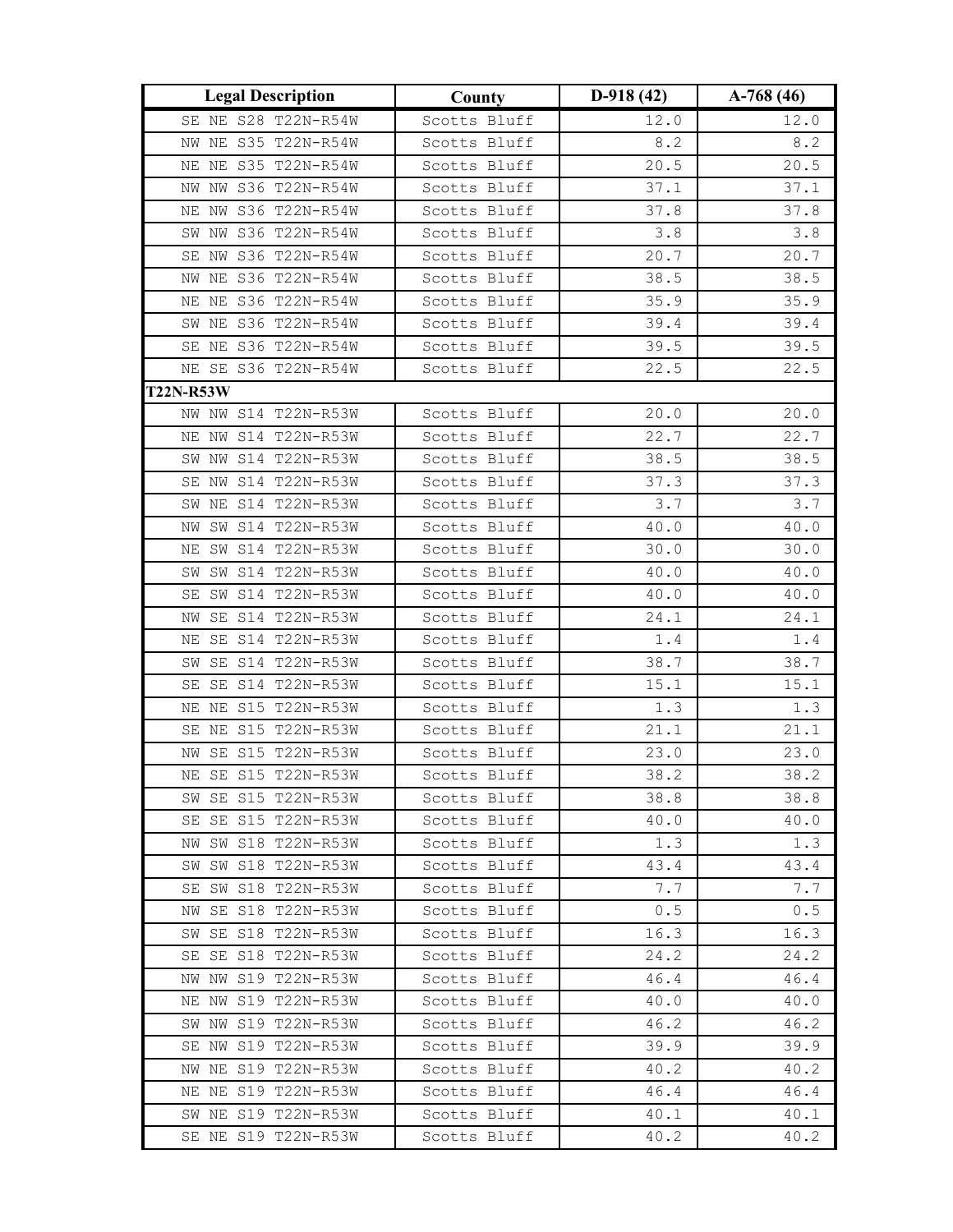| <b>Legal Description</b>                   | County                       | $D-918(42)$  | $A-768(46)$  |
|--------------------------------------------|------------------------------|--------------|--------------|
| NW SW S19 T22N-R53W                        | Scotts Bluff                 | 46.4         | 46.4         |
| SW S19 T22N-R53W<br>ΝE                     | Scotts Bluff                 | 39.8         | 39.8         |
| SW S19 T22N-R53W<br>SW                     | Scotts Bluff                 | 45.9         | 45.9         |
| SE SW S19 T22N-R53W                        | Scotts Bluff                 | 37.7         | 37.7         |
| NW SE S19 T22N-R53W                        | Scotts Bluff                 | 39.9         | 39.9         |
| SE S19 T22N-R53W<br>ΝE                     | Scotts Bluff                 | 40.0         | 40.0         |
| SE S19 T22N-R53W<br>SW                     | Scotts Bluff                 | 39.8         | 39.8         |
| SE S19 T22N-R53W<br>SE                     | Scotts Bluff                 | 38.3         | 38.3         |
| NW S20 T22N-R53W<br>NW                     | Scotts Bluff                 | 34.1         | 34.1         |
| NE NW S20 T22N-R53W                        | Scotts Bluff                 | 18.6         | 18.6         |
| SW NW S20 T22N-R53W                        | Scotts Bluff                 | 34.5         | 34.5         |
| SE NW S20 T22N-R53W                        | Scotts Bluff                 | 38.2         | 38.2         |
| NE S20 T22N-R53W<br>NW                     | Scotts Bluff                 | 0.7          | 0.7          |
| SW NE S20 T22N-R53W                        | Scotts Bluff                 | 30.8         | 30.8         |
| NE S20 T22N-R53W<br>SE                     | Scotts Bluff                 | $5.4$        | $5.4\,$      |
| NW SW S20 T22N-R53W                        | Scotts Bluff                 | 37.9         | 37.9         |
| SW S20 T22N-R53W<br>ΝE                     | Scotts Bluff                 | 38.5         | 38.5         |
| SW S20 T22N-R53W<br>SW                     | Scotts Bluff                 | 37.9         | 37.9         |
| SW S20 T22N-R53W<br>SE                     | Scotts Bluff                 | 39.6         | 39.6         |
| SE S20 T22N-R53W<br>ΝW                     | Scotts Bluff                 | 39.8         | 39.8         |
| SE S20 T22N-R53W<br>ΝE                     | Scotts Bluff                 | 36.4         | 36.4         |
| SE S20 T22N-R53W<br>SW                     | Scotts Bluff                 | 39.8         | 39.8         |
| SE S20 T22N-R53W<br>SE                     | Scotts Bluff                 | 40.0         | 40.0         |
| NE S21 T22N-R53W<br>ΝE                     | Scotts Bluff                 | $0.9$        | 0.9          |
| S21 T22N-R53W<br>NE<br>SW                  | Scotts Bluff                 | 11.9         | 11.9         |
| S21 T22N-R53W<br>SE NE                     | Scotts Bluff                 | 34.9         | 34.9         |
| SW S21 T22N-R53W<br>ΝW                     | Scotts Bluff                 | 26.8         | 26.8         |
| NE SW S21 T22N-R53W                        | Scotts Bluff                 | 8.9          | 8.9          |
| SW SW S21 T22N-R53W                        | Scotts Bluff                 | 41.0         | 41.0         |
| SE SW S21 T22N-R53W                        | Scotts Bluff                 | 40.0         | 40.0         |
| NW SE S21 T22N-R53W                        | Scotts Bluff                 | 25.6         | 25.6         |
| NE SE S21 T22N-R53W                        | Scotts Bluff                 | 39.1         | 39.1         |
| SW SE S21 T22N-R53W                        | Scotts Bluff                 | 40.7         | 40.7         |
| SE S21 T22N-R53W<br>SE                     | Scotts Bluff                 | 40.0         | 40.0         |
| NW NW S22 T22N-R53W                        | Scotts Bluff<br>Scotts Bluff | 22.0         | 22.0         |
| NE NW S22 T22N-R53W<br>SW NW S22 T22N-R53W | Scotts Bluff                 | 33.6<br>38.3 | 33.6<br>38.3 |
| SE NW S22 T22N-R53W                        | Scotts Bluff                 | 39.2         | 39.2         |
| NW NE S22 T22N-R53W                        | Scotts Bluff                 | 38.7         | 38.7         |
| NE NE S22 T22N-R53W                        | Scotts Bluff                 | 39.2         | 39.2         |
| SW NE S22 T22N-R53W                        | Scotts Bluff                 | 35.6         | 35.6         |
| SE NE S22 T22N-R53W                        | Scotts Bluff                 | 30.4         | 30.4         |
| NW SW S22 T22N-R53W                        | Scotts Bluff                 | 39.2         | 39.2         |
| NE SW S22 T22N-R53W                        | Scotts Bluff                 | 27.5         | 27.5         |
| SW SW S22 T22N-R53W                        | Scotts Bluff                 | 39.0         | 39.0         |
| SE SW S22 T22N-R53W                        | Scotts Bluff                 | 12.9         | 12.9         |
|                                            |                              |              |              |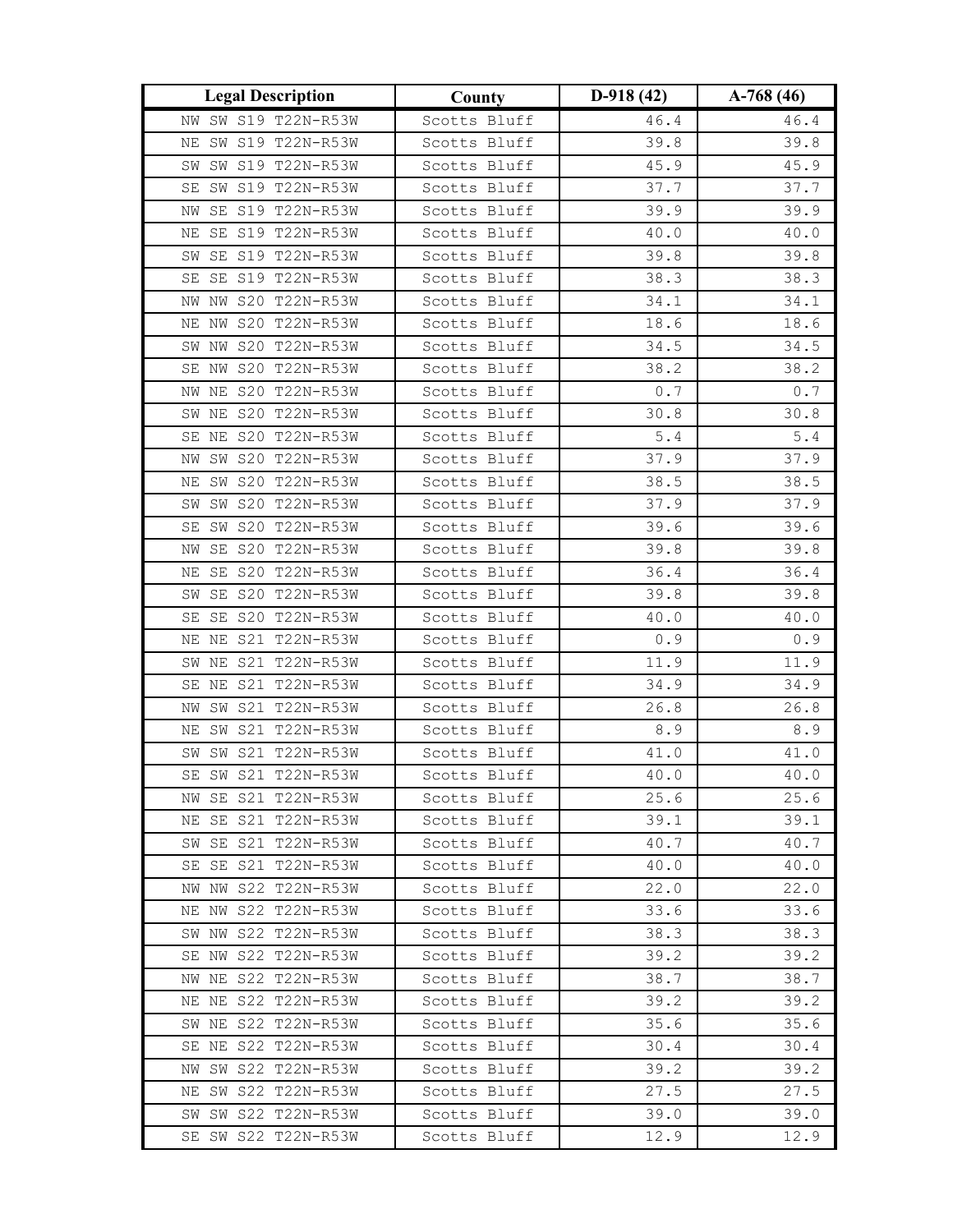| <b>Legal Description</b>                   | County                       | $D-918(42)$  | $A-768(46)$  |
|--------------------------------------------|------------------------------|--------------|--------------|
| NW SE S22 T22N-R53W                        | Scotts Bluff                 | 3.5          | 3.5          |
| NW NW S23 T22N-R53W                        | Scotts Bluff                 | 38.7         | 38.7         |
| NW S23 T22N-R53W<br>ΝE                     | Scotts Bluff                 | 35.6         | 35.6         |
| SW NW S23 T22N-R53W                        | Scotts Bluff                 | 39.2         | 39.2         |
| SE NW S23 T22N-R53W                        | Scotts Bluff                 | 40.0         | 40.0         |
| NW NE S23 T22N-R53W                        | Scotts Bluff                 | 13.0         | 13.0         |
| SW NE S23 T22N-R53W                        | Scotts Bluff                 | 19.5         | 19.5         |
| SW S23 T22N-R53W<br>ΝW                     | Scotts Bluff                 | $4\,.1$      | $4.1\,$      |
| SW S23 T22N-R53W<br>ΝE                     | Scotts Bluff                 | 34.4         | 34.4         |
| SE SW S23 T22N-R53W                        | Scotts Bluff                 | 16.5         | 16.5         |
| NW SE S23 T22N-R53W                        | Scotts Bluff                 | 39.1         | 39.1         |
| SW SE S23 T22N-R53W                        | Scotts Bluff                 | 19.7         | 19.7         |
| SW NW S25 T22N-R53W                        | Scotts Bluff                 | 0.4          | $0.4$        |
| SE NW S25 T22N-R53W                        | Scotts Bluff                 | 17.2         | 17.2         |
| SW NE S25 T22N-R53W                        | Scotts Bluff                 | 9.4          | 9.4          |
| SW S25 T22N-R53W<br>NW                     | Scotts Bluff                 | 29.6         | 29.6         |
| NE SW S25 T22N-R53W                        | Scotts Bluff                 | 38.7         | 38.7         |
| SW SW S25 T22N-R53W                        | Scotts Bluff                 | 40.0         | 40.0         |
| SW S25 T22N-R53W<br>SE                     | Scotts Bluff                 | 31.0         | 31.0         |
| SE S25 T22N-R53W<br>ΝW                     | Scotts Bluff                 | 7.3          | 7.3          |
| SE S25 T22N-R53W<br>SW                     | Scotts Bluff                 | 1.7          | 1.7          |
| NW S26 T22N-R53W<br>NW                     | Scotts Bluff                 | 37.3         | 37.3         |
| NE NW S26 T22N-R53W                        | Scotts Bluff                 | 35.4         | 35.4         |
| SW NW S26 T22N-R53W                        | Scotts Bluff                 | 43.9         | 43.9         |
| S26 T22N-R53W<br>SE NW                     | Scotts Bluff                 | 43.9         | 43.9         |
| NW NE S26 T22N-R53W                        | Scotts Bluff                 | 32.7         | 32.7         |
| NE S26 T22N-R53W<br>SW                     | Scotts Bluff                 | 43.0         | 43.0         |
| SE NE S26 T22N-R53W                        | Scotts Bluff                 | 29.0         | 29.0         |
| NW SW S26 T22N-R53W                        | Scotts Bluff                 | 45.4         | 45.4         |
| NE SW S26 T22N-R53W                        | Scotts Bluff                 | 44.8         | 44.8         |
| SW SW S26 T22N-R53W                        | Scotts Bluff                 | 44.1         | 44.1         |
| SE SW S26 T22N-R53W                        | Scotts Bluff                 | 43.5         | 43.5         |
| NW SE S26 T22N-R53W                        | Scotts Bluff                 | 43.3         | 43.3         |
| NE SE S26 T22N-R53W                        | Scotts Bluff                 | 42.6         | 42.6         |
| SW SE S26 T22N-R53W<br>SE SE S26 T22N-R53W | Scotts Bluff                 | 40.9         | 40.9<br>41.2 |
| NW NW S27 T22N-R53W                        | Scotts Bluff<br>Scotts Bluff | 41.2<br>40.0 | 40.0         |
| NE NW S27 T22N-R53W                        | Scotts Bluff                 | 22.6         | 22.6         |
| SW NW S27 T22N-R53W                        | Scotts Bluff                 | 40.0         | 40.0         |
| SE NW S27 T22N-R53W                        | Scotts Bluff                 | 40.0         | 40.0         |
| NE NE S27 T22N-R53W                        | Scotts Bluff                 | 8.5          | 8.5          |
| SW NE S27 T22N-R53W                        | Scotts Bluff                 | 37.7         | 37.7         |
| SE NE S27 T22N-R53W                        | Scotts Bluff                 | 39.3         | 39.3         |
| NW SW S27 T22N-R53W                        | Scotts Bluff                 | 39.8         | 39.8         |
| NE SW S27 T22N-R53W                        | Scotts Bluff                 | 40.0         | 40.0         |
| SW SW S27 T22N-R53W                        | Scotts Bluff                 | 40.0         | 40.0         |
|                                            |                              |              |              |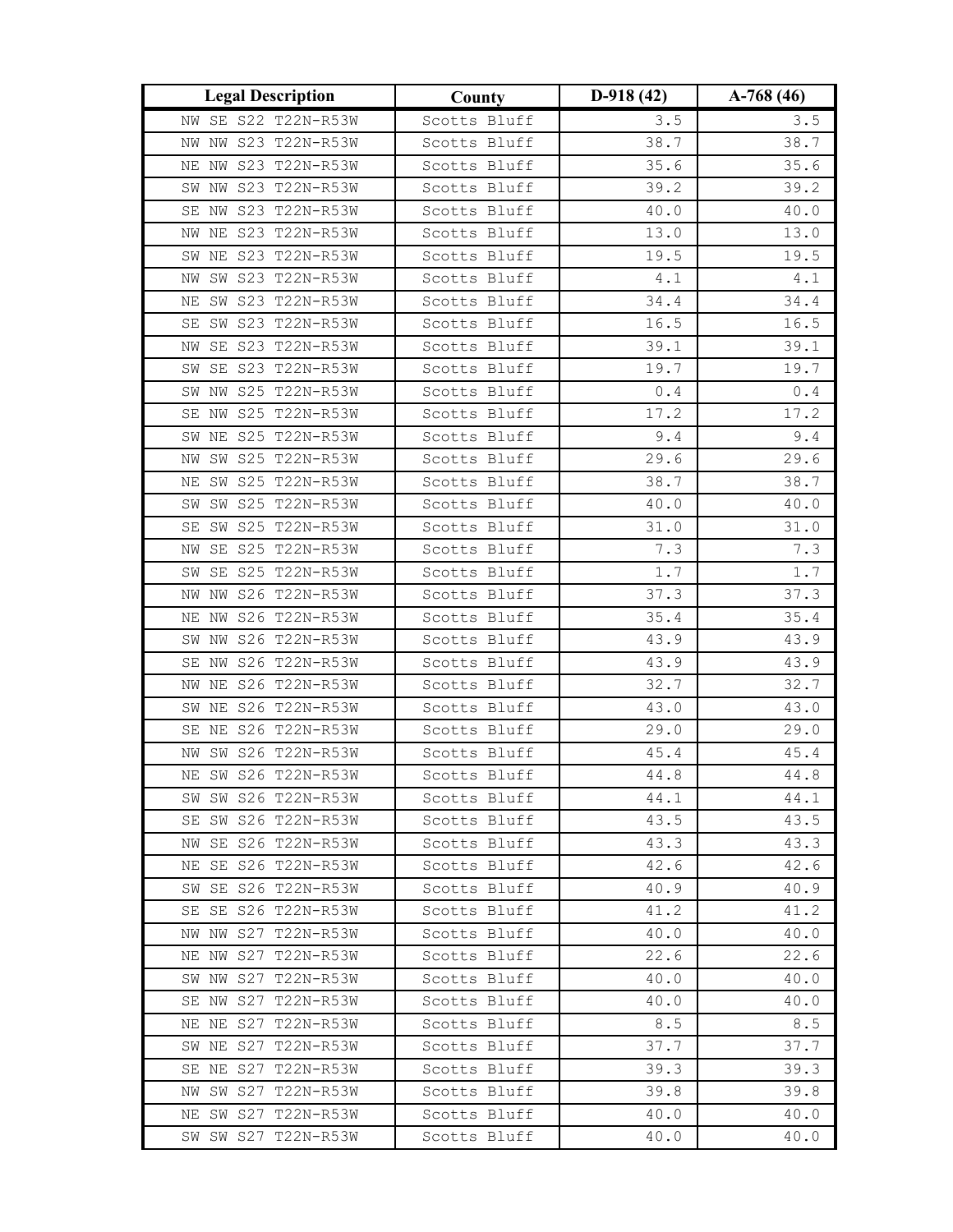| <b>Legal Description</b>                | County                       | $D-918(42)$  | $A-768(46)$  |
|-----------------------------------------|------------------------------|--------------|--------------|
| SE SW S27 T22N-R53W                     | Scotts Bluff                 | 40.0         | 40.0         |
| SE S27 T22N-R53W<br>ΝW                  | Scotts Bluff                 | 40.0         | 40.0         |
| SE S27 T22N-R53W<br>ΝE                  | Scotts Bluff                 | 40.0         | 40.0         |
| SW SE S27 T22N-R53W                     | Scotts Bluff                 | 40.0         | 40.0         |
| SE S27 T22N-R53W<br>SE                  | Scotts Bluff                 | 40.0         | 40.0         |
| NW NW S28 T22N-R53W                     | Scotts Bluff                 | 40.0         | 40.0         |
| NE NW S28 T22N-R53W                     | Scotts Bluff                 | 40.0         | 40.0         |
| NW S28 T22N-R53W<br>SW                  | Scotts Bluff                 | 40.0         | 40.0         |
| SE NW S28 T22N-R53W                     | Scotts Bluff                 | 20.0         | 20.0         |
| NW NE S28 T22N-R53W                     | Scotts Bluff                 | 40.0         | 40.0         |
| NE NE S28 T22N-R53W                     | Scotts Bluff                 | 40.0         | 40.0         |
| SW NE S28 T22N-R53W                     | Scotts Bluff                 | 37.9         | 37.9         |
| SE NE S28 T22N-R53W                     | Scotts Bluff                 | 40.0         | 40.0         |
| NW SW S28 T22N-R53W                     | Scotts Bluff                 | 40.0         | 40.0         |
| NE SW S28 T22N-R53W                     | Scotts Bluff                 | 40.0         | 40.0         |
| SW SW S28 T22N-R53W                     | Scotts Bluff                 | 40.0         | 40.0         |
| SE SW S28 T22N-R53W                     | Scotts Bluff                 | 32.5         | 32.5         |
| SE S28 T22N-R53W<br>NW                  | Scotts Bluff                 | 39.0         | 39.0         |
| SE S28 T22N-R53W<br>ΝE                  | Scotts Bluff                 | 39.4         | 39.4         |
| SE S28 T22N-R53W<br>SW                  | Scotts Bluff                 | 40.0         | 40.0         |
| SE SE S28 T22N-R53W                     | Scotts Bluff                 | 40.0         | 40.0         |
| NW S29 T22N-R53W<br>NW                  | Scotts Bluff                 | 35.5         | 35.5         |
| NE NW S29 T22N-R53W                     | Scotts Bluff                 | 37.3         | 37.3         |
| SW NW S29 T22N-R53W                     | Scotts Bluff                 | 40.8         | 40.8         |
| S29 T22N-R53W<br>SE NW                  | Scotts Bluff                 | 40.9         | 40.9         |
| NW NE S29 T22N-R53W                     | Scotts Bluff                 | 40.9         | 40.9         |
| NE NE S29 T22N-R53W                     | Scotts Bluff                 | 41.0         | 41.0         |
| SW NE S29 T22N-R53W                     | Scotts Bluff                 | 41.0         | 41.0         |
| SE NE S29 T22N-R53W                     | Scotts Bluff                 | 41.0         | 41.0         |
| NW SW S29 T22N-R53W                     | Scotts Bluff                 | 40.0         | 40.0         |
| NE SW S29 T22N-R53W                     | Scotts Bluff                 | 40.0         | 40.0         |
| SW SW S29 T22N-R53W                     | Scotts Bluff                 | 40.0         | 40.0         |
| SE SW S29 T22N-R53W<br>SE S29 T22N-R53W | Scotts Bluff<br>Scotts Bluff | 40.0<br>40.2 | 40.0<br>40.2 |
| NW<br>NE SE S29 T22N-R53W               | Scotts Bluff                 | 41.1         | 41.1         |
| SW SE S29 T22N-R53W                     | Scotts Bluff                 | 39.7         | 39.7         |
| SE SE S29 T22N-R53W                     | Scotts Bluff                 | 41.2         | 41.2         |
| NW NW S30 T22N-R53W                     | Scotts Bluff                 | 46.3         | 46.3         |
| NE NW S30 T22N-R53W                     | Scotts Bluff                 | 40.3         | 40.3         |
| SW NW S30 T22N-R53W                     | Scotts Bluff                 | 45.9         | 45.9         |
| SE NW S30 T22N-R53W                     | Scotts Bluff                 | 40.2         | 40.2         |
| NW NE S30 T22N-R53W                     | Scotts Bluff                 | 40.4         | 40.4         |
| NE NE S30 T22N-R53W                     | Scotts Bluff                 | 36.1         | 36.1         |
| SW NE S30 T22N-R53W                     | Scotts Bluff                 | 38.6         | 38.6         |
| SE NE S30 T22N-R53W                     | Scotts Bluff                 | 40.4         | 40.4         |
| NW SW S30 T22N-R53W                     | Scotts Bluff                 | 45.6         | 45.6         |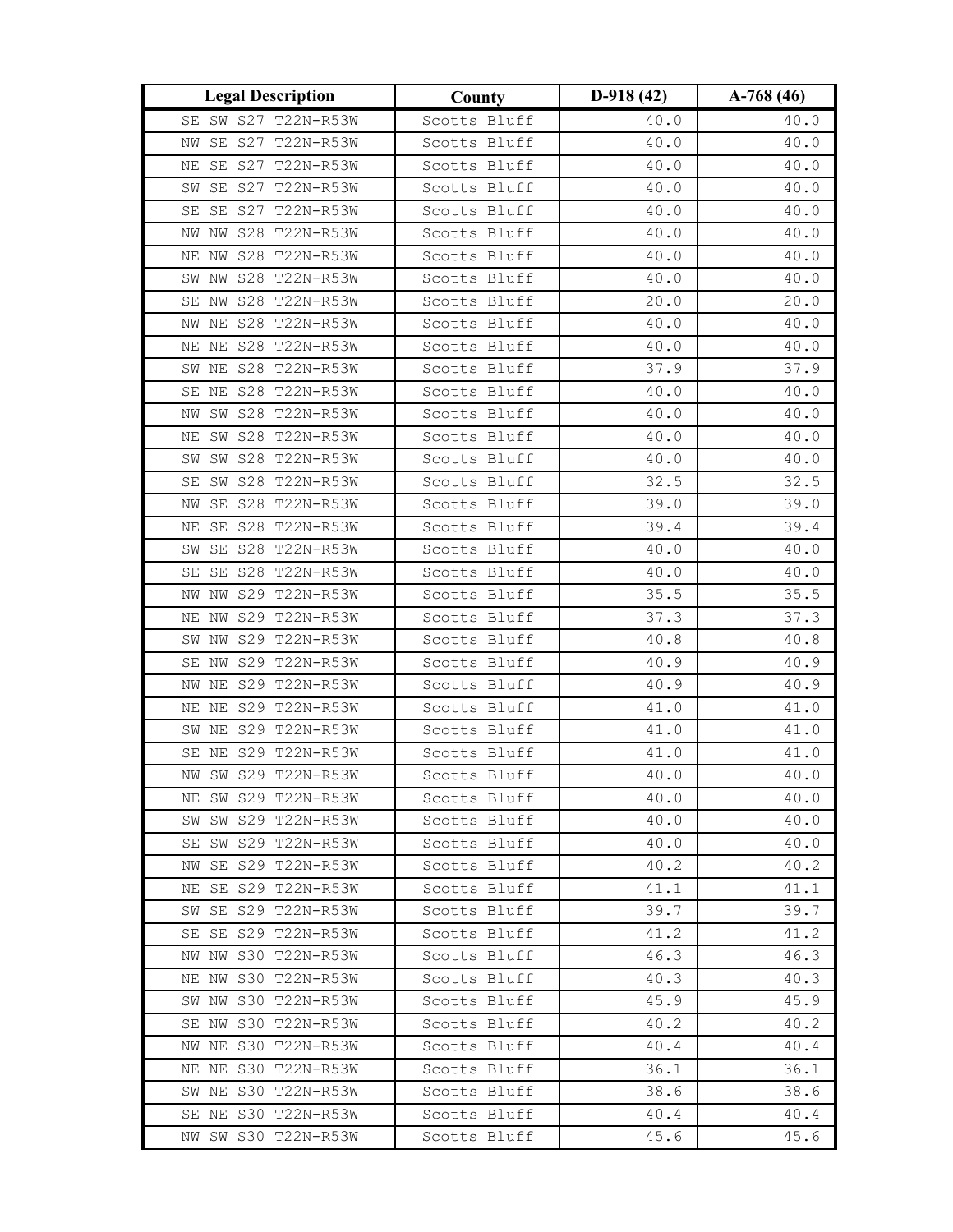| <b>Legal Description</b>                      | County                       | $D-918(42)$  | $A-768(46)$  |
|-----------------------------------------------|------------------------------|--------------|--------------|
| NE SW S30 T22N-R53W                           | Scotts Bluff                 | 40.1         | 40.1         |
| SW S30 T22N-R53W<br>SW                        | Scotts Bluff                 | 45.3         | 45.3         |
| SW S30 T22N-R53W<br>SE                        | Scotts Bluff                 | 40.0         | 40.0         |
| NW SE S30 T22N-R53W                           | Scotts Bluff                 | 40.2         | 40.2         |
| SE S30 T22N-R53W<br>ΝE                        | Scotts Bluff                 | 38.8         | 38.8         |
| SE S30 T22N-R53W<br>SW                        | Scotts Bluff                 | 39.5         | 39.5         |
| SE S30 T22N-R53W<br>SE                        | Scotts Bluff                 | 39.0         | 39.0         |
| NW S31 T22N-R53W<br>NW                        | Scotts Bluff                 | 44.9         | 44.9         |
| NE NW S31 T22N-R53W                           | Scotts Bluff                 | 39.7         | 39.7         |
| SW NW S31 T22N-R53W                           | Scotts Bluff                 | 44.9         | 44.9         |
| SE NW S31 T22N-R53W                           | Scotts Bluff                 | 39.8         | 39.8         |
| NW NE S31 T22N-R53W                           | Scotts Bluff                 | 39.7         | 39.7         |
| NE NE S31 T22N-R53W                           | Scotts Bluff                 | 39.7         | 39.7         |
| SW NE S31 T22N-R53W                           | Scotts Bluff                 | 39.4         | 39.4         |
| SE NE S31 T22N-R53W                           | Scotts Bluff                 | 39.3         | 39.3         |
| NW SW S31 T22N-R53W                           | Scotts Bluff                 | 40.2         | 40.2         |
| NE SW S31 T22N-R53W                           | Scotts Bluff                 | 38.6         | 38.6         |
| SW SW S31 T22N-R53W                           | Scotts Bluff                 | 34.0         | 34.0         |
| SE SW S31 T22N-R53W                           | Scotts Bluff                 | 39.7         | 39.7         |
| SE S31 T22N-R53W<br>NW                        | Scotts Bluff                 | 39.5         | 39.5         |
| SE S31 T22N-R53W<br>ΝE                        | Scotts Bluff                 | 39.5         | 39.5         |
| SW SE S31 T22N-R53W                           | Scotts Bluff                 | 39.7         | 39.7         |
| SE SE S31 T22N-R53W                           | Scotts Bluff                 | 39.7         | 39.7         |
| NW NW S32 T22N-R53W                           | Scotts Bluff                 | 40.0         | 40.0         |
| NE NW S32 T22N-R53W                           | Scotts Bluff                 | 40.1         | 40.1         |
| SW NW S32 T22N-R53W                           | Scotts Bluff                 | 39.3         | 39.3         |
| SE NW S32 T22N-R53W                           | Scotts Bluff                 | 39.8         | 39.8         |
| NW NE S32 T22N-R53W                           | Scotts Bluff                 | 40.3         | 40.3         |
| NE NE S32 T22N-R53W                           | Scotts Bluff                 | 40.4         | 40.4         |
| SW NE S32 T22N-R53W                           | Scotts Bluff                 | 40.2         | 40.2         |
| SE NE S32 T22N-R53W                           | Scotts Bluff                 | 40.5         | 40.5         |
| NW SW S32 T22N-R53W                           | Scotts Bluff                 | 38.7         | 38.7         |
| NE SW S32 T22N-R53W<br>SW S32 T22N-R53W<br>SW | Scotts Bluff<br>Scotts Bluff | 39.4<br>38.1 | 39.4<br>38.1 |
| SE SW S32 T22N-R53W                           | Scotts Bluff                 | 39.0         | 39.0         |
| NW SE S32 T22N-R53W                           | Scotts Bluff                 | 40.0         | 40.0         |
| NE SE S32 T22N-R53W                           | Scotts Bluff                 | 40.0         | 40.0         |
| SW SE S32 T22N-R53W                           | Scotts Bluff                 | 39.9         | 39.9         |
| SE SE S32 T22N-R53W                           | Scotts Bluff                 | 40.7         | 40.7         |
| NW NW S33 T22N-R53W                           | Scotts Bluff                 | 40.0         | 40.0         |
| NE NW S33 T22N-R53W                           | Scotts Bluff                 | 40.0         | 40.0         |
| SW NW S33 T22N-R53W                           | Scotts Bluff                 | 40.0         | 40.0         |
| SE NW S33 T22N-R53W                           | Scotts Bluff                 | 39.7         | 39.7         |
| NW NE S33 T22N-R53W                           | Scotts Bluff                 | 40.0         | 40.0         |
| NE NE S33 T22N-R53W                           | Scotts Bluff                 | 39.9         | 39.9         |
| SW NE S33 T22N-R53W                           | Scotts Bluff                 | 39.6         | 39.6         |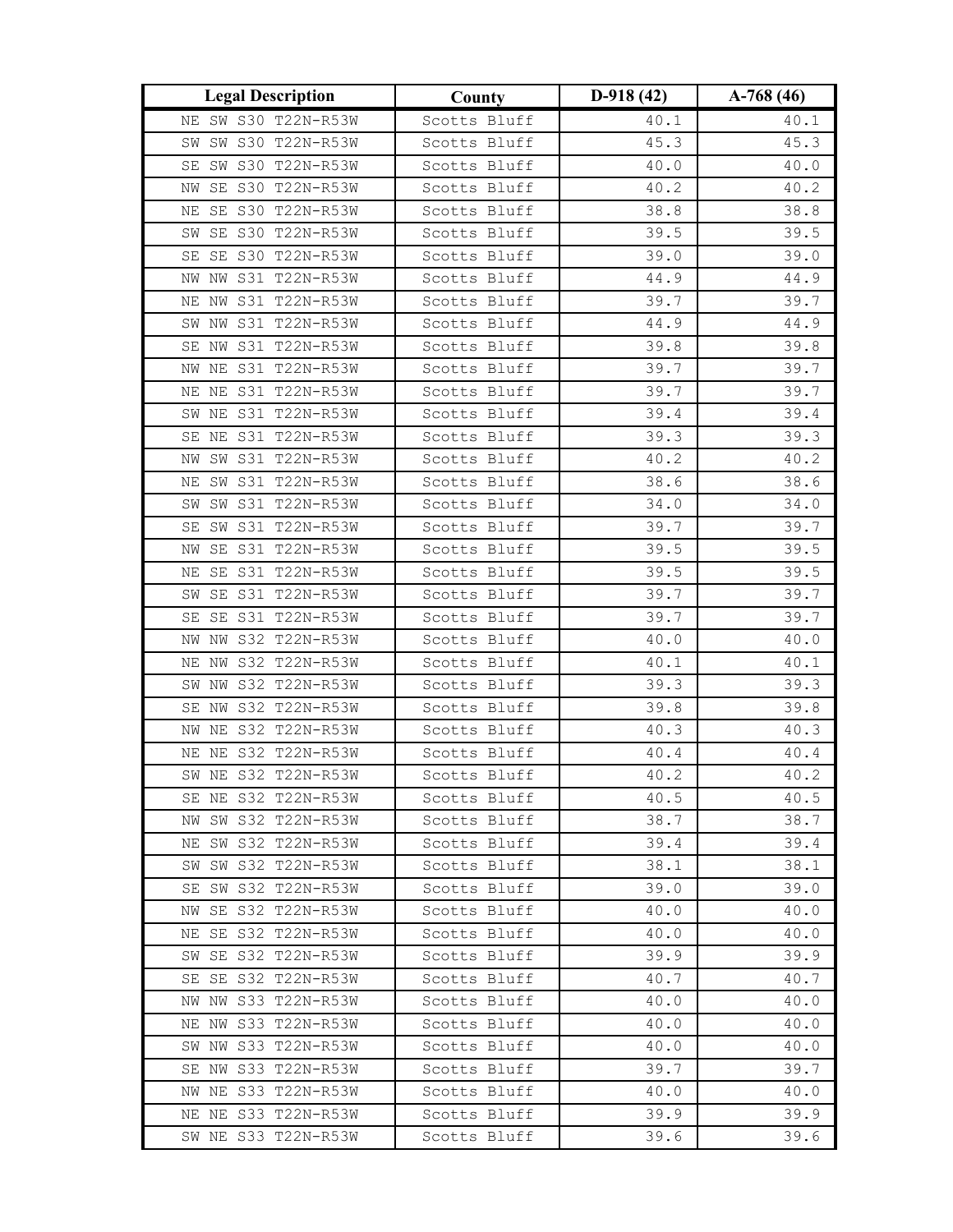| <b>Legal Description</b>                   | County                       | $D-918(42)$  | $A-768(46)$  |
|--------------------------------------------|------------------------------|--------------|--------------|
| SE NE S33 T22N-R53W                        | Scotts Bluff                 | 38.9         | 38.9         |
| SW S33 T22N-R53W<br>ΝW                     | Scotts Bluff                 | 40.0         | 40.0         |
| SW S33 T22N-R53W<br>ΝE                     | Scotts Bluff                 | 40.0         | 40.0         |
| SW SW S33 T22N-R53W                        | Scotts Bluff                 | 40.0         | 40.0         |
| SW S33 T22N-R53W<br>SE                     | Scotts Bluff                 | 40.0         | 40.0         |
| SE S33 T22N-R53W<br>ΝW                     | Scotts Bluff                 | 39.1         | 39.1         |
| SE S33 T22N-R53W<br>ΝE                     | Scotts Bluff                 | 38.1         | 38.1         |
| SE S33 T22N-R53W<br>SW                     | Scotts Bluff                 | 40.0         | $40.0\,$     |
| SE SE S33 T22N-R53W                        | Scotts Bluff                 | 40.0         | 40.0         |
| NW NW S34 T22N-R53W                        | Scotts Bluff                 | 40.0         | 40.0         |
| NE NW S34 T22N-R53W                        | Scotts Bluff                 | 40.0         | 40.0         |
| SW NW S34 T22N-R53W                        | Scotts Bluff                 | 40.0         | 40.0         |
| SE NW S34 T22N-R53W                        | Scotts Bluff                 | 40.0         | 40.0         |
| NW NE S34 T22N-R53W                        | Scotts Bluff                 | 40.0         | 40.0         |
| NE NE S34 T22N-R53W                        | Scotts Bluff                 | 40.0         | 40.0         |
| SW NE S34 T22N-R53W                        | Scotts Bluff                 | 40.0         | 40.0         |
| SE NE S34 T22N-R53W                        | Scotts Bluff                 | 40.0         | 40.0         |
| NW SW S34 T22N-R53W                        | Scotts Bluff                 | 40.0         | 40.0         |
| SW S34 T22N-R53W<br>ΝE                     | Scotts Bluff                 | 40.0         | 40.0         |
| SW S34 T22N-R53W<br>SW                     | Scotts Bluff                 | 40.0         | 40.0         |
| SW S34 T22N-R53W<br>SE                     | Scotts Bluff                 | 40.0         | 40.0         |
| SE S34 T22N-R53W<br>ΝW                     | Scotts Bluff                 | 38.7         | 38.7         |
| NE SE S34 T22N-R53W                        | Scotts Bluff                 | 35.8         | 35.8         |
| SE S34 T22N-R53W<br>SW                     | Scotts Bluff                 | 40.0         | 40.0         |
| SE S34 T22N-R53W<br>SE                     | Scotts Bluff                 | 40.0         | 40.0         |
| NW NW S35 T22N-R53W                        | Scotts Bluff                 | 40.0         | 40.0         |
| NE NW S35 T22N-R53W                        | Scotts Bluff                 | 40.0         | 40.0         |
| SW NW S35 T22N-R53W                        | Scotts Bluff                 | 40.0         | 40.0         |
| SE NW S35 T22N-R53W                        | Scotts Bluff                 | 40.0         | 40.0         |
| NW NE S35 T22N-R53W                        | Scotts Bluff                 | 40.0         | 40.0         |
| NE NE S35 T22N-R53W                        | Scotts Bluff                 | 40.0         | 40.0         |
| SW NE S35 T22N-R53W<br>SE NE S35 T22N-R53W | Scotts Bluff<br>Scotts Bluff | 40.0<br>39.7 | 40.0         |
| SW S35 T22N-R53W<br>NW                     | Scotts Bluff                 | 40.0         | 39.7<br>40.0 |
| NE SW S35 T22N-R53W                        | Scotts Bluff                 | 40.0         | 40.0         |
| SW SW S35 T22N-R53W                        | Scotts Bluff                 | 39.3         | 39.3         |
| SE SW S35 T22N-R53W                        | Scotts Bluff                 | 40.0         | 40.0         |
| SE S35 T22N-R53W<br>NW                     | Scotts Bluff                 | 40.0         | 40.0         |
| NE SE S35 T22N-R53W                        | Scotts Bluff                 | 38.9         | 38.9         |
| SW SE S35 T22N-R53W                        | Scotts Bluff                 | 40.0         | 40.0         |
| SE S35 T22N-R53W<br>SE                     | Scotts Bluff                 | 40.0         | 40.0         |
| NW NW S36 T22N-R53W                        | Scotts Bluff                 | 40.0         | 40.0         |
| NE NW S36 T22N-R53W                        | Scotts Bluff                 | 32.1         | 32.1         |
| SW NW S36 T22N-R53W                        | Scotts Bluff                 | 40.0         | 40.0         |
| SE NW S36 T22N-R53W                        | Scotts Bluff                 | 38.6         | 38.6         |
| NW NE S36 T22N-R53W                        | Scotts Bluff                 | 9.5          | 9.5          |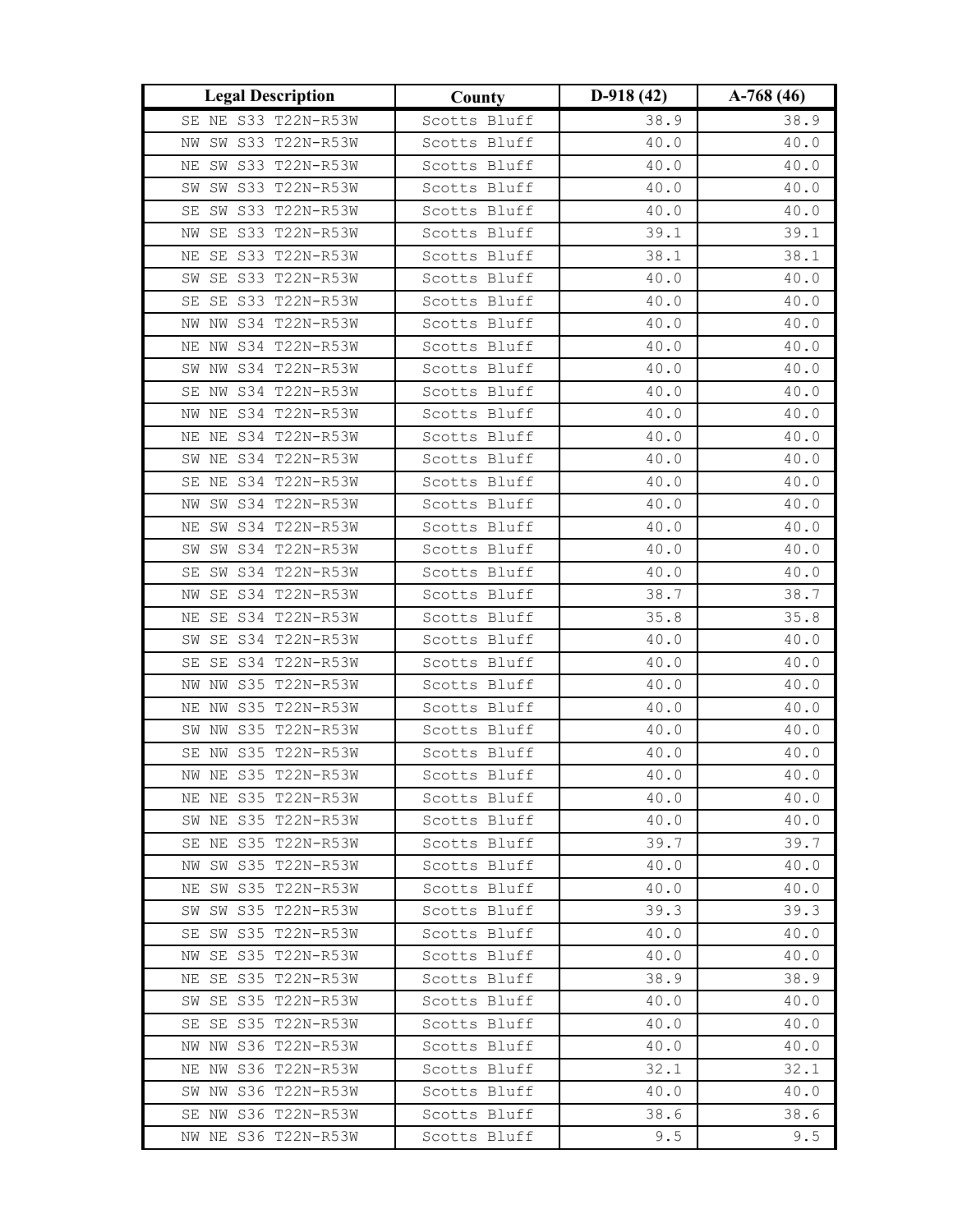| <b>Legal Description</b>  | County       | $D-918(42)$ | $A-768(46)$ |
|---------------------------|--------------|-------------|-------------|
| NE NE S36 T22N-R53W       | Scotts Bluff | 21.6        | 21.6        |
| SW NE S36 T22N-R53W       | Scotts Bluff | 40.0        | 40.0        |
| SE NE S36 T22N-R53W       | Scotts Bluff | 40.0        | 40.0        |
| NW SW S36 T22N-R53W       | Scotts Bluff | 40.0        | 40.0        |
| SW S36 T22N-R53W<br>ΝE    | Scotts Bluff | 40.0        | 40.0        |
| SW S36 T22N-R53W<br>SW    | Scotts Bluff | 39.6        | 39.6        |
| SW S36 T22N-R53W<br>SE    | Scotts Bluff | 40.0        | 40.0        |
| NW SE S36 T22N-R53W       | Scotts Bluff | 39.3        | 39.3        |
| NE SE S36 T22N-R53W       | Scotts Bluff | 40.0        | 40.0        |
| SW SE S36 T22N-R53W       | Scotts Bluff | 40.0        | 40.0        |
| SE SE S36 T22N-R53W       | Scotts Bluff | 40.0        | 40.0        |
| <b>T22N-R52W</b>          |              |             |             |
| NW NW S29 T22N-R52W       | Scotts Bluff | 1.2         | 1.2         |
| SW NW S29 T22N-R52W       | Scotts Bluff | 37.5        | 37.5        |
| SE NW S29 T22N-R52W       | Scotts Bluff | 32.8        | 32.8        |
| SW NE S29 T22N-R52W       | Scotts Bluff | 17.8        | 17.8        |
| SE NE S29 T22N-R52W       | Scotts Bluff | 0.9         | 0.9         |
| SW S29 T22N-R52W<br>ΝW    | Scotts Bluff | 38.4        | 38.4        |
| SW S29 T22N-R52W<br>ΝE    | Scotts Bluff | 40.0        | 40.0        |
| SW S29 T22N-R52W<br>SW    | Scotts Bluff | 25.7        | 25.7        |
| SE SW S29 T22N-R52W       | Scotts Bluff | 40.0        | 40.0        |
| SE S29 T22N-R52W<br>NW    | Scotts Bluff | 38.8        | 38.8        |
| SE S29 T22N-R52W<br>ΝE    | Scotts Bluff | 32.1        | 32.1        |
| SW SE S29 T22N-R52W       | Scotts Bluff | 33.3        | 33.3        |
| SE S29 T22N-R52W<br>SE    | Scotts Bluff | 38.2        | 38.2        |
| NW NW S31 T22N-R52W       | Scotts Bluff | 0.6         | 0.6         |
| S31 T22N-R52W<br>NW<br>ΝE | Scotts Bluff | $0.2\,$     | 0.2         |
| SW NW S31 T22N-R52W       | Scotts Bluff | 27.9        | 27.9        |
| SE NW S31 T22N-R52W       | Scotts Bluff | 29.2        | 29.2        |
| NW NE S31 T22N-R52W       | Scotts Bluff | 5.1         | 5.1         |
| NE NE S31 T22N-R52W       | Scotts Bluff | 8.3         | 8.3         |
| SW NE S31 T22N-R52W       | Scotts Bluff | 35.7        | 35.7        |
| SE NE S31 T22N-R52W       | Scotts Bluff | 37.3        | 37.3        |
| SW S31 T22N-R52W<br>NW    | Scotts Bluff | 43.7        | 43.7        |
| NE SW S31 T22N-R52W       | Scotts Bluff | 40.0        | 40.0        |
| SW SW S31 T22N-R52W       | Scotts Bluff | 43.7        | 43.7        |
| SE SW S31 T22N-R52W       | Scotts Bluff | 40.0        | 40.0        |
| NW SE S31 T22N-R52W       | Scotts Bluff | 37.4        | 37.4        |
| NE SE S31 T22N-R52W       | Scotts Bluff | 39.7        | 39.7        |
| SW SE S31 T22N-R52W       | Scotts Bluff | 40.0        | 40.0        |
| SE SE S31 T22N-R52W       | Scotts Bluff | 39.2        | 39.2        |
| NW NW S32 T22N-R52W       | Scotts Bluff | 24.7        | 24.7        |
| NE NW S32 T22N-R52W       | Scotts Bluff | 38.6        | 38.6        |
| SW NW S32 T22N-R52W       | Scotts Bluff | 39.0        | 39.0        |
| SE NW S32 T22N-R52W       | Scotts Bluff | 38.1        | 38.1        |
| NW NE S32 T22N-R52W       | Scotts Bluff | 38.6        | 38.6        |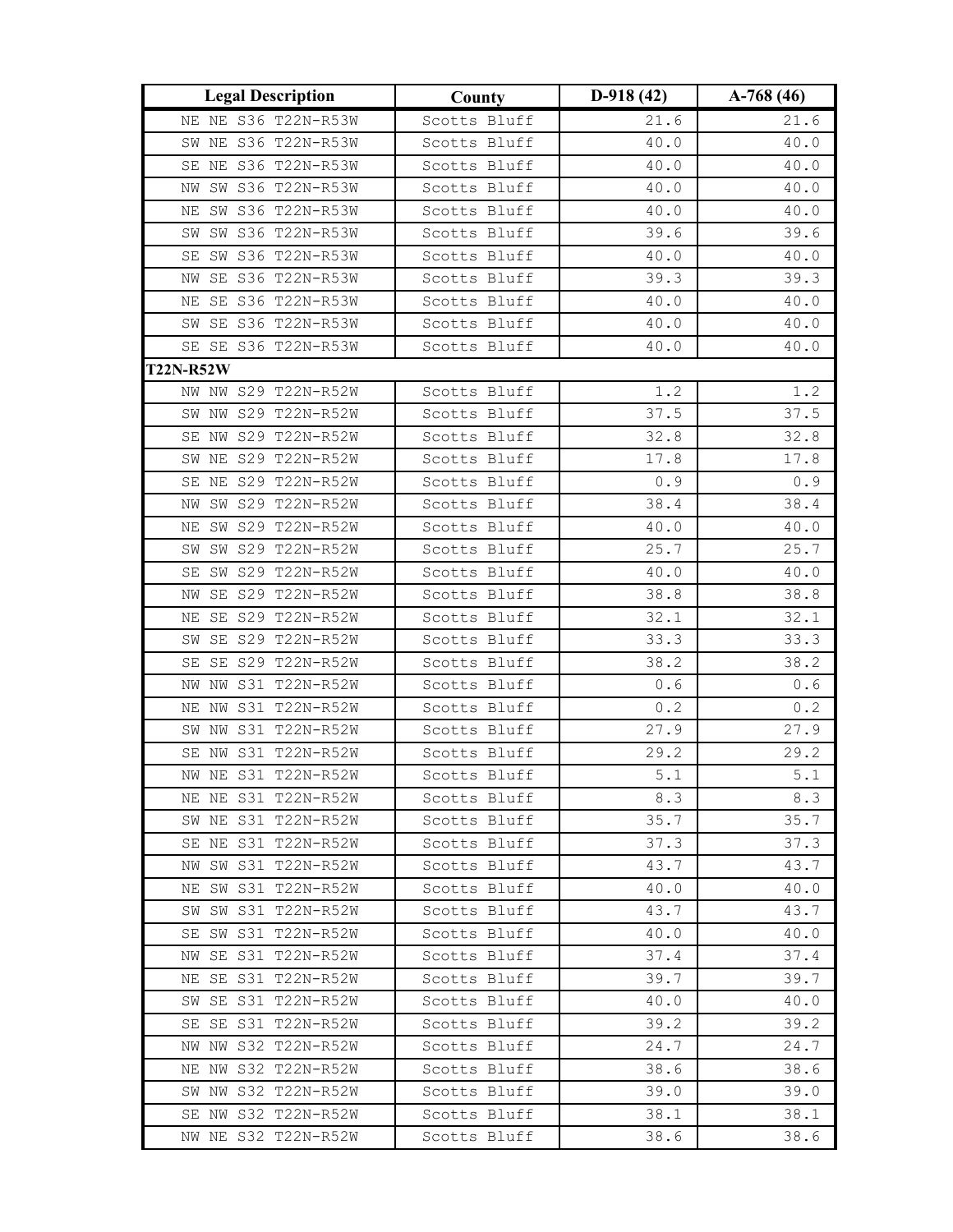| <b>Legal Description</b>                   | County                       | $D-918(42)$  | A-768 $(46)$ |
|--------------------------------------------|------------------------------|--------------|--------------|
| NE NE S32 T22N-R52W                        | Scotts Bluff                 | 37.8         | 37.8         |
| SW NE S32 T22N-R52W                        | Scotts Bluff                 | 31.1         | 31.1         |
| SE NE S32 T22N-R52W                        | Scotts Bluff                 | 37.6         | 37.6         |
| NW SW S32 T22N-R52W                        | Scotts Bluff                 | 32.0         | 32.0         |
| SW S32 T22N-R52W<br>ΝE                     | Scotts Bluff                 | 39.7         | 39.7         |
| SW S32 T22N-R52W<br>SW                     | Scotts Bluff                 | 40.0         | 40.0         |
| SW S32 T22N-R52W<br>SE                     | Scotts Bluff                 | 40.0         | 40.0         |
| SE S32 T22N-R52W<br>ΝW                     | Scotts Bluff                 | 29.2         | 29.2         |
| SE S32 T22N-R52W<br>ΝE                     | Scotts Bluff                 | 36.8         | 36.8         |
| SW SE S32 T22N-R52W                        | Scotts Bluff                 | 35.0         | 35.0         |
| SE SE S32 T22N-R52W                        | Scotts Bluff                 | 38.0         | 38.0         |
| NW NW S33 T22N-R52W                        | Morrill                      | $1.0$        | $1.0$        |
| NW S33 T22N-R52W<br>SW                     | Morrill                      | 9.8          | 9.8          |
| SW S33 T22N-R52W<br>NW                     | Morrill                      | 35.2         | 35.2         |
| NE SW S33 T22N-R52W                        | Morrill                      | 6.9          | 6.9          |
| SW SW S33 T22N-R52W                        | Morrill                      | 40.0         | 40.0         |
| SE SW S33 T22N-R52W                        | Morrill                      | $5.1\,$      | $5.1$        |
| SW SW S34 T22N-R52W                        | Morrill                      | $8.5\,$      | $\,8$ . $5$  |
| SW S34 T22N-R52W<br>SE                     | Morrill                      | 21.6         | 21.6         |
| SW S35 T22N-R52W<br>SW                     | Morrill                      | 14.5         | 14.5         |
| SE SW S35 T22N-R52W                        | Morrill                      | 15.4         | 15.4         |
| SE SW S36 T22N-R52W                        | Morrill                      | $0.9$        | 0.9          |
| SW SE S36 T22N-R52W                        | Morrill                      | 26.4         | 26.4         |
| SE SE S36 T22N-R52W                        | Morrill                      | $5.8\,$      | $5.8$        |
| <b>T21N-R53W</b>                           |                              |              |              |
| NW NW S01 T21N-R53W                        | Scotts Bluff                 | 43.8         | 43.8         |
| NE NW SO1 T21N-R53W                        | Scotts Bluff                 | 46.1         | 46.1         |
| SW NW S01 T21N-R53W                        | Scotts Bluff                 | 46.8         | 46.8         |
| SE NW S01 T21N-R53W                        | Scotts Bluff                 | 48.9         | 48.9         |
| NW NE S01 T21N-R53W                        | Scotts Bluff                 | 44.6         | 44.6         |
| NE NE S01 T21N-R53W                        | Scotts Bluff                 | 42.9         | 42.9         |
| SW NE S01 T21N-R53W                        | Scotts Bluff                 | 51.0         | 51.0         |
| SE NE S01 T21N-R53W                        | Scotts Bluff                 | 53.1         | 53.1         |
| SW S01 T21N-R53W<br>NW                     | Scotts Bluff                 | 40.1         | 40.1         |
| NE SW S01 T21N-R53W                        | Scotts Bluff                 | 35.9         | 35.9         |
| SW SW S01 T21N-R53W                        | Scotts Bluff                 | 40.9         | 40.9         |
| SE SW SO1 T21N-R53W                        | Scotts Bluff                 | 39.8         | 39.8         |
| SE S01 T21N-R53W<br>NW                     | Scotts Bluff                 | 39.4         | 39.4         |
| NE SE S01 T21N-R53W                        | Scotts Bluff                 | 40.8         | 40.8         |
| SW SE S01 T21N-R53W                        | Scotts Bluff                 | 40.7         | 40.7         |
| SE SE S01 T21N-R53W                        | Scotts Bluff                 | 40.6         | 40.6         |
| NW NW S02 T21N-R53W<br>NE NW S02 T21N-R53W | Scotts Bluff                 | 45.5         | 45.5         |
| SW NW S02 T21N-R53W                        | Scotts Bluff<br>Scotts Bluff | 44.7<br>43.5 | 44.7<br>43.5 |
|                                            |                              |              |              |
| SE NW S02 T21N-R53W                        | Scotts Bluff                 | 43.8         | 43.8         |
| NW NE S02 T21N-R53W                        | Scotts Bluff                 | 47.0         | 47.0         |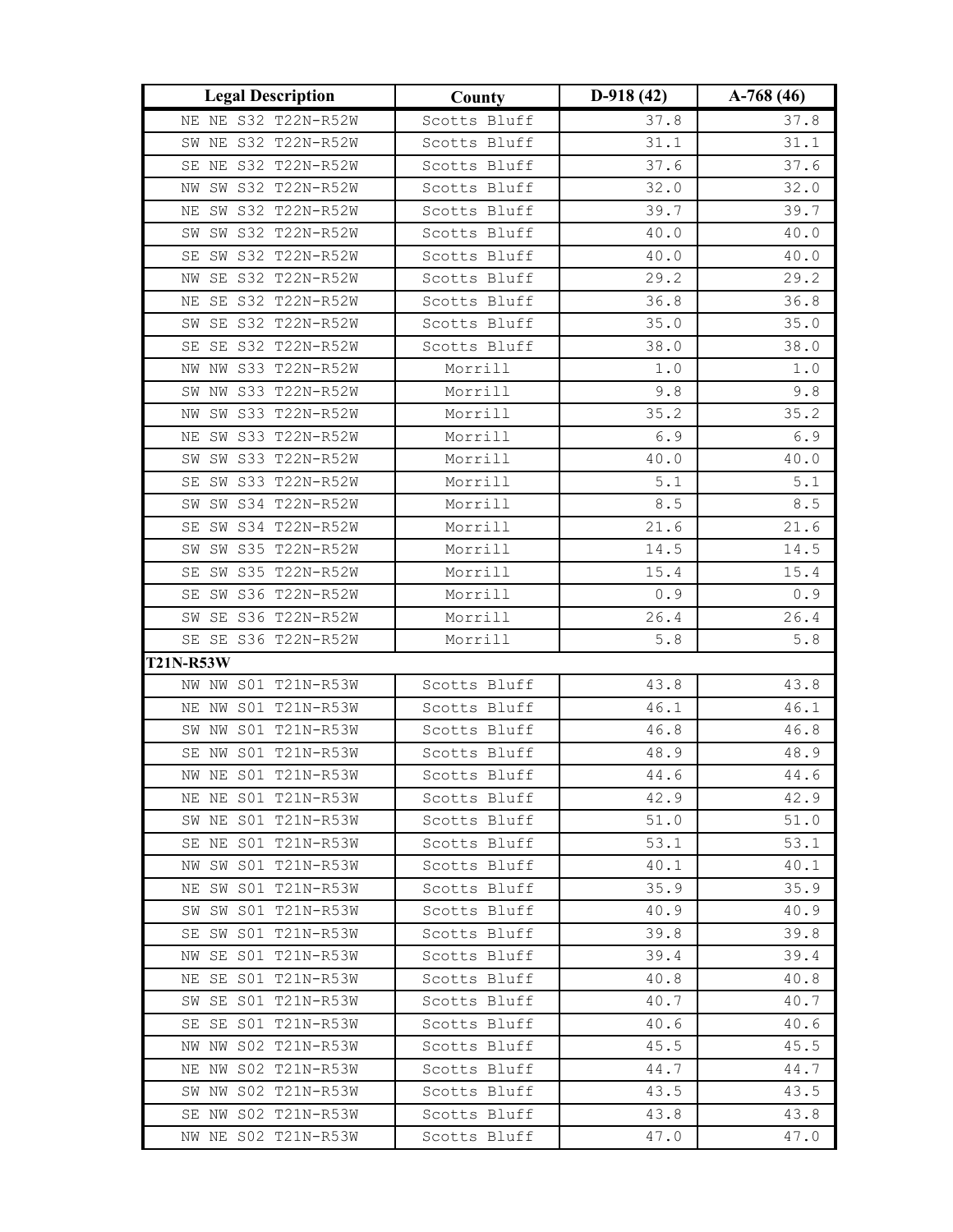| <b>Legal Description</b>  | County       | $D-918(42)$ | $A-768(46)$ |
|---------------------------|--------------|-------------|-------------|
| NE NE S02 T21N-R53W       | Scotts Bluff | 47.1        | 47.1        |
| SW NE S02 T21N-R53W       | Scotts Bluff | 40.6        | 40.6        |
| SE NE S02 T21N-R53W       | Scotts Bluff | 44.9        | 44.9        |
| NW SW S02 T21N-R53W       | Scotts Bluff | 40.4        | 40.4        |
| SW S02 T21N-R53W<br>ΝE    | Scotts Bluff | 40.4        | 40.4        |
| SW S02 T21N-R53W<br>SW    | Scotts Bluff | 40.4        | 40.4        |
| SW S02 T21N-R53W<br>SE    | Scotts Bluff | 33.5        | 33.5        |
| SE S02 T21N-R53W<br>ΝW    | Scotts Bluff | 40.7        | 40.7        |
| SE S02 T21N-R53W<br>ΝE    | Scotts Bluff | 40.1        | 40.1        |
| SW SE S02 T21N-R53W       | Scotts Bluff | 40.7        | 40.7        |
| SE SE S02 T21N-R53W       | Scotts Bluff | 40.7        | 40.7        |
| NW NW S03 T21N-R53W       | Scotts Bluff | 12.3        | 12.3        |
| NE NW S03 T21N-R53W       | Scotts Bluff | 9.9         | 9.9         |
| SW NW S03 T21N-R53W       | Scotts Bluff | 15.2        | 15.2        |
| SE NW S03 T21N-R53W       | Scotts Bluff | 42.9        | 42.9        |
| NW NE S03 T21N-R53W       | Scotts Bluff | 17.4        | 17.4        |
| NE NE S03 T21N-R53W       | Scotts Bluff | 45.1        | 45.1        |
| SE NE S03 T21N-R53W       | Scotts Bluff | 43.0        | 43.0        |
| SW S03 T21N-R53W<br>ΝW    | Scotts Bluff | 19.2        | 19.2        |
| SW S03 T21N-R53W<br>SW    | Scotts Bluff | 10.3        | 10.3        |
| SE SW S03 T21N-R53W       | Scotts Bluff | 38.3        | 38.3        |
| SE S03 T21N-R53W<br>ΝW    | Scotts Bluff | 21.0        | 21.0        |
| NE SE S03 T21N-R53W       | Scotts Bluff | 40.0        | 40.0        |
| SW SE S03 T21N-R53W       | Scotts Bluff | 23.0        | 23.0        |
| SE S03 T21N-R53W<br>SE    | Scotts Bluff | 40.0        | 40.0        |
| NW S04 T21N-R53W<br>NW    | Scotts Bluff | 41.8        | 41.8        |
| S04 T21N-R53W<br>NW<br>ΝE | Scotts Bluff | 41.9        | 41.9        |
| SW NW S04 T21N-R53W       | Scotts Bluff | 36.2        | 36.2        |
| SE NW S04 T21N-R53W       | Scotts Bluff | 40.0        | 40.0        |
| NW NE S04 T21N-R53W       | Scotts Bluff | 41.8        | 41.8        |
| SW NE S04 T21N-R53W       | Scotts Bluff | 40.0        | 40.0        |
| NW SW S04 T21N-R53W       | Scotts Bluff | 40.0        | 40.0        |
| NE SW S04 T21N-R53W       | Scotts Bluff | 34.9        | 34.9        |
| SW S04 T21N-R53W<br>SW    | Scotts Bluff | 5.5         | 5.5         |
| SE SW S04 T21N-R53W       | Scotts Bluff | 12.2        | 12.2        |
| NW SE S04 T21N-R53W       | Scotts Bluff | 7.1         | 7.1         |
| NW NW S05 T21N-R53W       | Scotts Bluff | 39.3        | 39.3        |
| NE NW S05 T21N-R53W       | Scotts Bluff | 40.7        | 40.7        |
| SW NW S05 T21N-R53W       | Scotts Bluff | 25.9        | 25.9        |
| SE NW S05 T21N-R53W       | Scotts Bluff | 29.2        | 29.2        |
| NW NE S05 T21N-R53W       | Scotts Bluff | 41.1        | 41.1        |
| NE NE S05 T21N-R53W       | Scotts Bluff | 41.6        | 41.6        |
| SW NE S05 T21N-R53W       | Scotts Bluff | 40.6        | 40.6        |
| SE NE S05 T21N-R53W       | Scotts Bluff | 35.4        | 35.4        |
| NW SE S05 T21N-R53W       | Scotts Bluff | 3.0         | 3.0         |
| NE SE S05 T21N-R53W       | Scotts Bluff | 21.0        | 21.0        |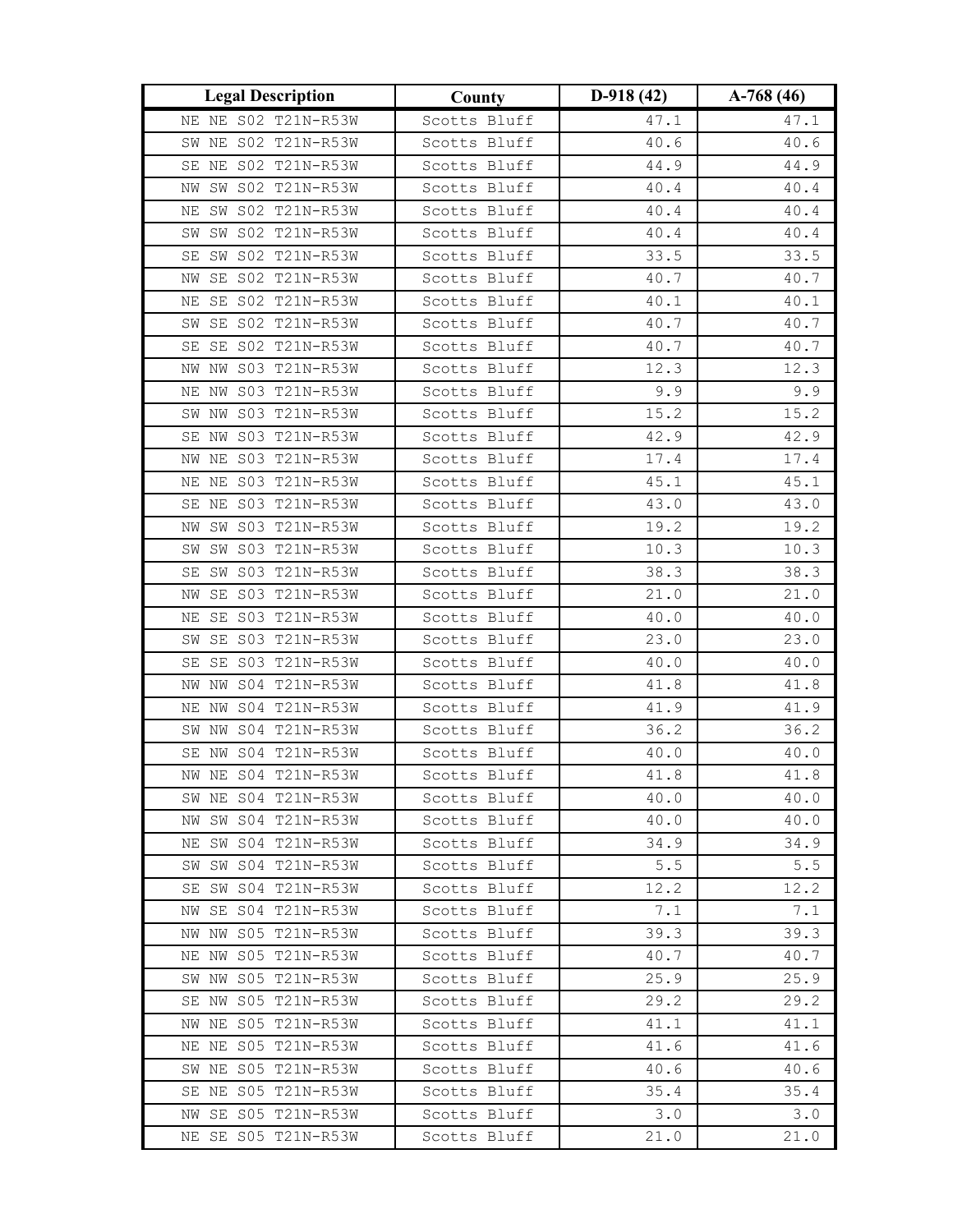| <b>Legal Description</b>                   | County                       | $D-918(42)$  | $A-768(46)$  |
|--------------------------------------------|------------------------------|--------------|--------------|
| NW NW S06 T21N-R53W                        | Scotts Bluff                 | 3.3          | 3.3          |
| NE NW S06 T21N-R53W                        | Scotts Bluff                 | 36.7         | 36.7         |
| SE NW S06 T21N-R53W                        | Scotts Bluff                 | 9.8          | $9.8$        |
| NW NE S06 T21N-R53W                        | Scotts Bluff                 | 40.7         | 40.7         |
| NE NE S06 T21N-R53W                        | Scotts Bluff                 | 41.8         | 41.8         |
| NE NW S10 T21N-R53W                        | Scotts Bluff                 | 33.9         | 33.9         |
| SE NW S10 T21N-R53W                        | Scotts Bluff                 | 22.5         | 22.5         |
| NE S10 T21N-R53W<br>NW                     | Scotts Bluff                 | 40.0         | 40.0         |
| NE NE S10 T21N-R53W                        | Scotts Bluff                 | 40.0         | 40.0         |
| SW NE S10 T21N-R53W                        | Scotts Bluff                 | 40.0         | 40.0         |
| SE NE S10 T21N-R53W                        | Scotts Bluff                 | 40.0         | 40.0         |
| SW S10 T21N-R53W<br>ΝE                     | Scotts Bluff                 | 2.1          | 2.1          |
| SE S10 T21N-R53W<br>ΝW                     | Scotts Bluff                 | 38.4         | 38.4         |
| SE S10 T21N-R53W<br>ΝE                     | Scotts Bluff                 | 40.0         | 40.0         |
| SE S10 T21N-R53W<br>SW                     | Scotts Bluff                 | 39.3         | 39.3         |
| SE SE S10 T21N-R53W                        | Scotts Bluff                 | 39.6         | 39.6         |
| NW S11 T21N-R53W<br>NW                     | Scotts Bluff                 | 40.5         | 40.5         |
| NE NW S11 T21N-R53W                        | Scotts Bluff                 | 37.9         | 37.9         |
| SW NW S11 T21N-R53W                        | Scotts Bluff                 | 40.7         | 40.7         |
| S11 T21N-R53W<br>SE NW                     | Scotts Bluff                 | 40.6         | 40.6         |
| NW NE S11 T21N-R53W                        | Scotts Bluff                 | 40.2         | 40.2         |
| NE NE S11 T21N-R53W                        | Scotts Bluff                 | 40.4         | 40.4         |
| SW NE S11 T21N-R53W                        | Scotts Bluff                 | 40.4         | 40.4         |
| SE NE S11 T21N-R53W                        | Scotts Bluff                 | 40.0         | 40.0         |
| SW S11 T21N-R53W<br>ΝW                     | Scotts Bluff                 | 40.0         | 40.0         |
| SW S11 T21N-R53W<br>ΝE                     | Scotts Bluff                 | 40.0         | 40.0         |
| S11 T21N-R53W<br>SW<br>SW                  | Scotts Bluff                 | 40.0         | 40.0         |
| SE SW S11 T21N-R53W                        | Scotts Bluff                 | 40.0         | 40.0         |
| SE S11 T21N-R53W<br>ΝW                     | Scotts Bluff                 | 39.6         | 39.6         |
| NE SE S11 T21N-R53W                        | Scotts Bluff                 | 39.5         | 39.5         |
| SW SE S11 T21N-R53W                        | Scotts Bluff                 | 39.5         | 39.5         |
| SE SE S11 T21N-R53W                        | Scotts Bluff                 | 39.5         | 39.5         |
| NW NW S12 T21N-R53W<br>NE NW S12 T21N-R53W | Scotts Bluff<br>Scotts Bluff | 41.0<br>40.9 | 41.0<br>40.9 |
| SW NW S12 T21N-R53W                        | Scotts Bluff                 | 40.9         | 40.9         |
| SE NW S12 T21N-R53W                        | Scotts Bluff                 | 40.7         | 40.7         |
| NW NE S12 T21N-R53W                        | Scotts Bluff                 | 40.6         | 40.6         |
| NE NE S12 T21N-R53W                        | Scotts Bluff                 | 38.2         | 38.2         |
| SW NE S12 T21N-R53W                        | Scotts Bluff                 | 40.6         | 40.6         |
| SE NE S12 T21N-R53W                        | Scotts Bluff                 | 40.3         | 40.3         |
| NW SW S12 T21N-R53W                        | Scotts Bluff                 | 40.0         | 40.0         |
| NE SW S12 T21N-R53W                        | Scotts Bluff                 | 36.1         | 36.1         |
| SW SW S12 T21N-R53W                        | Scotts Bluff                 | 40.0         | 40.0         |
| SE SW S12 T21N-R53W                        | Scotts Bluff                 | 40.1         | 40.1         |
| NW SE S12 T21N-R53W                        | Scotts Bluff                 | 40.2         | 40.2         |
| NE SE S12 T21N-R53W                        | Scotts Bluff                 | 40.4         | 40.4         |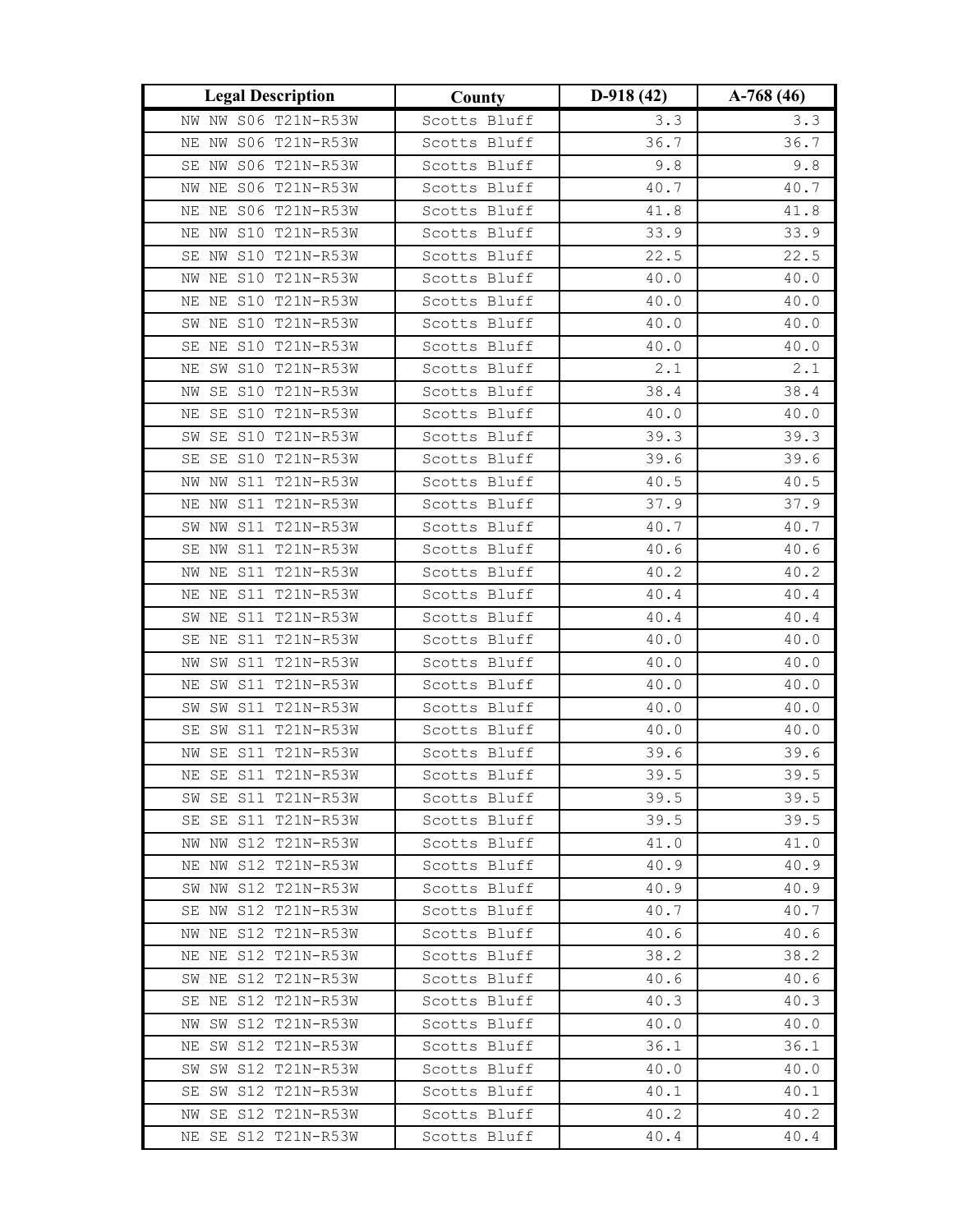| <b>Legal Description</b>                   | County             | $D-918(42)$  | $A-768(46)$  |
|--------------------------------------------|--------------------|--------------|--------------|
| SW SE S12 T21N-R53W                        | Scotts Bluff       | 40.2         | 40.2         |
| SE SE S12 T21N-R53W                        | Scotts Bluff       | 40.2         | 40.2         |
| NW NW S13 T21N-R53W                        | Scotts Bluff       | 40.4         | 40.4         |
| NE NW S13 T21N-R53W                        | Scotts Bluff       | 40.4         | 40.4         |
| SW NW S13 T21N-R53W                        | Scotts Bluff       | 36.7         | 36.7         |
| SE NW S13 T21N-R53W                        | Scotts Bluff       | 40.3         | 40.3         |
| NW NE S13 T21N-R53W                        | Scotts Bluff       | 40.4         | 40.4         |
| NE NE S13 T21N-R53W                        | Scotts Bluff       | 40.4         | $4\,0$ . $4$ |
| SW NE S13 T21N-R53W                        | Scotts Bluff       | 38.8         | 38.8         |
| SE NE S13 T21N-R53W                        | Scotts Bluff       | 39.6         | 39.6         |
| NW SW S13 T21N-R53W                        | Scotts Bluff       | 34.9         | 34.9         |
| SW S13 T21N-R53W<br>ΝE                     | Scotts Bluff       | 39.7         | 39.7         |
| SW S13 T21N-R53W<br>SW                     | Scotts Bluff       | 0.2          | 0.2          |
| SE SW S13 T21N-R53W                        | Scotts Bluff       | $4\,.1$      | $4.1\,$      |
| SE S13 T21N-R53W<br>ΝW                     | Scotts Bluff       | 39.0         | 39.0         |
| NE SE S13 T21N-R53W                        | Scotts Bluff       | 38.0         | 38.0         |
| SE S13 T21N-R53W<br>SW                     | Scotts Bluff       | 16.5         | 16.5         |
| SE SE S13 T21N-R53W                        | Scotts Bluff       | 32.3         | 32.3         |
| NW NW S14 T21N-R53W                        | Scotts Bluff       | 40.0         | 40.0         |
| NE NW S14 T21N-R53W                        | Scotts Bluff       | 40.0         | 40.0         |
| SW NW S14 T21N-R53W                        | Scotts Bluff       | 31.6         | 31.6         |
| SE NW S14 T21N-R53W                        | Scotts Bluff       | 39.8         | 39.8         |
| NW NE S14 T21N-R53W                        | Scotts Bluff       | 38.4         | 38.4         |
| NE NE S14 T21N-R53W                        | Scotts Bluff       | 37.4         | 37.4         |
| SW NE S14 T21N-R53W                        | Scotts Bluff       | 40.5         | 40.5         |
| SE NE S14 T21N-R53W                        | Scotts Bluff       | 40.5         | 40.5         |
| SW S14 T21N-R53W<br>NΕ                     | Scotts Bluff       | 3.1          | 3.1          |
| NW SE S14 T21N-R53W                        | Scotts Bluff       | 14.6         | 14.6         |
| NE SE S14 T21N-R53W                        | Scotts Bluff       | 24.4         | 24.4         |
| <b>T21N-R52W</b>                           |                    |              |              |
| SW NW S01 T21N-R52W                        | Morrill            | 16.5         | 16.5         |
| SE NW S01 T21N-R52W                        | Morrill            | 3.3          | 3.3          |
| NW NE S01 T21N-R52W                        | Morrill            | 28.4         | 28.4         |
| NE NE S01 T21N-R52W<br>SW NE S01 T21N-R52W | Morrill<br>Morrill | 39.2<br>6.8  | 39.2<br>6.8  |
|                                            |                    |              |              |
| SE NE S01 T21N-R52W<br>NE SW S01 T21N-R52W | Morrill<br>Morrill | 40.0<br>37.9 | 40.0<br>37.9 |
| SE SW S01 T21N-R52W                        | Morrill            | 15.2         | 15.2         |
| SE S01 T21N-R52W<br>NW                     | Morrill            | 36.3         | 36.3         |
| NE SE S01 T21N-R52W                        | Morrill            | 40.0         | 40.0         |
| SW SE S01 T21N-R52W                        | Morrill            | 38.2         | 38.2         |
| SE SE S01 T21N-R52W                        | Morrill            | 38.3         | 38.3         |
| NW S02 T21N-R52W<br>NW                     | Morrill            | 35.6         | 35.6         |
| NE NW S02 T21N-R52W                        | Morrill            | 40.0         | 40.0         |
| SW NW S02 T21N-R52W                        | Morrill            | 40.0         | 40.0         |
| SE NW S02 T21N-R52W                        | Morrill            | 36.2         | 36.2         |
|                                            |                    |              |              |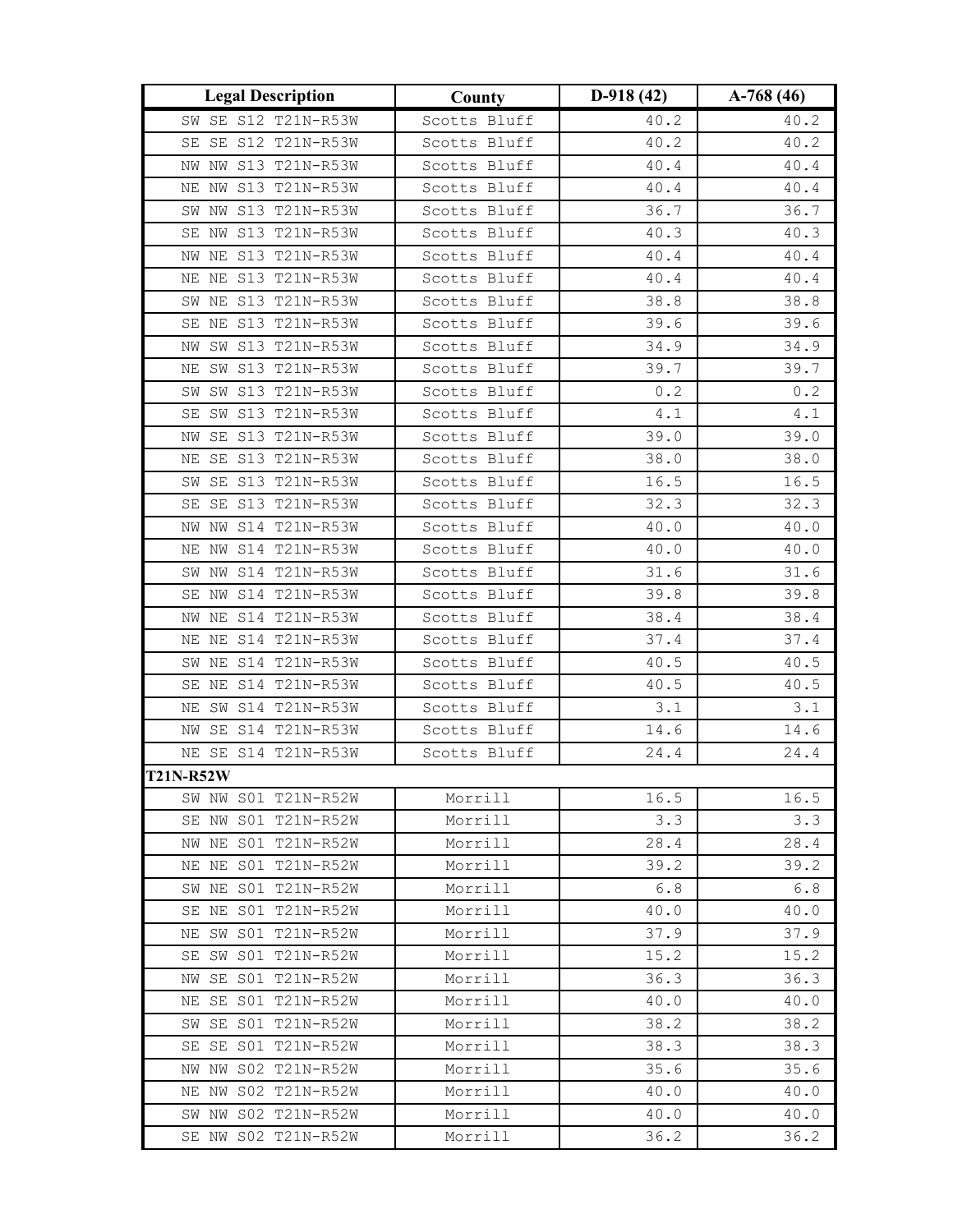| <b>Legal Description</b>  | County       | $D-918(42)$ | $A-768(46)$ |
|---------------------------|--------------|-------------|-------------|
| NW NE S02 T21N-R52W       | Morrill      | 22.6        | 22.6        |
| NE S02 T21N-R52W<br>ΝE    | Morrill      | 0.3         | $0.3$       |
| NE S02 T21N-R52W<br>SW    | Morrill      | 36.2        | 36.2        |
| NE S02 T21N-R52W<br>SE    | Morrill      | 29.5        | 29.5        |
| NW SW S02 T21N-R52W       | Morrill      | 36.2        | 36.2        |
| SW S02 T21N-R52W<br>ΝE    | Morrill      | 40.0        | 40.0        |
| SW S02 T21N-R52W<br>SW    | Morrill      | 29.1        | 29.1        |
| SW S02 T21N-R52W<br>SE    | Morrill      | 40.0        | 40.0        |
| SE S02 T21N-R52W<br>ΝW    | Morrill      | 36.0        | 36.0        |
| SE S02 T21N-R52W<br>ΝE    | Morrill      | $40.0\,$    | 40.0        |
| SW SE S02 T21N-R52W       | Morrill      | 40.0        | 40.0        |
| SE S02 T21N-R52W<br>SE    | Morrill      | 40.0        | 40.0        |
| NW S03 T21N-R52W<br>ΝW    | Morrill      | 14.2        | 14.2        |
| NW S03 T21N-R52W<br>ΝE    | Morrill      | 23.8        | 23.8        |
| NW S03 T21N-R52W<br>SW    | Morrill      | 30.8        | 30.8        |
| SE NW S03 T21N-R52W       | Morrill      | 28.4        | 28.4        |
| NE NE S03 T21N-R52W       | Morrill      | $6.6$       | $6.6\,$     |
| SE NE S03 T21N-R52W       | Morrill      | 14.7        | 14.7        |
| SW S03 T21N-R52W<br>ΝE    | Morrill      | 31.3        | 31.3        |
| S03 T21N-R52W<br>SW<br>SW | Morrill      | 39.3        | 39.3        |
| SW S03 T21N-R52W<br>SE    | Morrill      | 25.5        | 25.5        |
| SE S03 T21N-R52W<br>ΝW    | Morrill      | 23.4        | 23.4        |
| SE S03 T21N-R52W<br>ΝE    | Morrill      | 23.2        | 23.2        |
| SW SE S03 T21N-R52W       | Morrill      | 33.5        | 33.5        |
| S03 T21N-R52W<br>SE<br>SE | Morrill      | 37.8        | 37.8        |
| S04 T21N-R52W<br>ΝW<br>ΝW | Morrill      | 32.3        | 32.3        |
| S04 T21N-R52W<br>ΝE<br>ΝW | Morrill      | 24.7        | 24.7        |
| NW S04 T21N-R52W<br>SW    | Morrill      | 37.7        | 37.7        |
| S04 T21N-R52W<br>SE<br>ΝW | Morrill      | 34.8        | 34.8        |
| NW NE S04 T21N-R52W       | Morrill      | 0.5         | $0.5$       |
| SW NE S04 T21N-R52W       | Morrill      | 23.1        | 23.1        |
| SE NE S04 T21N-R52W       | Morrill      | 1.6         | 1.6         |
| NW SW S04 T21N-R52W       | Morrill      | 40.0        | 40.0        |
| NE SW S04 T21N-R52W       | Morrill      | 36.6        | 36.6        |
| SW SW S04 T21N-R52W       | Morrill      | 40.0        | 40.0        |
| SE SW S04 T21N-R52W       | Morrill      | 40.0        | 40.0        |
| NW SE S04 T21N-R52W       | Morrill      | 40.0        | 40.0        |
| NE SE S04 T21N-R52W       | Morrill      | 29.9        | 29.9        |
| SW SE S04 T21N-R52W       | Morrill      | 40.0        | 40.0        |
| SE SE S04 T21N-R52W       | Morrill      | 40.0        | 40.0        |
| NW NW S05 T21N-R52W       | Scotts Bluff | 31.1        | 31.1        |
| NE NW S05 T21N-R52W       | Scotts Bluff | 32.0        | 32.0        |
| SW NW S05 T21N-R52W       | Scotts Bluff | 40.0        | 40.0        |
| SE NW S05 T21N-R52W       | Scotts Bluff | 40.0        | 40.0        |
| NW NE S05 T21N-R52W       | Scotts Bluff | 32.1        | 32.1        |
| NE NE S05 T21N-R52W       | Scotts Bluff | 32.1        | 32.1        |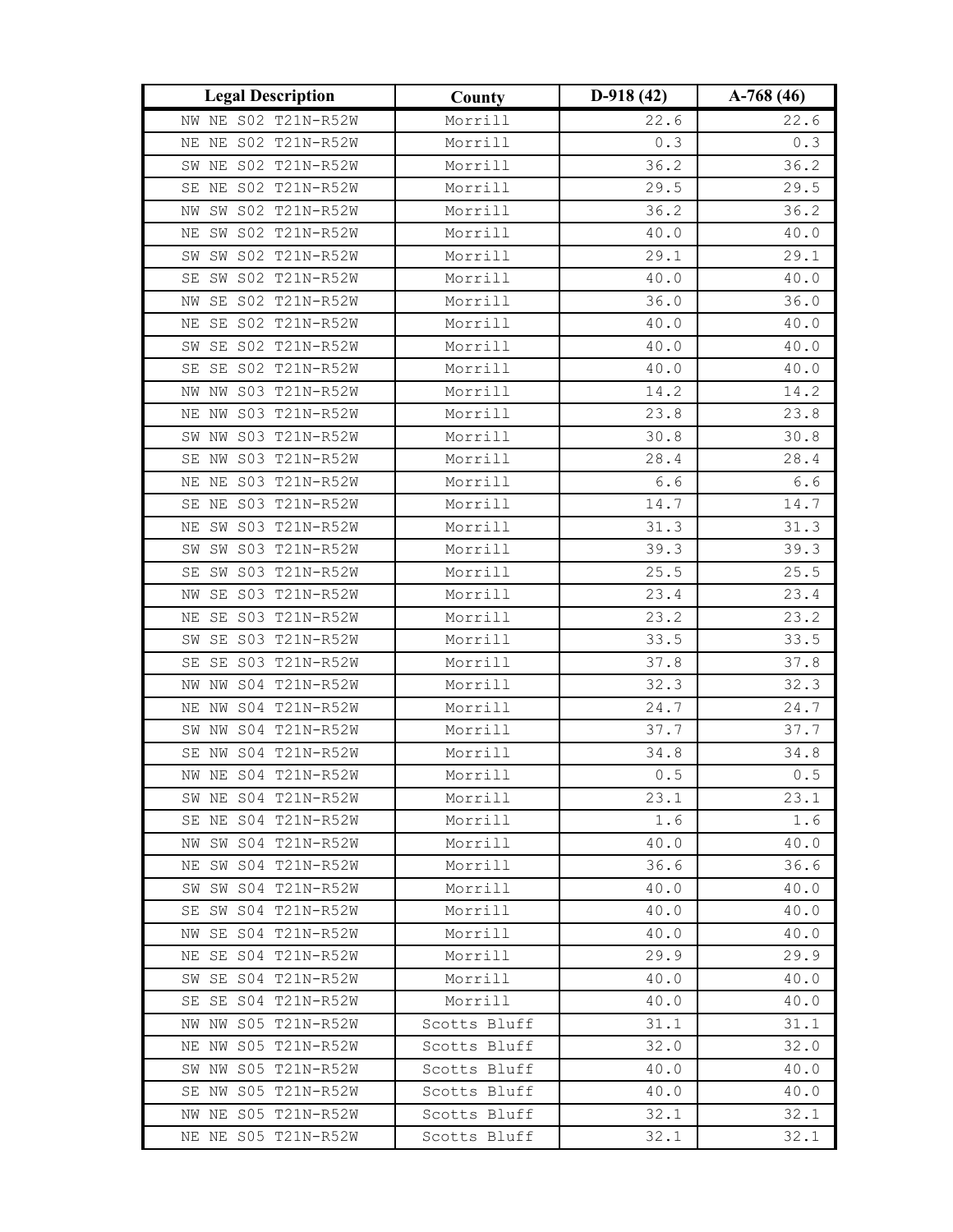| <b>Legal Description</b>                   | County                       | $D-918(42)$  | $A-768(46)$  |
|--------------------------------------------|------------------------------|--------------|--------------|
| SW NE S05 T21N-R52W                        | Scotts Bluff                 | 40.0         | 40.0         |
| SE NE S05 T21N-R52W                        | Scotts Bluff                 | 40.0         | 40.0         |
| SW S05 T21N-R52W<br>ΝW                     | Scotts Bluff                 | 40.0         | 40.0         |
| NE SW S05 T21N-R52W                        | Scotts Bluff                 | 37.5         | 37.5         |
| SW SW S05 T21N-R52W                        | Scotts Bluff                 | 40.0         | 40.0         |
| SW S05 T21N-R52W<br>SE                     | Scotts Bluff                 | 38.6         | 38.6         |
| SE S05 T21N-R52W<br>ΝW                     | Scotts Bluff                 | 35.1         | 35.1         |
| SE S05 T21N-R52W<br>ΝE                     | Scotts Bluff                 | 40.0         | 40.0         |
| SW SE S05 T21N-R52W                        | Scotts Bluff                 | 31.2         | 31.2         |
| SE SE S05 T21N-R52W                        | Scotts Bluff                 | 40.0         | 40.0         |
| NW NW S06 T21N-R52W                        | Scotts Bluff                 | 41.9         | 41.9         |
| NE NW S06 T21N-R52W                        | Scotts Bluff                 | 37.0         | 37.0         |
| SW NW S06 T21N-R52W                        | Scotts Bluff                 | 43.0         | 43.0         |
| SE NW S06 T21N-R52W                        | Scotts Bluff                 | 40.0         | 40.0         |
| NW NE S06 T21N-R52W                        | Scotts Bluff                 | 35.0         | 35.0         |
| NE NE S06 T21N-R52W                        | Scotts Bluff                 | 30.1         | 30.1         |
| SW NE S06 T21N-R52W                        | Scotts Bluff                 | 40.0         | 40.0         |
| SE NE S06 T21N-R52W                        | Scotts Bluff                 | 40.0         | 40.0         |
| SW S06 T21N-R52W<br>NW                     | Scotts Bluff                 | 42.1         | 42.1         |
| SW S06 T21N-R52W<br>ΝE                     | Scotts Bluff                 | 40.0         | 40.0         |
| SW S06 T21N-R52W<br>SW                     | Scotts Bluff                 | 41.1         | 41.1         |
| SW S06 T21N-R52W<br>SE                     | Scotts Bluff                 | 40.0         | 40.0         |
| NW SE S06 T21N-R52W                        | Scotts Bluff                 | 40.0         | 40.0         |
| SE S06 T21N-R52W<br>ΝE                     | Scotts Bluff                 | 40.0         | 40.0         |
| SE S06 T21N-R52W<br>SW                     | Scotts Bluff                 | 40.0         | 40.0         |
| SE S06 T21N-R52W<br>SE                     | Scotts Bluff                 | 40.0         | 40.0         |
| S07 T21N-R52W<br>NW<br>ΝW                  | Scotts Bluff                 | 40.7         | 40.7         |
| NE NW S07 T21N-R52W                        | Scotts Bluff                 | 40.0         | 40.0         |
| SW NW S07 T21N-R52W                        | Scotts Bluff                 | 40.8         | 40.8         |
| SE NW S07 T21N-R52W                        | Scotts Bluff                 | 40.0         | 40.0         |
| NW NE S07 T21N-R52W<br>NE NE S07 T21N-R52W | Scotts Bluff<br>Scotts Bluff | 39.2<br>40.0 | 39.2<br>40.0 |
| SW NE S07 T21N-R52W                        | Scotts Bluff                 | 40.0         | 40.0         |
| SE NE S07 T21N-R52W                        | Scotts Bluff                 | 40.0         | 40.0         |
| NW SW S07 T21N-R52W                        | Scotts Bluff                 | 39.6         | 39.6         |
| NE SW S07 T21N-R52W                        | Scotts Bluff                 | 40.0         | 40.0         |
| SW SW S07 T21N-R52W                        | Scotts Bluff                 | 40.7         | 40.7         |
| SE SW S07 T21N-R52W                        | Scotts Bluff                 | 40.0         | 40.0         |
| NW SE S07 T21N-R52W                        | Scotts Bluff                 | 40.0         | 40.0         |
| NE SE S07 T21N-R52W                        | Scotts Bluff                 | 40.0         | 40.0         |
| SW SE S07 T21N-R52W                        | Scotts Bluff                 | 40.0         | 40.0         |
| SE SE S07 T21N-R52W                        | Scotts Bluff                 | 40.0         | 40.0         |
| NW NW S08 T21N-R52W                        | Scotts Bluff                 | 40.0         | 40.0         |
| NE NW S08 T21N-R52W                        | Scotts Bluff                 | 40.0         | 40.0         |
| SW NW S08 T21N-R52W                        | Scotts Bluff                 | 40.0         | 40.0         |
| SE NW S08 T21N-R52W                        | Scotts Bluff                 | 40.0         | 40.0         |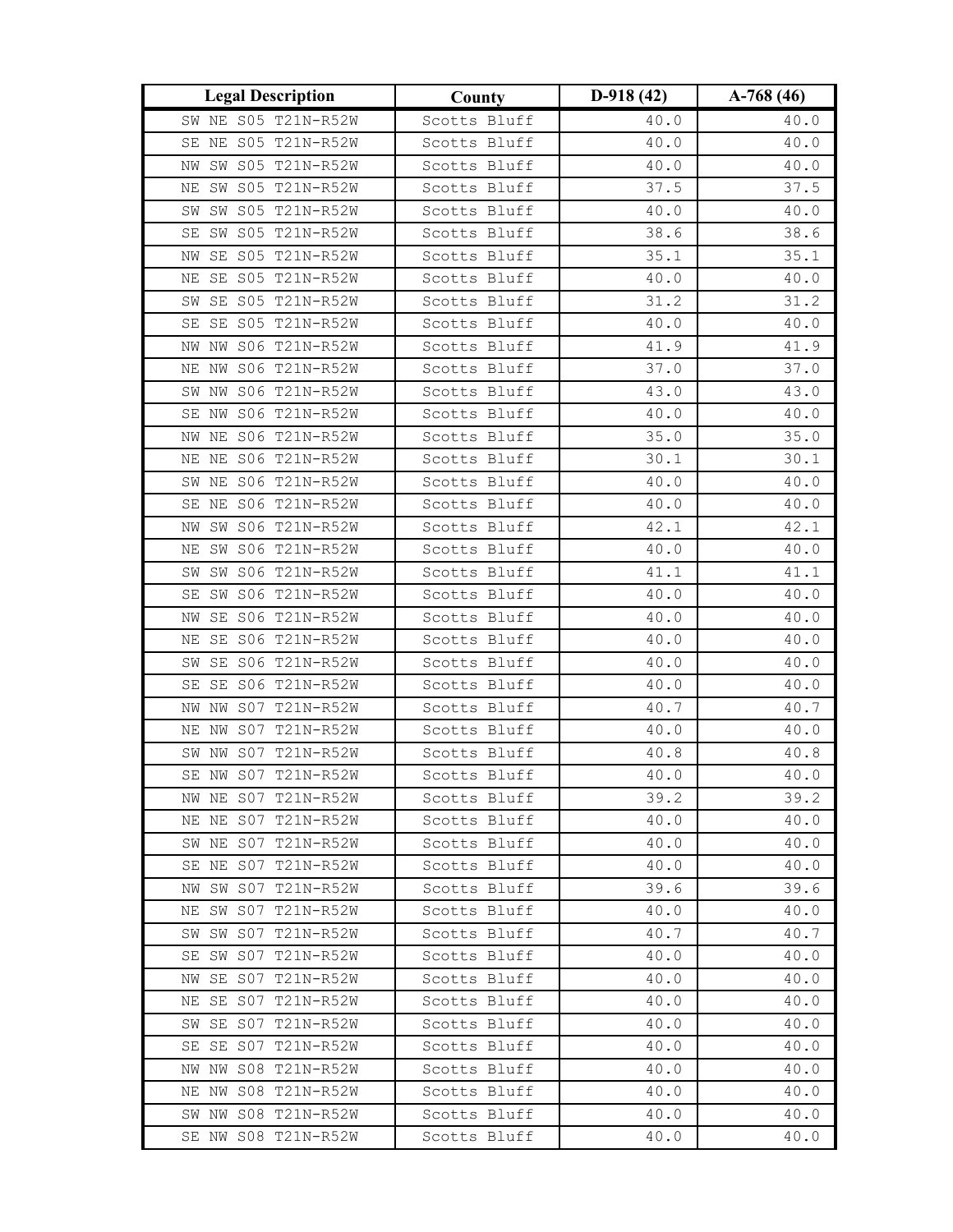| NW NE S08 T21N-R52W<br>40.0<br>40.0<br>Scotts Bluff<br>NE NE S08 T21N-R52W<br>Scotts Bluff<br>40.0<br>40.0<br>SW NE S08 T21N-R52W<br>Scotts Bluff<br>40.0<br>40.0<br>SE NE S08 T21N-R52W<br>Scotts Bluff<br>39.7<br>39.7<br>SW S08 T21N-R52W<br>Scotts Bluff<br>40.0<br>40.0<br>ΝW<br>SW S08 T21N-R52W<br>Scotts Bluff<br>40.0<br>40.0<br>ΝE<br>SW S08 T21N-R52W<br>Scotts Bluff<br>40.0<br>40.0<br>SW<br>SW S08 T21N-R52W<br>Scotts Bluff<br>40.0<br>40.0<br>SE<br>SE S08 T21N-R52W<br>Scotts Bluff<br>40.0<br>40.0<br>NW<br>37.8<br>37.8<br>SE S08 T21N-R52W<br>Scotts Bluff<br>ΝE<br>SW SE S08 T21N-R52W<br>Scotts Bluff<br>31.5<br>31.5<br>SE SE S08 T21N-R52W<br>38.5<br>Scotts Bluff<br>38.5<br>NW S09 T21N-R52W<br>Morrill<br>40.0<br>40.0<br>NW<br>NW S09 T21N-R52W<br>Morrill<br>40.0<br>40.0<br>ΝE<br>Morrill<br>SW NW S09 T21N-R52W<br>40.0<br>40.0<br>Morrill<br>SE NW S09 T21N-R52W<br>40.0<br>40.0<br>NW NE S09 T21N-R52W<br>Morrill<br>40.0<br>40.0<br>Morrill<br>NE NE S09 T21N-R52W<br>40.0<br>40.0 |
|----------------------------------------------------------------------------------------------------------------------------------------------------------------------------------------------------------------------------------------------------------------------------------------------------------------------------------------------------------------------------------------------------------------------------------------------------------------------------------------------------------------------------------------------------------------------------------------------------------------------------------------------------------------------------------------------------------------------------------------------------------------------------------------------------------------------------------------------------------------------------------------------------------------------------------------------------------------------------------------------------------------------|
|                                                                                                                                                                                                                                                                                                                                                                                                                                                                                                                                                                                                                                                                                                                                                                                                                                                                                                                                                                                                                      |
|                                                                                                                                                                                                                                                                                                                                                                                                                                                                                                                                                                                                                                                                                                                                                                                                                                                                                                                                                                                                                      |
|                                                                                                                                                                                                                                                                                                                                                                                                                                                                                                                                                                                                                                                                                                                                                                                                                                                                                                                                                                                                                      |
|                                                                                                                                                                                                                                                                                                                                                                                                                                                                                                                                                                                                                                                                                                                                                                                                                                                                                                                                                                                                                      |
|                                                                                                                                                                                                                                                                                                                                                                                                                                                                                                                                                                                                                                                                                                                                                                                                                                                                                                                                                                                                                      |
|                                                                                                                                                                                                                                                                                                                                                                                                                                                                                                                                                                                                                                                                                                                                                                                                                                                                                                                                                                                                                      |
|                                                                                                                                                                                                                                                                                                                                                                                                                                                                                                                                                                                                                                                                                                                                                                                                                                                                                                                                                                                                                      |
|                                                                                                                                                                                                                                                                                                                                                                                                                                                                                                                                                                                                                                                                                                                                                                                                                                                                                                                                                                                                                      |
|                                                                                                                                                                                                                                                                                                                                                                                                                                                                                                                                                                                                                                                                                                                                                                                                                                                                                                                                                                                                                      |
|                                                                                                                                                                                                                                                                                                                                                                                                                                                                                                                                                                                                                                                                                                                                                                                                                                                                                                                                                                                                                      |
|                                                                                                                                                                                                                                                                                                                                                                                                                                                                                                                                                                                                                                                                                                                                                                                                                                                                                                                                                                                                                      |
|                                                                                                                                                                                                                                                                                                                                                                                                                                                                                                                                                                                                                                                                                                                                                                                                                                                                                                                                                                                                                      |
|                                                                                                                                                                                                                                                                                                                                                                                                                                                                                                                                                                                                                                                                                                                                                                                                                                                                                                                                                                                                                      |
|                                                                                                                                                                                                                                                                                                                                                                                                                                                                                                                                                                                                                                                                                                                                                                                                                                                                                                                                                                                                                      |
|                                                                                                                                                                                                                                                                                                                                                                                                                                                                                                                                                                                                                                                                                                                                                                                                                                                                                                                                                                                                                      |
|                                                                                                                                                                                                                                                                                                                                                                                                                                                                                                                                                                                                                                                                                                                                                                                                                                                                                                                                                                                                                      |
|                                                                                                                                                                                                                                                                                                                                                                                                                                                                                                                                                                                                                                                                                                                                                                                                                                                                                                                                                                                                                      |
|                                                                                                                                                                                                                                                                                                                                                                                                                                                                                                                                                                                                                                                                                                                                                                                                                                                                                                                                                                                                                      |
| SW NE S09 T21N-R52W<br>Morrill<br>40.0<br>40.0                                                                                                                                                                                                                                                                                                                                                                                                                                                                                                                                                                                                                                                                                                                                                                                                                                                                                                                                                                       |
| Morrill<br>NE S09 T21N-R52W<br>40.0<br>40.0<br>SE                                                                                                                                                                                                                                                                                                                                                                                                                                                                                                                                                                                                                                                                                                                                                                                                                                                                                                                                                                    |
| Morrill<br>SW S09 T21N-R52W<br>40.0<br>40.0<br>ΝW                                                                                                                                                                                                                                                                                                                                                                                                                                                                                                                                                                                                                                                                                                                                                                                                                                                                                                                                                                    |
| Morrill<br>SW S09 T21N-R52W<br>40.0<br>40.0<br>$_{\rm NE}$                                                                                                                                                                                                                                                                                                                                                                                                                                                                                                                                                                                                                                                                                                                                                                                                                                                                                                                                                           |
| Morrill<br>SW SW S09 T21N-R52W<br>40.0<br>40.0                                                                                                                                                                                                                                                                                                                                                                                                                                                                                                                                                                                                                                                                                                                                                                                                                                                                                                                                                                       |
| SW S09 T21N-R52W<br>Morrill<br>40.0<br>40.0<br>SE                                                                                                                                                                                                                                                                                                                                                                                                                                                                                                                                                                                                                                                                                                                                                                                                                                                                                                                                                                    |
| Morrill<br>SE S09 T21N-R52W<br>40.0<br>40.0<br>ΝW                                                                                                                                                                                                                                                                                                                                                                                                                                                                                                                                                                                                                                                                                                                                                                                                                                                                                                                                                                    |
| SE S09 T21N-R52W<br>Morrill<br>39.2<br>39.2<br>ΝE                                                                                                                                                                                                                                                                                                                                                                                                                                                                                                                                                                                                                                                                                                                                                                                                                                                                                                                                                                    |
| Morrill<br>SE S09 T21N-R52W<br>40.0<br>40.0<br>SW                                                                                                                                                                                                                                                                                                                                                                                                                                                                                                                                                                                                                                                                                                                                                                                                                                                                                                                                                                    |
| Morrill<br>39.8<br>39.8<br>SE S09 T21N-R52W<br>SE                                                                                                                                                                                                                                                                                                                                                                                                                                                                                                                                                                                                                                                                                                                                                                                                                                                                                                                                                                    |
| NW NW S10 T21N-R52W<br>Morrill<br>40.0<br>40.0                                                                                                                                                                                                                                                                                                                                                                                                                                                                                                                                                                                                                                                                                                                                                                                                                                                                                                                                                                       |
| NE NW S10 T21N-R52W<br>Morrill<br>40.0<br>40.0                                                                                                                                                                                                                                                                                                                                                                                                                                                                                                                                                                                                                                                                                                                                                                                                                                                                                                                                                                       |
| SW NW S10 T21N-R52W<br>Morrill<br>39.0<br>39.0                                                                                                                                                                                                                                                                                                                                                                                                                                                                                                                                                                                                                                                                                                                                                                                                                                                                                                                                                                       |
| SE NW S10 T21N-R52W<br>Morrill<br>38.7<br>38.7<br>NW NE S10 T21N-R52W                                                                                                                                                                                                                                                                                                                                                                                                                                                                                                                                                                                                                                                                                                                                                                                                                                                                                                                                                |
| Morrill<br>38.9<br>38.9<br>NE NE S10 T21N-R52W<br>Morrill<br>39.9<br>39.9                                                                                                                                                                                                                                                                                                                                                                                                                                                                                                                                                                                                                                                                                                                                                                                                                                                                                                                                            |
| SW NE S10 T21N-R52W<br>Morrill<br>38.9<br>38.9                                                                                                                                                                                                                                                                                                                                                                                                                                                                                                                                                                                                                                                                                                                                                                                                                                                                                                                                                                       |
| 37.7<br>SE NE S10 T21N-R52W<br>Morrill<br>37.7                                                                                                                                                                                                                                                                                                                                                                                                                                                                                                                                                                                                                                                                                                                                                                                                                                                                                                                                                                       |
| Morrill<br>38.5<br>NW SW S10 T21N-R52W<br>38.5                                                                                                                                                                                                                                                                                                                                                                                                                                                                                                                                                                                                                                                                                                                                                                                                                                                                                                                                                                       |
| NE SW S10 T21N-R52W<br>Morrill<br>40.0<br>40.0                                                                                                                                                                                                                                                                                                                                                                                                                                                                                                                                                                                                                                                                                                                                                                                                                                                                                                                                                                       |
| SW SW S10 T21N-R52W<br>Morrill<br>35.8<br>35.8                                                                                                                                                                                                                                                                                                                                                                                                                                                                                                                                                                                                                                                                                                                                                                                                                                                                                                                                                                       |
| SE SW S10 T21N-R52W<br>Morrill<br>40.0<br>40.0                                                                                                                                                                                                                                                                                                                                                                                                                                                                                                                                                                                                                                                                                                                                                                                                                                                                                                                                                                       |
| 37.6<br>NW SE S10 T21N-R52W<br>Morrill<br>37.6                                                                                                                                                                                                                                                                                                                                                                                                                                                                                                                                                                                                                                                                                                                                                                                                                                                                                                                                                                       |
| NE SE S10 T21N-R52W<br>Morrill<br>36.3<br>36.3                                                                                                                                                                                                                                                                                                                                                                                                                                                                                                                                                                                                                                                                                                                                                                                                                                                                                                                                                                       |
| SW SE S10 T21N-R52W<br>Morrill<br>40.0<br>40.0                                                                                                                                                                                                                                                                                                                                                                                                                                                                                                                                                                                                                                                                                                                                                                                                                                                                                                                                                                       |
| Morrill<br>SE SE S10 T21N-R52W<br>40.0<br>40.0                                                                                                                                                                                                                                                                                                                                                                                                                                                                                                                                                                                                                                                                                                                                                                                                                                                                                                                                                                       |
| NW NW S11 T21N-R52W<br>Morrill<br>39.3<br>39.3                                                                                                                                                                                                                                                                                                                                                                                                                                                                                                                                                                                                                                                                                                                                                                                                                                                                                                                                                                       |
| Morrill<br>39.4<br>NE NW S11 T21N-R52W<br>39.4                                                                                                                                                                                                                                                                                                                                                                                                                                                                                                                                                                                                                                                                                                                                                                                                                                                                                                                                                                       |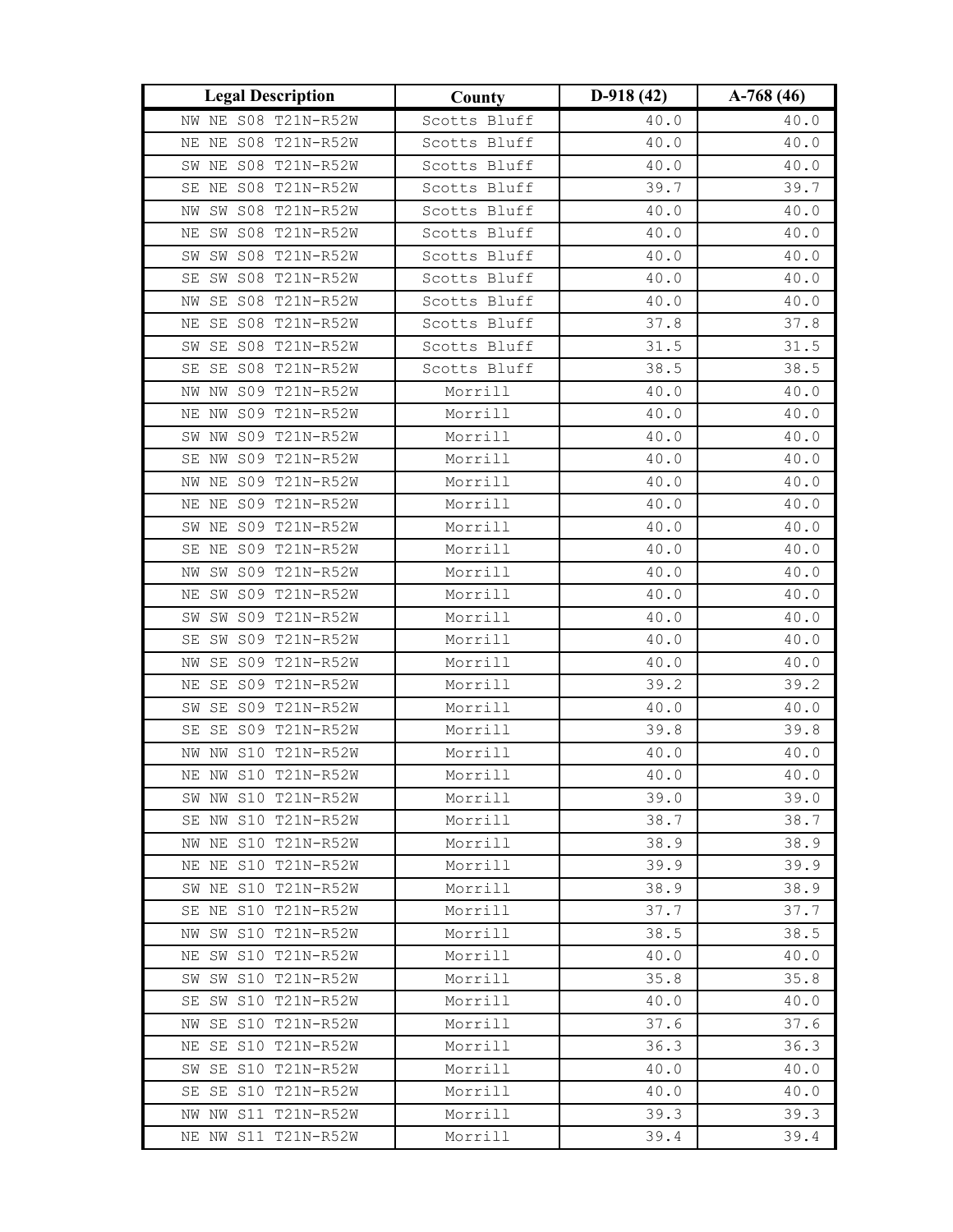| <b>Legal Description</b>                   | County             | $D-918(42)$  | $A-768(46)$  |
|--------------------------------------------|--------------------|--------------|--------------|
| SW NW S11 T21N-R52W                        | Morrill            | 40.0         | 40.0         |
| S11 T21N-R52W<br>SE NW                     | Morrill            | 39.8         | 39.8         |
| S11 T21N-R52W<br>NE<br>NW                  | Morrill            | 36.4         | 36.4         |
| NE NE S11 T21N-R52W                        | Morrill            | 40.0         | 40.0         |
| SW NE S11 T21N-R52W                        | Morrill            | 38.2         | 38.2         |
| S11 T21N-R52W<br>ΝE<br>SE                  | Morrill            | 40.0         | 40.0         |
| SW S11 T21N-R52W<br>ΝW                     | Morrill            | 38.4         | 38.4         |
| S11 T21N-R52W<br>SW<br>ΝE                  | Morrill            | 40.0         | 40.0         |
| SW SW S11 T21N-R52W                        | Morrill            | 40.0         | 40.0         |
| SW S11 T21N-R52W<br>SE                     | Morrill            | 40.0         | 40.0         |
| NW SE S11 T21N-R52W                        | Morrill            | 40.0         | 40.0         |
| SE S11 T21N-R52W<br>ΝE                     | Morrill            | 40.0         | 40.0         |
| SE S11 T21N-R52W<br>SW                     | Morrill            | 39.8         | 39.8         |
| SE S11 T21N-R52W<br>SE                     | Morrill            | 40.0         | 40.0         |
| S12 T21N-R52W<br>ΝW<br>NW                  | Morrill            | 39.6         | 39.6         |
| NE NW S12 T21N-R52W                        | Morrill            | 5.1          | $5.1$        |
| SW NW S12 T21N-R52W                        | Morrill            | 40.0         | 40.0         |
| SE NW S12 T21N-R52W                        | Morrill            | 6.1          | $6.1\,$      |
| S12 T21N-R52W<br>ΝE<br>ΝE                  | Morrill            | 39.0         | 39.0         |
| S12 T21N-R52W<br>SE<br>ΝE                  | Morrill            | 40.0         | 40.0         |
| SW S12 T21N-R52W<br>ΝW                     | Morrill            | 40.0         | 40.0         |
| SW S12 T21N-R52W<br>$_{\rm NE}$            | Morrill            | 7.6          | 7.6          |
| SW SW S12 T21N-R52W                        | Morrill            | 37.1         | 37.1         |
| SE S12 T21N-R52W<br>ΝW                     | Morrill            | 24.2         | 24.2         |
| S12 T21N-R52W<br>SE<br>ΝE                  | Morrill            | 24.2         | 24.2         |
| SE S12 T21N-R52W<br>SW                     | Morrill            | 24.1         | 24.1         |
| S12 T21N-R52W<br>SE<br>SE                  | Morrill            | 24.3         | 24.3         |
| NW S13 T21N-R52W<br>ΝW                     | Morrill            | 38.8         | 38.8         |
| NE NW S13 T21N-R52W                        | Morrill            | 39.7         | 39.7         |
| SW NW S13 T21N-R52W                        | Morrill            | 40.0         | 40.0         |
| SE NW S13 T21N-R52W                        | Morrill            | 40.0         | 40.0         |
| NW NE S13 T21N-R52W                        | Morrill            | 34.3         | 34.3         |
| NE NE S13 T21N-R52W                        | Morrill            | 34.3         | 34.3         |
| SW NE S13 T21N-R52W<br>SE NE S13 T21N-R52W | Morrill            | 34.3         | 34.3         |
| NW SW S13 T21N-R52W                        | Morrill<br>Morrill | 37.4<br>40.0 | 37.4         |
| NE SW S13 T21N-R52W                        | Morrill            | 40.0         | 40.0<br>40.0 |
| SW SW S13 T21N-R52W                        | Morrill            | 40.0         | 40.0         |
| SE SW S13 T21N-R52W                        | Morrill            | 40.0         | 40.0         |
| NW SE S13 T21N-R52W                        | Morrill            | 34.9         | 34.9         |
| NE SE S13 T21N-R52W                        | Morrill            | 40.0         | 40.0         |
| SW SE S13 T21N-R52W                        | Morrill            | 40.0         | 40.0         |
| SE SE S13 T21N-R52W                        | Morrill            | 24.0         | 24.0         |
| NW NW S14 T21N-R52W                        | Morrill            | 40.0         | 40.0         |
| NE NW S14 T21N-R52W                        | Morrill            | 39.5         | 39.5         |
| SW NW S14 T21N-R52W                        | Morrill            | 40.0         | 40.0         |
|                                            |                    |              |              |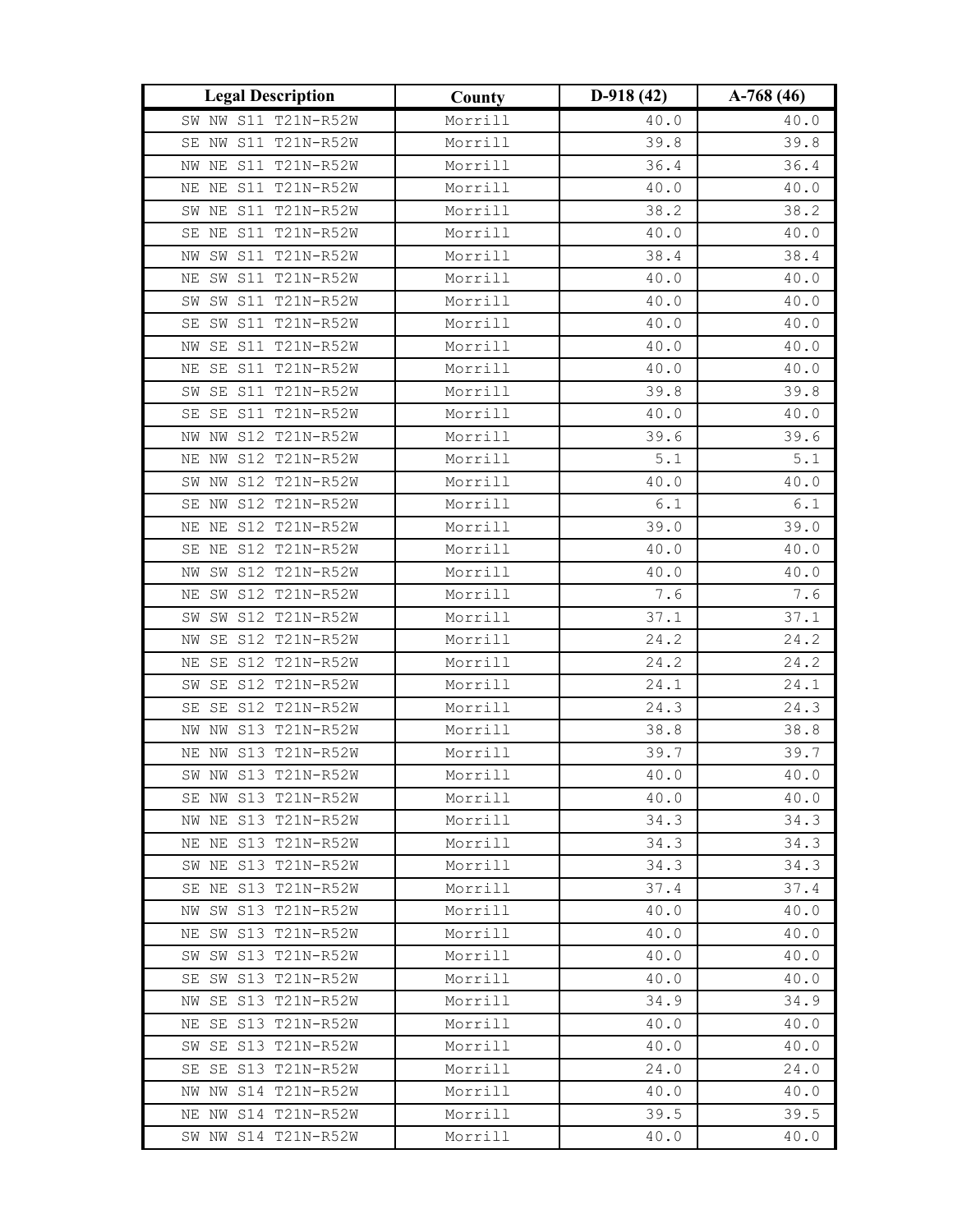| <b>Legal Description</b>                   | County             | $D-918(42)$  | $A-768(46)$  |
|--------------------------------------------|--------------------|--------------|--------------|
| SE NW S14 T21N-R52W                        | Morrill            | 40.0         | 40.0         |
| NW NE S14 T21N-R52W                        | Morrill            | 40.0         | 40.0         |
| NE S14 T21N-R52W<br>ΝE                     | Morrill            | 40.0         | 40.0         |
| SW NE S14 T21N-R52W                        | Morrill            | 25.8         | 25.8         |
| SE NE S14 T21N-R52W                        | Morrill            | 40.0         | 40.0         |
| SW S14 T21N-R52W<br>ΝW                     | Morrill            | 40.0         | 40.0         |
| SW S14 T21N-R52W<br>ΝE                     | Morrill            | 40.0         | 40.0         |
| SW S14 T21N-R52W<br>SW                     | Morrill            | $7\,.4$      | $7.4\,$      |
| SW S14 T21N-R52W<br>SE                     | Morrill            | 9.8          | 9.8          |
| SE S14 T21N-R52W<br>ΝW                     | Morrill            | 40.0         | $40.0\,$     |
| SE S14 T21N-R52W<br>ΝE                     | Morrill            | 38.3         | 38.3         |
| SW SE S14 T21N-R52W                        | Morrill            | 40.0         | 40.0         |
| SE S14 T21N-R52W<br>SE                     | Morrill            | 40.0         | 40.0         |
| NW S15 T21N-R52W<br>NW                     | Morrill            | 40.0         | 40.0         |
| NE NW S15 T21N-R52W                        | Morrill            | 40.0         | 40.0         |
| SW NW S15 T21N-R52W                        | Morrill            | 40.0         | 40.0         |
| SE NW S15 T21N-R52W                        | Morrill            | 40.0         | 40.0         |
| S15 T21N-R52W<br>NW NE                     | Morrill            | 40.0         | 40.0         |
| S15 T21N-R52W<br>ΝE<br>ΝE                  | Morrill            | 37.7         | 37.7         |
| S15 T21N-R52W<br>SW<br>ΝE                  | Morrill            | 40.0         | 40.0         |
| SE NE S15 T21N-R52W                        | Morrill            | 40.0         | 40.0         |
| SW S15 T21N-R52W<br>NW                     | Morrill            | 34.3         | 34.3         |
| NE SW S15 T21N-R52W                        | Morrill            | 40.0         | 40.0         |
| SW S15 T21N-R52W<br>SW                     | Morrill            | 30.4         | 30.4         |
| S15 T21N-R52W<br>SW<br>SE                  | Morrill            | 39.0         | 39.0         |
| SE S15 T21N-R52W<br>ΝW                     | Morrill            | 40.0         | 40.0         |
| S15 T21N-R52W<br>SE<br>ΝE                  | Morrill            | 40.0         | 40.0         |
| SE S15 T21N-R52W<br>SW                     | Morrill            | 40.0         | 40.0         |
| SE S15 T21N-R52W<br>SE                     | Morrill            | 40.0         | 40.0         |
| NW NW S16 T21N-R52W                        | Morrill            | 40.0         | 40.0         |
| NE NW S16 T21N-R52W                        | Morrill            | 40.0         | 40.0         |
| SW NW S16 T21N-R52W                        | Morrill            | 40.0         | 40.0         |
| SE NW S16 T21N-R52W<br>NW NE S16 T21N-R52W | Morrill<br>Morrill | 40.0<br>40.0 | 40.0<br>40.0 |
| NE NE S16 T21N-R52W                        | Morrill            | 40.0         | 40.0         |
| SW NE S16 T21N-R52W                        | Morrill            | 40.0         | 40.0         |
| SE NE S16 T21N-R52W                        | Morrill            | 40.0         | 40.0         |
| NW SW S16 T21N-R52W                        | Morrill            | 40.0         | 40.0         |
| NE SW S16 T21N-R52W                        | Morrill            | 40.0         | 40.0         |
| SW SW S16 T21N-R52W                        | Morrill            | 37.3         | 37.3         |
| SE SW S16 T21N-R52W                        | Morrill            | 40.0         | 40.0         |
| NW SE S16 T21N-R52W                        | Morrill            | 40.0         | 40.0         |
| NE SE S16 T21N-R52W                        | Morrill            | 40.0         | 40.0         |
| SW SE S16 T21N-R52W                        | Morrill            | 40.0         | 40.0         |
| SE SE S16 T21N-R52W                        | Morrill            | 40.0         | 40.0         |
| NW NW S17 T21N-R52W                        | Scotts Bluff       | 40.0         | 40.0         |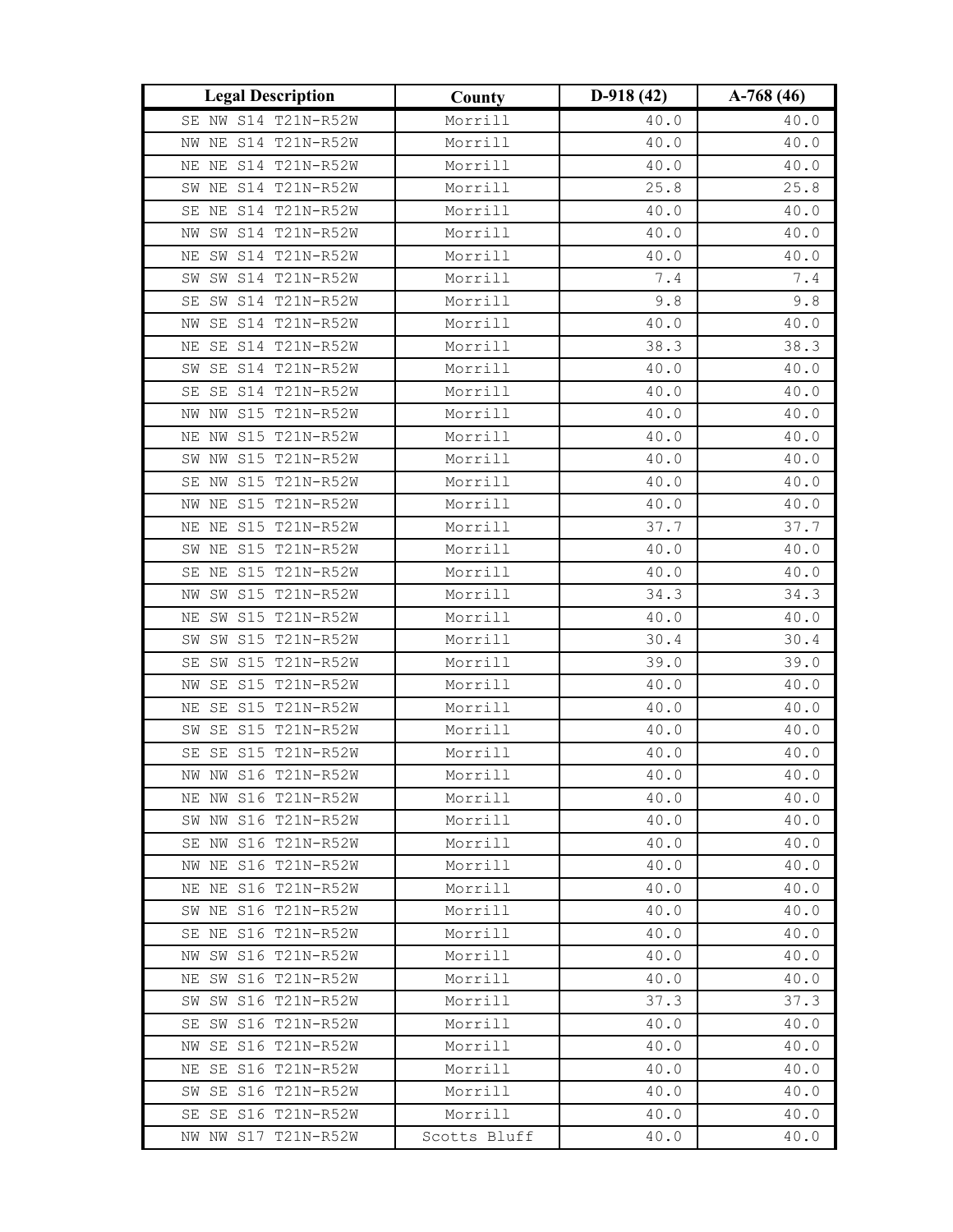| <b>Legal Description</b>                   | County                       | $D-918(42)$  | $A-768(46)$  |
|--------------------------------------------|------------------------------|--------------|--------------|
| NE NW S17 T21N-R52W                        | Scotts Bluff                 | 40.0         | 40.0         |
| SW NW S17 T21N-R52W                        | Scotts Bluff                 | 40.0         | 40.0         |
| SE NW S17 T21N-R52W                        | Scotts Bluff                 | 40.0         | 40.0         |
| NW NE S17 T21N-R52W                        | Scotts Bluff                 | 23.6         | 23.6         |
| NE NE S17 T21N-R52W                        | Scotts Bluff                 | 40.0         | 40.0         |
| SW NE S17 T21N-R52W                        | Scotts Bluff                 | 35.7         | 35.7         |
| SE NE S17 T21N-R52W                        | Scotts Bluff                 | 39.4         | 39.4         |
| SW S17 T21N-R52W<br>ΝW                     | Scotts Bluff                 | 40.0         | 40.0         |
| NE SW S17 T21N-R52W                        | Scotts Bluff                 | 40.0         | 40.0         |
| SW SW S17 T21N-R52W                        | Scotts Bluff                 | 37.9         | 37.9         |
| SE SW S17 T21N-R52W                        | Scotts Bluff                 | 28.3         | 28.3         |
| NW SE S17 T21N-R52W                        | Scotts Bluff                 | 40.0         | 40.0         |
| SE S17 T21N-R52W<br>ΝE                     | Scotts Bluff                 | 40.0         | 40.0         |
| SW SE S17 T21N-R52W                        | Scotts Bluff                 | 40.0         | 40.0         |
| SE S17 T21N-R52W<br>SE                     | Scotts Bluff                 | 40.0         | 40.0         |
| NW NW S18 T21N-R52W                        | Scotts Bluff                 | 40.0         | 40.0         |
| NE NW S18 T21N-R52W                        | Scotts Bluff                 | 40.0         | 40.0         |
| SW NW S18 T21N-R52W                        | Scotts Bluff                 | 40.0         | 40.0         |
| SE NW S18 T21N-R52W                        | Scotts Bluff                 | 40.0         | 40.0         |
| NE S18 T21N-R52W<br>NW                     | Scotts Bluff                 | 40.0         | 40.0         |
| NE NE S18 T21N-R52W                        | Scotts Bluff                 | 40.0         | 40.0         |
| SW NE S18 T21N-R52W                        | Scotts Bluff                 | 40.0         | 40.0         |
| SE NE S18 T21N-R52W                        | Scotts Bluff                 | 40.0         | 40.0         |
| NW SW S18 T21N-R52W                        | Scotts Bluff                 | 37.1         | 37.1         |
| SW S18 T21N-R52W<br>ΝE                     | Scotts Bluff                 | 40.0         | 40.0         |
| SW S18 T21N-R52W<br>SW                     | Scotts Bluff                 | 37.8         | 37.8         |
| SW S18 T21N-R52W<br>SE                     | Scotts Bluff                 | 40.0         | 40.0         |
| SE S18 T21N-R52W<br>ΝW                     | Scotts Bluff                 | 40.0         | 40.0         |
| SE S18 T21N-R52W<br>NΕ                     | Scotts Bluff                 | 40.0         | 40.0         |
| SW SE S18 T21N-R52W                        | Scotts Bluff                 | 40.0         | 40.0         |
| SE SE S18 T21N-R52W                        | Scotts Bluff                 | 40.0         | 40.0         |
| NW NW S19 T21N-R52W<br>NE NW S19 T21N-R52W | Scotts Bluff                 | 34.1         | 34.1         |
| SE NW S19 T21N-R52W                        | Scotts Bluff<br>Scotts Bluff | 37.3<br>20.9 | 37.3<br>20.9 |
| NW NE S19 T21N-R52W                        | Scotts Bluff                 | 40.0         | 40.0         |
| NE NE S19 T21N-R52W                        | Scotts Bluff                 | 40.0         | 40.0         |
| SW NE S19 T21N-R52W                        | Scotts Bluff                 | 37.8         | 37.8         |
| SE NE S19 T21N-R52W                        | Scotts Bluff                 | 37.3         | 37.3         |
| NW SE S19 T21N-R52W                        | Scotts Bluff                 | 5.1          | 5.1          |
| NE SE S19 T21N-R52W                        | Scotts Bluff                 | 37.2         | 37.2         |
| SE SE S19 T21N-R52W                        | Scotts Bluff                 | 2.8          | 2.8          |
| NW NW S20 T21N-R52W                        | Scotts Bluff                 | 40.0         | 40.0         |
| NE NW S20 T21N-R52W                        | Scotts Bluff                 | 37.7         | 37.7         |
| SW NW S20 T21N-R52W                        | Scotts Bluff                 | 35.3         | 35.3         |
| SE NW S20 T21N-R52W                        | Scotts Bluff                 | 40.0         | 40.0         |
| NW NE S20 T21N-R52W                        | Scotts Bluff                 | 40.0         | 40.0         |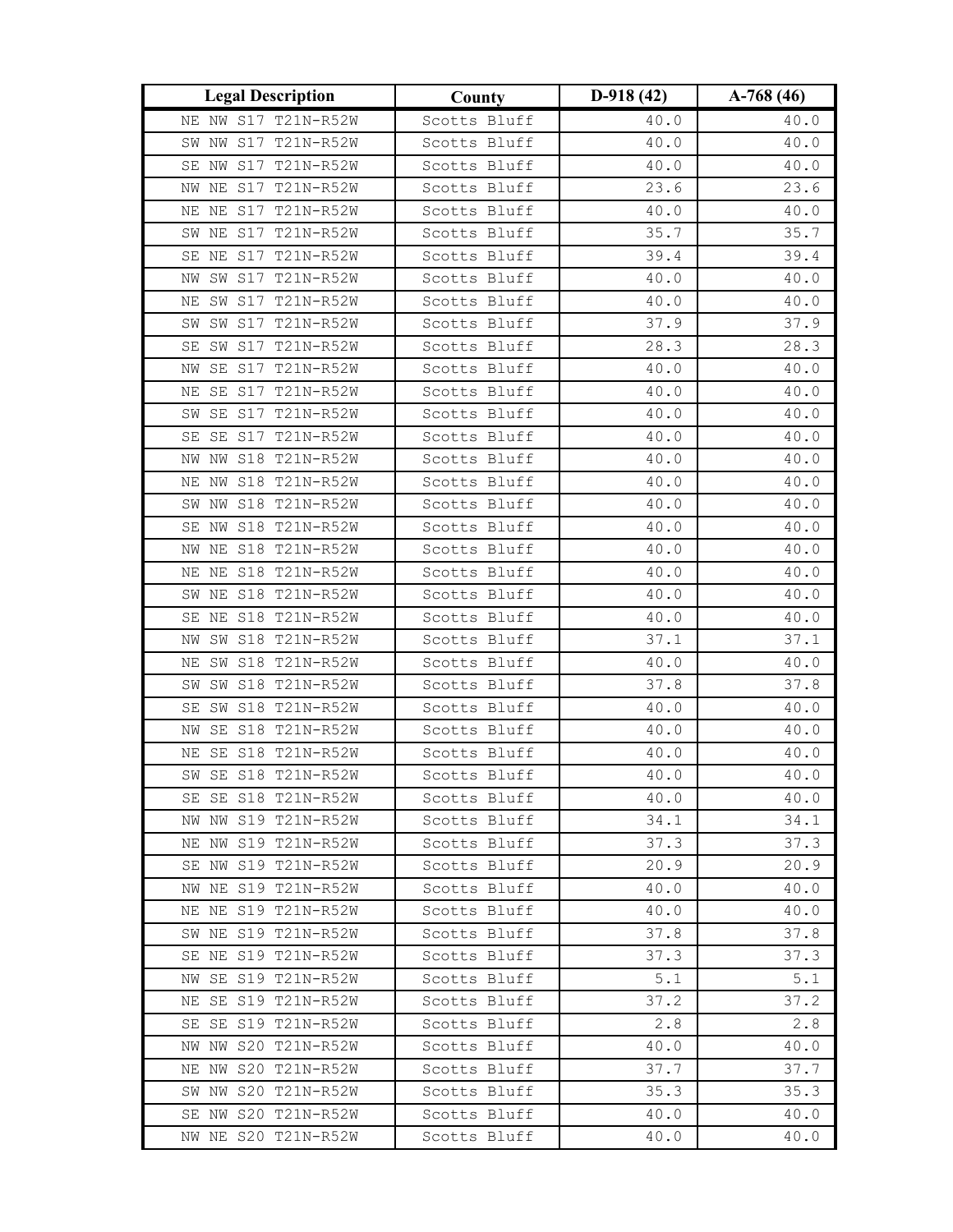| <b>Legal Description</b>                   | County             | $D-918(42)$  | $A-768(46)$  |
|--------------------------------------------|--------------------|--------------|--------------|
| NE NE S20 T21N-R52W                        | Scotts Bluff       | 40.0         | 40.0         |
| SW NE S20 T21N-R52W                        | Scotts Bluff       | 40.0         | 40.0         |
| SE NE S20 T21N-R52W                        | Scotts Bluff       | 40.0         | 40.0         |
| NW SW S20 T21N-R52W                        | Scotts Bluff       | 40.0         | 40.0         |
| SW S20 T21N-R52W<br>ΝE                     | Scotts Bluff       | 40.0         | 40.0         |
| SW S20 T21N-R52W<br>SW                     | Scotts Bluff       | 27.0         | 27.0         |
| SW S20 T21N-R52W<br>SE                     | Scotts Bluff       | 40.0         | 40.0         |
| SE S20 T21N-R52W<br>ΝW                     | Scotts Bluff       | 40.0         | 40.0         |
| SE S20 T21N-R52W<br>ΝE                     | Scotts Bluff       | 40.0         | 40.0         |
| SW SE S20 T21N-R52W                        | Scotts Bluff       | 37.5         | 37.5         |
| SE SE S20 T21N-R52W                        | Scotts Bluff       | 38.8         | 38.8         |
| NW NW S21 T21N-R52W                        | Morrill            | 38.8         | 38.8         |
| S21 T21N-R52W<br>NE NW                     | Morrill            | 37.2         | 37.2         |
| NW S21 T21N-R52W<br>SW                     | Morrill            | 32.8         | 32.8         |
| S21 T21N-R52W<br>SE NW                     | Morrill            | 40.0         | 40.0         |
| NW NE S21 T21N-R52W                        | Morrill            | 38.7         | 38.7         |
| NE NE S21 T21N-R52W                        | Morrill            | 39.3         | 39.3         |
| SW NE S21 T21N-R52W                        | Morrill            | 40.0         | 40.0         |
| SE NE S21 T21N-R52W                        | Morrill            | 40.0         | 40.0         |
| S21 T21N-R52W<br>SW<br>ΝW                  | Morrill            | 40.0         | 40.0         |
| SW S21 T21N-R52W<br>ΝE                     | Morrill            | 40.0         | 40.0         |
| SW S21 T21N-R52W<br>SW                     | Morrill            | 40.0         | 40.0         |
| SE SW S21 T21N-R52W                        | Morrill            | 39.4         | 39.4         |
| NW SE S21 T21N-R52W                        | Morrill            | 40.0         | 40.0         |
| S21 T21N-R52W<br>SE<br>ΝE                  | Morrill            | 37.5         | 37.5         |
| SE S21 T21N-R52W<br>SW                     | Morrill            | 38.4         | 38.4         |
| S21 T21N-R52W<br>SE<br>SE                  | Morrill            | 38.1         | 38.1         |
| NW S22 T21N-R52W<br>ΝW                     | Morrill            | 40.0         | 40.0         |
| NE NW S22 T21N-R52W                        | Morrill            | 40.0         | 40.0         |
| SW NW S22 T21N-R52W                        | Morrill            | 40.0         | 40.0         |
| SE NW S22 T21N-R52W                        | Morrill            | 40.0         | 40.0         |
| NW NE S22 T21N-R52W<br>NE NE S22 T21N-R52W | Morrill            | 40.0         | 40.0         |
| SW NE S22 T21N-R52W                        | Morrill<br>Morrill | 40.0<br>40.0 | 40.0<br>40.0 |
| SE NE S22 T21N-R52W                        | Morrill            | 40.0         | 40.0         |
| NW SW S22 T21N-R52W                        | Morrill            | 23.9         | 23.9         |
| NE SW S22 T21N-R52W                        | Morrill            | 38.4         | 38.4         |
| SW SW S22 T21N-R52W                        | Morrill            | 28.3         | 28.3         |
| SE SW S22 T21N-R52W                        | Morrill            | 36.3         | 36.3         |
| NW SE S22 T21N-R52W                        | Morrill            | 10.6         | 10.6         |
| NE SE S22 T21N-R52W                        | Morrill            | 3.6          | 3.6          |
| SW SE S22 T21N-R52W                        | Morrill            | 10.0         | 10.0         |
| SE SE S22 T21N-R52W                        | Morrill            | 29.6         | 29.6         |
| NW NW S23 T21N-R52W                        | Morrill            | 37.3         | 37.3         |
| NE NW S23 T21N-R52W                        | Morrill            | 40.0         | 40.0         |
| SW NW S23 T21N-R52W                        | Morrill            | 30.2         | 30.2         |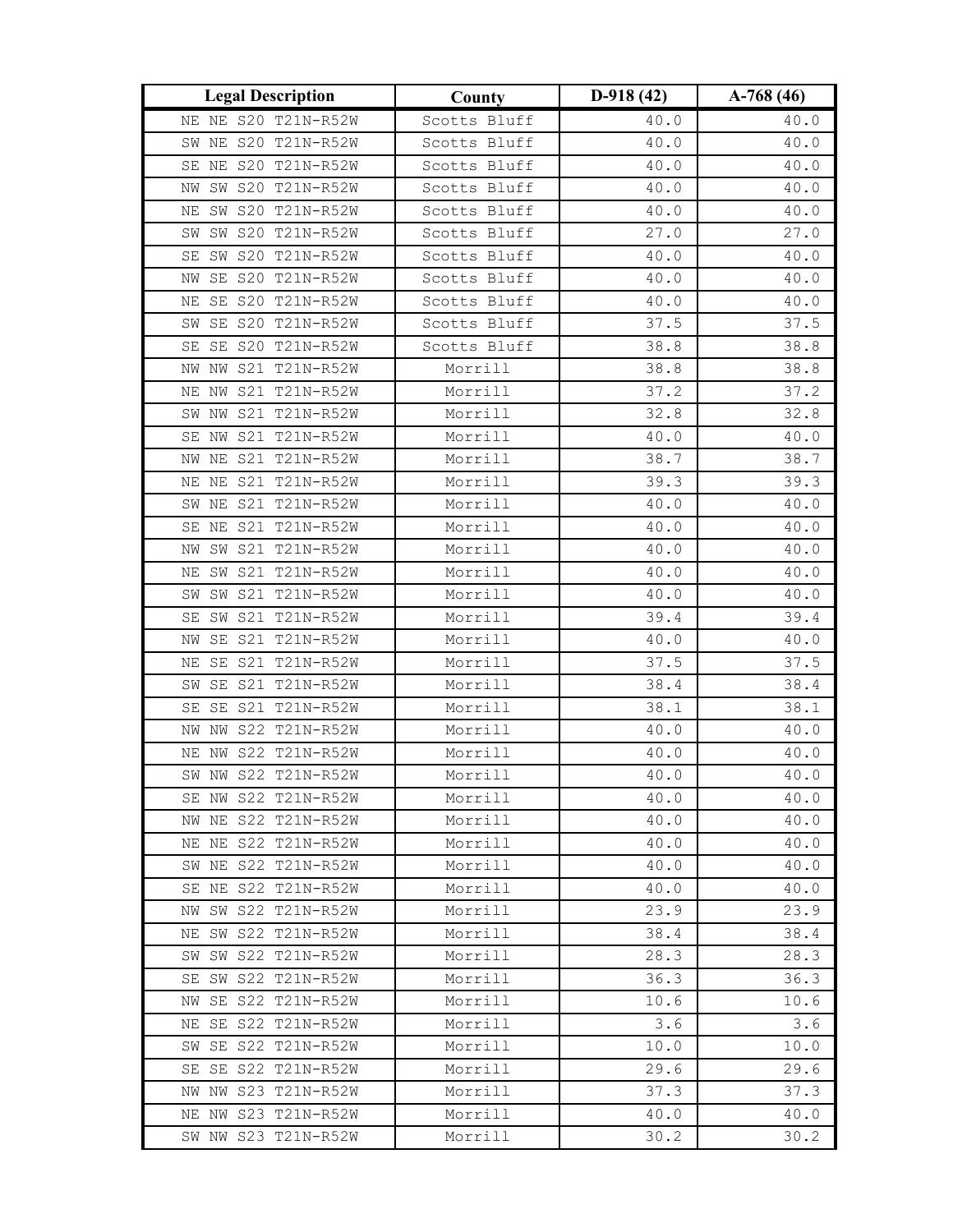| <b>Legal Description</b>                   | County             | $D-918(42)$  | $A-768(46)$  |
|--------------------------------------------|--------------------|--------------|--------------|
| SE NW S23 T21N-R52W                        | Morrill            | 40.0         | 40.0         |
| S23 T21N-R52W<br>NW NE                     | Morrill            | 40.0         | 40.0         |
| NE S23 T21N-R52W<br>ΝE                     | Morrill            | 40.0         | 40.0         |
| SW NE S23 T21N-R52W                        | Morrill            | 40.0         | 40.0         |
| SE NE S23 T21N-R52W                        | Morrill            | 40.0         | 40.0         |
| SW S23 T21N-R52W<br>ΝW                     | Morrill            | 40.0         | 40.0         |
| SW S23 T21N-R52W<br>ΝE                     | Morrill            | 40.0         | 40.0         |
| S23 T21N-R52W<br>SW<br>SW                  | Morrill            | 38.7         | 38.7         |
| SW S23 T21N-R52W<br>SE                     | Morrill            | 40.0         | 40.0         |
| SE S23 T21N-R52W<br>ΝW                     | Morrill            | 40.0         | 40.0         |
| NE SE S23 T21N-R52W                        | Morrill            | 40.0         | 40.0         |
| SW SE S23 T21N-R52W                        | Morrill            | 40.0         | 40.0         |
| SE S23 T21N-R52W<br>SE                     | Morrill            | 40.0         | 40.0         |
| NW S24 T21N-R52W<br>ΝW                     | Morrill            | 40.0         | 40.0         |
| NE NW S24 T21N-R52W                        | Morrill            | 40.0         | 40.0         |
| SW NW S24 T21N-R52W                        | Morrill            | 40.0         | 40.0         |
| SE NW S24 T21N-R52W                        | Morrill            | 40.0         | 40.0         |
| NW NE S24 T21N-R52W                        | Morrill            | 40.0         | 40.0         |
| NE S24 T21N-R52W<br>ΝE                     | Morrill            | 36.0         | 36.0         |
| NE S24 T21N-R52W<br>SW                     | Morrill            | 40.0         | 40.0         |
| SE NE S24 T21N-R52W                        | Morrill            | 40.0         | 40.0         |
| SW S24 T21N-R52W<br>ΝW                     | Morrill            | 40.0         | 40.0         |
| NE SW S24 T21N-R52W                        | Morrill            | 40.0         | 40.0         |
| SW S24 T21N-R52W<br>SW                     | Morrill            | 40.0         | 40.0         |
| SW S24 T21N-R52W<br>SE                     | Morrill            | 38.8         | 38.8         |
| SE S24 T21N-R52W<br>ΝW                     | Morrill            | 40.0         | 40.0         |
| SE S24 T21N-R52W<br>ΝE                     | Morrill            | 40.0         | 40.0         |
| SE S24 T21N-R52W<br>$\texttt{SW}$          | Morrill            | 40.0         | 40.0         |
| SE S24 T21N-R52W<br>SE                     | Morrill            | 40.0         | 40.0         |
| NW NW S25 T21N-R52W                        | Morrill            | 40.0         | 40.0         |
| NE NW S25 T21N-R52W                        | Morrill            | 40.0         | 40.0         |
| SW NW S25 T21N-R52W                        | Morrill            | 40.0         | 40.0         |
| SE NW S25 T21N-R52W                        | Morrill            | 40.0         | 40.0         |
| NW NE S25 T21N-R52W                        | Morrill<br>Morrill | 36.9         | 36.9         |
| NE NE S25 T21N-R52W<br>SW NE S25 T21N-R52W | Morrill            | 39.3<br>40.0 | 39.3         |
| SE NE S25 T21N-R52W                        | Morrill            | 38.7         | 40.0<br>38.7 |
| NW SW S25 T21N-R52W                        | Morrill            | 40.0         | 40.0         |
| NE SW S25 T21N-R52W                        | Morrill            | 40.0         | 40.0         |
| SW SW S25 T21N-R52W                        | Morrill            | 40.0         | 40.0         |
| SW S25 T21N-R52W<br>SE                     | Morrill            | 40.0         | 40.0         |
| NW SE S25 T21N-R52W                        | Morrill            | 40.0         | 40.0         |
| NE SE S25 T21N-R52W                        | Morrill            | 40.0         | 40.0         |
| SW SE S25 T21N-R52W                        | Morrill            | 40.0         | 40.0         |
| SE SE S25 T21N-R52W                        | Morrill            | 39.2         | 39.2         |
| NW NW S26 T21N-R52W                        | Morrill            | 36.4         | 36.4         |
|                                            |                    |              |              |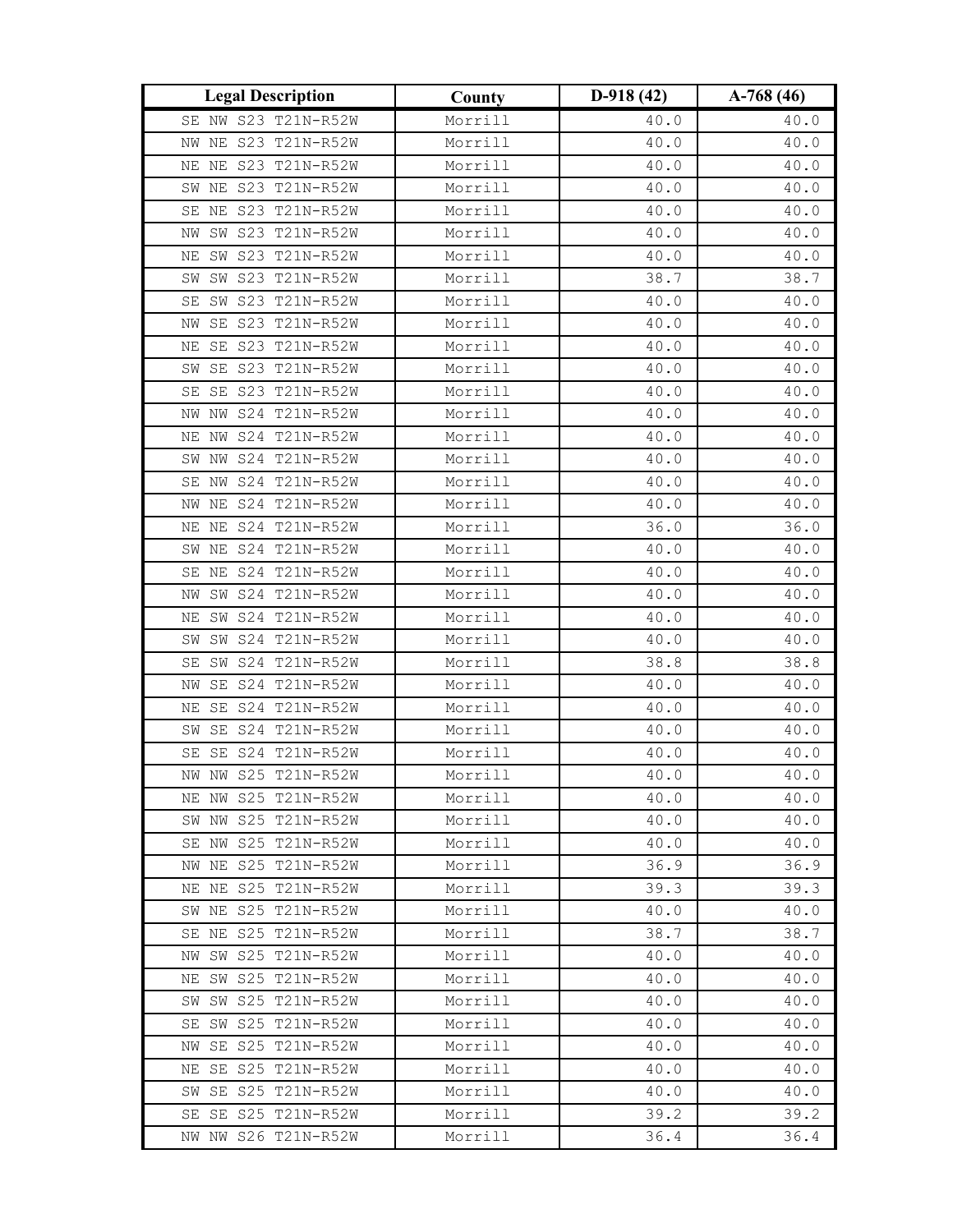| <b>Legal Description</b>     | County  | $D-918(42)$   | $A-768(46)$                                           |
|------------------------------|---------|---------------|-------------------------------------------------------|
| NE NW S26 T21N-R52W          | Morrill | 40.0          | 40.0                                                  |
| SW NW S26 T21N-R52W          | Morrill | 31.6          | 31.6                                                  |
| SE NW S26 T21N-R52W          | Morrill | 40.0          | 40.0                                                  |
| S26 T21N-R52W<br>ΝE<br>ΝW    | Morrill | 38.1          | 38.1                                                  |
| NE S26 T21N-R52W<br>ΝE       | Morrill | 40.0          | 40.0                                                  |
| SW NE S26 T21N-R52W          | Morrill | 40.0          | 40.0                                                  |
| SE NE S26 T21N-R52W          | Morrill | 40.0          | 40.0                                                  |
| SW S26 T21N-R52W<br>ΝW       | Morrill | 37.2          | 37.2                                                  |
| SW S26 T21N-R52W<br>ΝE       | Morrill | 40.0          | 40.0                                                  |
| SW S26 T21N-R52W<br>SW       | Morrill | 35.3          | 35.3                                                  |
| SW S26 T21N-R52W<br>SE       | Morrill | 39.8          | 39.8                                                  |
| SE S26 T21N-R52W<br>NW       | Morrill | 40.0          | $40.0\,$                                              |
| SE S26 T21N-R52W<br>ΝE       | Morrill | 40.0          | 40.0                                                  |
| SE S26 T21N-R52W<br>SW       | Morrill | 34.5          | 34.5                                                  |
| S26 T21N-R52W<br>SE<br>SE    | Morrill | 40.0          | 40.0                                                  |
| S27 T21N-R52W<br>NW<br>NW    | Morrill | 36.0          | 36.0                                                  |
| S27 T21N-R52W<br>ΝE<br>NW    | Morrill | 34.0          | 34.0                                                  |
| SW NW S27 T21N-R52W          | Morrill | $7 \, . \, 0$ | $7 \, . \, 0$                                         |
| SE NW S27 T21N-R52W          | Morrill | 0.7           | $\ensuremath{\mathsf{0}}$ . $\ensuremath{\mathsf{7}}$ |
| S27 T21N-R52W<br>ΝE<br>NW    | Morrill | 40.0          | 40.0                                                  |
| S27 T21N-R52W<br>ΝE<br>ΝE    | Morrill | 39.0          | 39.0                                                  |
| S27 T21N-R52W<br>ΝE<br>SW    | Morrill | 20.8          | 20.8                                                  |
| S27 T21N-R52W<br>ΝE<br>SE    | Morrill | 37.9          | 37.9                                                  |
| S27<br>T21N-R52W<br>SE<br>ΝE | Morrill | 27.8          | 27.8                                                  |
| SE SE S27 T21N-R52W          | Morrill | 11.5          | 11.5                                                  |
| NW S28 T21N-R52W<br>NW       | Morrill | 40.0          | 40.0                                                  |
| S28 T21N-R52W<br>ΝW<br>ΝE    | Morrill | 41.2          | 41.2                                                  |
| S28 T21N-R52W<br>SW<br>ΝW    | Morrill | 27.9          | 27.9                                                  |
| S28 T21N-R52W<br>SE<br>ΝW    | Morrill | 22.2          | 22.2                                                  |
| NW NE S28 T21N-R52W          | Morrill | 31.5          | 31.5                                                  |
| NE NE S28 T21N-R52W          | Morrill | 31.3          | 31.3                                                  |
| SE NE S28 T21N-R52W          | Morrill | 3.4           | 3.4                                                   |
| NW NW S36 T21N-R52W          | Morrill | 40.0          | 40.0                                                  |
| S36 T21N-R52W<br>NE NW       | Morrill | 40.0          | 40.0                                                  |
| SW NW S36 T21N-R52W          | Morrill | 37.1          | 37.1                                                  |
| SE NW S36 T21N-R52W          | Morrill | 40.0          | 40.0                                                  |
| NW NE S36 T21N-R52W          | Morrill | 40.0          | 40.0                                                  |
| NE NE S36 T21N-R52W          | Morrill | 33.5          | 33.5                                                  |
| SW NE S36 T21N-R52W          | Morrill | 38.0          | 38.0                                                  |
| SE NE S36 T21N-R52W          | Morrill | 40.0          | 40.0                                                  |
| NW SW S36 T21N-R52W          | Morrill | 3.5           | 3.5                                                   |
| NE SW S36 T21N-R52W          | Morrill | 16.8          | 16.8                                                  |
| NW SE S36 T21N-R52W          | Morrill | 23.1          | 23.1                                                  |
| NE SE S36 T21N-R52W          | Morrill | 39.1          | 39.1                                                  |
| SE SE S36 T21N-R52W          | Morrill | 19.1          | 19.1                                                  |
| <b>T21N-R51W</b>             |         |               |                                                       |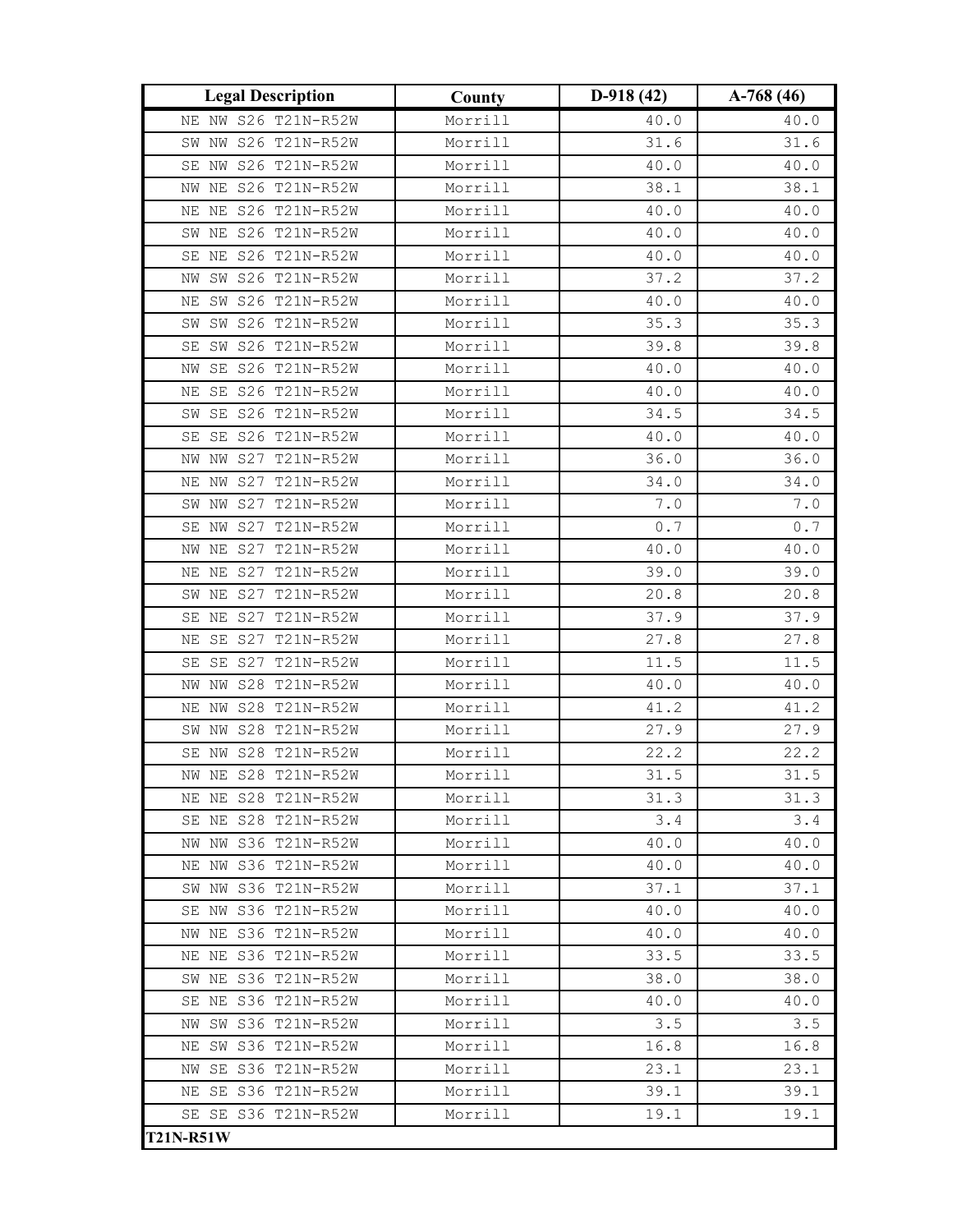| <b>Legal Description</b>                   | County             | $D-918(42)$  | $A-768(46)$  |
|--------------------------------------------|--------------------|--------------|--------------|
| SE S05 T21N-R51W<br>ΝW                     | Morrill            | $5.5$        | $5.5$        |
| SE S05 T21N-R51W<br>SW                     | Morrill            | 40.0         | 40.0         |
| SE S05 T21N-R51W<br>SE                     | Morrill            | 22.0         | 22.0         |
| NW S06 T21N-R51W<br>ΝW                     | Morrill            | 29.0         | 29.0         |
| NE NW SO6 T21N-R51W                        | Morrill            | $1.0$        | $1.0$        |
| SW NW S06 T21N-R51W                        | Morrill            | 40.0         | 40.0         |
| NW S06 T21N-R51W<br>SE                     | Morrill            | 28.8         | 28.8         |
| NE S06 T21N-R51W<br>SW                     | Morrill            | 1.6          | 1.6          |
| SW S06 T21N-R51W<br>ΝW                     | Morrill            | 40.0         | 40.0         |
| SW S06 T21N-R51W<br>ΝE                     | Morrill            | 25.1         | 25.1         |
| SW SW S06 T21N-R51W                        | Morrill            | 40.0         | 40.0         |
| SW S06 T21N-R51W<br>SE                     | Morrill            | 27.4         | 27.4         |
| SE S06 T21N-R51W<br>ΝW                     | Morrill            | $1.0$        | $1\,.$ $0\,$ |
| SE S06 T21N-R51W<br>SW                     | Morrill            | 1.7          | 1.7          |
| NW S07 T21N-R51W<br>ΝW                     | Morrill            | 40.0         | 40.0         |
| NW S07 T21N-R51W<br>ΝE                     | Morrill            | 40.0         | 40.0         |
| SW NW S07 T21N-R51W                        | Morrill            | 40.0         | 40.0         |
| SE NW S07 T21N-R51W                        | Morrill            | 35.1         | 35.1         |
| NW NE S07 T21N-R51W                        | Morrill            | 38.3         | 38.3         |
| S07 T21N-R51W<br>ΝE<br>ΝE                  | Morrill            | 26.5         | 26.5         |
| NE S07 T21N-R51W<br>SW                     | Morrill            | 40.0         | 40.0         |
| SE NE S07 T21N-R51W                        | Morrill            | 40.0         | 40.0         |
| SW S07 T21N-R51W<br>ΝW                     | Morrill            | 37.8         | 37.8         |
| SW S07 T21N-R51W<br>ΝE                     | Morrill            | 43.7         | 43.7         |
| SW S07 T21N-R51W<br>SW                     | Morrill            | 30.2         | 30.2         |
| SW S07 T21N-R51W<br>SE                     | Morrill            | 23.1         | 23.1         |
| S07 T21N-R51W<br>SE<br>ΝW                  | Morrill            | 40.0         | 40.0         |
| SE S07 T21N-R51W<br>ΝE                     | Morrill            | 40.0         | 40.0         |
| SE S07 T21N-R51W<br>SW                     | Morrill            | 40.0         | 40.0         |
| SE SE S07 T21N-R51W                        | Morrill            | 40.0         | 40.0         |
| NW NW S08 T21N-R51W                        | Morrill            | 31.0         | 31.0         |
| NE NW S08 T21N-R51W                        | Morrill            | 22.6         | 22.6         |
| SW NW S08 T21N-R51W<br>SE NW S08 T21N-R51W | Morrill<br>Morrill | 36.3<br>29.7 | 36.3<br>29.7 |
| NW NE S08 T21N-R51W                        | Morrill            | 15.3         | 15.3         |
| NE NE S08 T21N-R51W                        | Morrill            | 30.9         | 30.9         |
| NW SW S08 T21N-R51W                        | Morrill            | 37.2         | 37.2         |
| NE SW S08 T21N-R51W                        | Morrill            | 40.0         | 40.0         |
| SW SW S08 T21N-R51W                        | Morrill            | 40.0         | 40.0         |
| SE SW S08 T21N-R51W                        | Morrill            | 40.0         | 40.0         |
| NW SE S08 T21N-R51W                        | Morrill            | 39.2         | 39.2         |
| NE SE S08 T21N-R51W                        | Morrill            | 31.9         | 31.9         |
| SW SE S08 T21N-R51W                        | Morrill            | 40.0         | 40.0         |
| SE SE S08 T21N-R51W                        | Morrill            | 38.9         | 38.9         |
| NW NW S09 T21N-R51W                        | Morrill            | 33.0         | 33.0         |
| NE NW S09 T21N-R51W                        | Morrill            | 33.0         | 33.0         |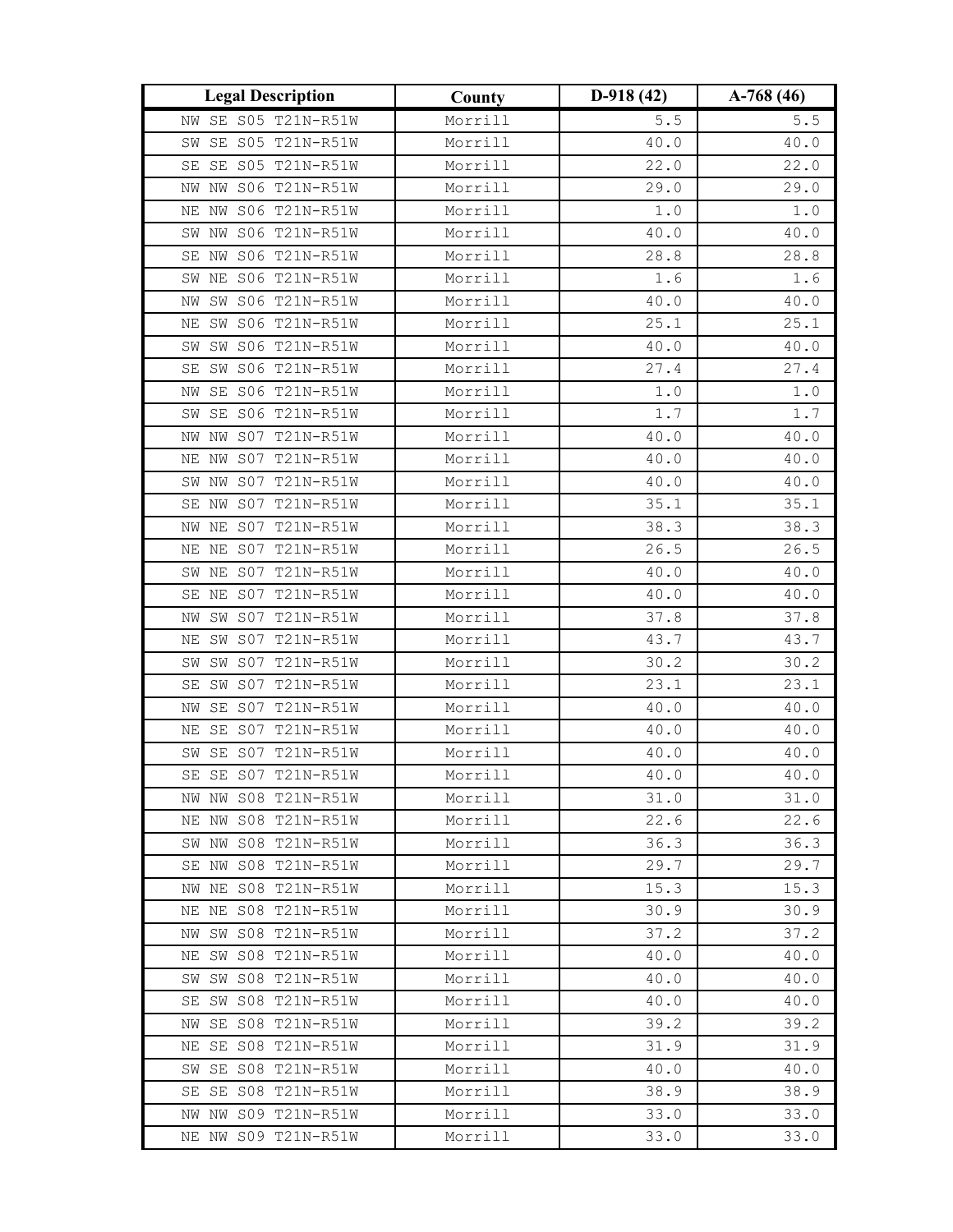| <b>Legal Description</b>                   | County             | $D-918(42)$  | $A-768(46)$  |
|--------------------------------------------|--------------------|--------------|--------------|
| SW NW S09 T21N-R51W                        | Morrill            | 38.2         | 38.2         |
| SE NW S09 T21N-R51W                        | Morrill            | 38.3         | 38.3         |
| NE S09 T21N-R51W<br>NW                     | Morrill            | 34.0         | 34.0         |
| NE NE S09 T21N-R51W                        | Morrill            | 37.0         | 37.0         |
| SW NE S09 T21N-R51W                        | Morrill            | 32.0         | 32.0         |
| S09 T21N-R51W<br>SE NE                     | Morrill            | 32.0         | 32.0         |
| SE S09 T21N-R51W<br>ΝW                     | Morrill            | 30.0         | 30.0         |
| SE S09 T21N-R51W<br>SW                     | Morrill            | 30.0         | 30.0         |
| NW NW S16 T21N-R51W                        | Morrill            | 39.8         | 39.8         |
| NE NW S16 T21N-R51W                        | Morrill            | 38.5         | 38.5         |
| SW NW S16 T21N-R51W                        | Morrill            | 40.0         | 40.0         |
| SE NW S16 T21N-R51W                        | Morrill            | 39.8         | 39.8         |
| S16 T21N-R51W<br>ΝE<br>NW                  | Morrill            | 36.0         | 36.0         |
| NE S16 T21N-R51W<br>ΝE                     | Morrill            | 38.7         | 38.7         |
| SW NE S16 T21N-R51W                        | Morrill            | 32.6         | 32.6         |
| SE NE S16 T21N-R51W                        | Morrill            | 36.8         | 36.8         |
| SW S16 T21N-R51W<br>NW                     | Morrill            | 40.0         | 40.0         |
| SW S16 T21N-R51W<br>ΝE                     | Morrill            | 40.0         | 40.0         |
| SW S16 T21N-R51W<br>SW                     | Morrill            | 40.0         | 40.0         |
| SW S16 T21N-R51W<br>SE                     | Morrill            | 38.7         | 38.7         |
| SE S16 T21N-R51W<br>ΝW                     | Morrill            | 34.3         | 34.3         |
| SE S16 T21N-R51W<br>NE                     | Morrill            | 22.0         | 22.0         |
| SW SE S16 T21N-R51W                        | Morrill            | 28.7         | 28.7         |
| SE S16 T21N-R51W<br>SE                     | Morrill            | 35.3         | 35.3         |
| S17 T21N-R51W<br>ΝW<br>ΝW                  | Morrill            | 40.0         | 40.0         |
| S17 T21N-R51W<br>ΝE<br>NW                  | Morrill            | 40.0         | 40.0         |
| S17 T21N-R51W<br>SW<br>ΝW                  | Morrill            | 40.0         | 40.0         |
| SE NW S17 T21N-R51W                        | Morrill            | 40.0         | 40.0         |
| NE S17 T21N-R51W<br>NW                     | Morrill            | 39.6         | 39.6         |
| NE NE S17 T21N-R51W                        | Morrill            | 38.4         | 38.4         |
| SW NE S17 T21N-R51W                        | Morrill            | 40.0         | 40.0         |
| SE NE S17 T21N-R51W                        | Morrill            | 28.0         | 28.0         |
| NW SW S17 T21N-R51W                        | Morrill            | 40.0         | 40.0         |
| NE SW S17 T21N-R51W                        | Morrill            | 40.0         | 40.0         |
| SW SW S17 T21N-R51W                        | Morrill            | 40.0         | 40.0         |
| SE SW S17 T21N-R51W                        | Morrill            | 40.0         | 40.0         |
| NW SE S17 T21N-R51W                        | Morrill            | 40.0         | 40.0         |
| NE SE S17 T21N-R51W                        | Morrill            | 40.0         | 40.0         |
| SW SE S17 T21N-R51W<br>SE SE S17 T21N-R51W | Morrill            | 40.0         | 40.0         |
| NW NE S18 T21N-R51W                        | Morrill<br>Morrill | 40.0<br>40.0 | 40.0<br>40.0 |
| NE NE S18 T21N-R51W                        | Morrill            | 40.0         | 40.0         |
| SW NE S18 T21N-R51W                        | Morrill            | 40.0         | 40.0         |
| SE NE S18 T21N-R51W                        | Morrill            | 40.0         | 40.0         |
| NW SE S18 T21N-R51W                        | Morrill            | 40.0         | 40.0         |
| NE SE S18 T21N-R51W                        | Morrill            | 40.0         | 40.0         |
|                                            |                    |              |              |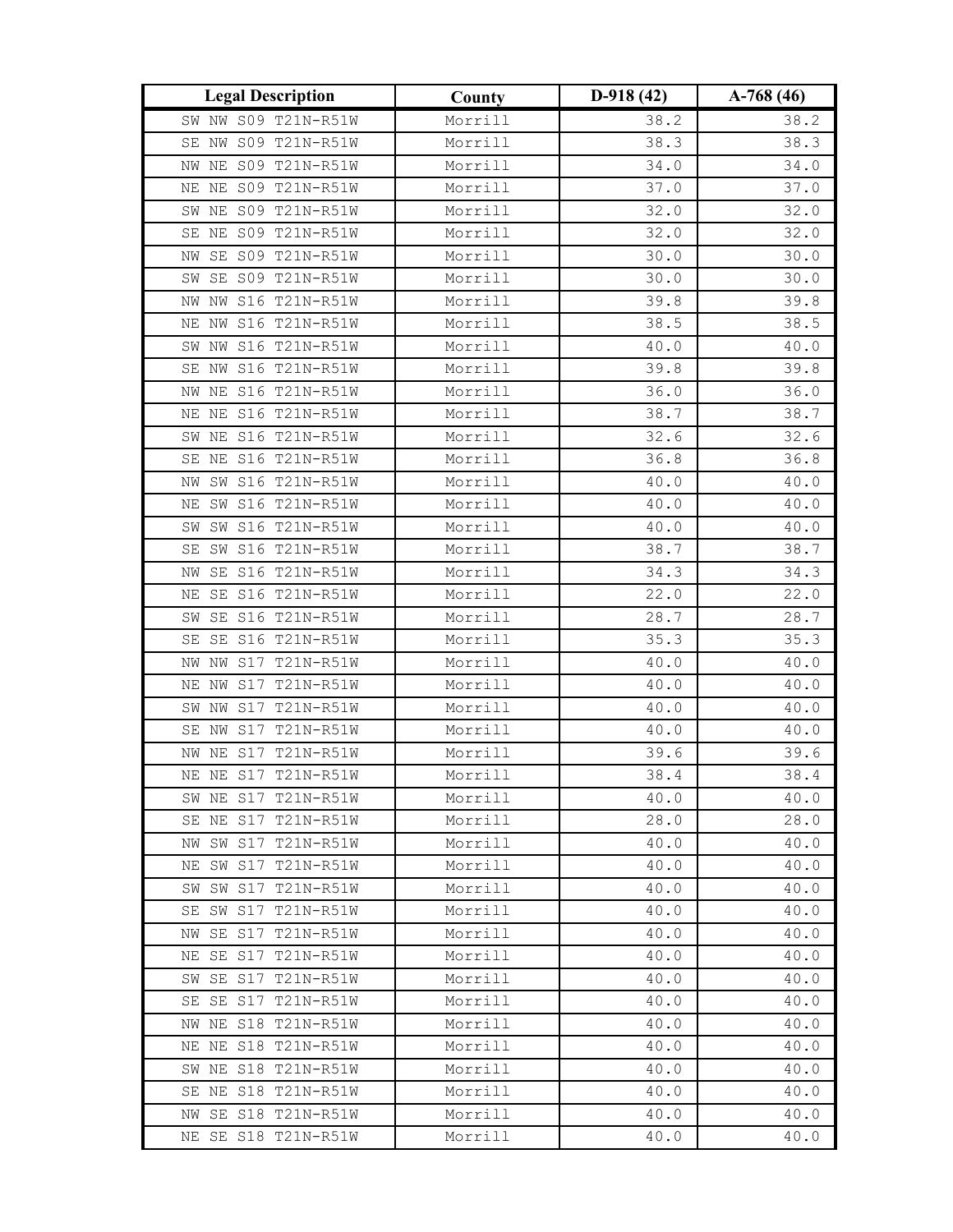| <b>Legal Description</b>                   | County             | $D-918(42)$  | $A-768(46)$  |
|--------------------------------------------|--------------------|--------------|--------------|
| SW SE S18 T21N-R51W                        | Morrill            | 40.0         | 40.0         |
| SE S18 T21N-R51W<br>SE                     | Morrill            | 40.0         | 40.0         |
| NW S19 T21N-R51W<br>NW                     | Morrill            | 25.0         | 25.0         |
| SW NW S19 T21N-R51W                        | Morrill            | 40.0         | 40.0         |
| SE NW S19 T21N-R51W                        | Morrill            | 31.3         | 31.3         |
| S19 T21N-R51W<br>ΝE<br>ΝW                  | Morrill            | 40.0         | 40.0         |
| S19 T21N-R51W<br>NE NE                     | Morrill            | 40.0         | 40.0         |
| NE S19 T21N-R51W<br>SW                     | Morrill            | 39.3         | 39.3         |
| SE NE S19 T21N-R51W                        | Morrill            | 34.3         | 34.3         |
| SW S19 T21N-R51W<br>NW                     | Morrill            | 40.0         | 40.0         |
| NE SW S19 T21N-R51W                        | Morrill            | 38.3         | 38.3         |
| SW SW S19 T21N-R51W                        | Morrill            | 38.8         | 38.8         |
| SW S19 T21N-R51W<br>SE                     | Morrill            | 40.0         | 40.0         |
| SE S19 T21N-R51W<br>ΝW                     | Morrill            | 39.8         | 39.8         |
| SE S19 T21N-R51W<br>ΝE                     | Morrill            | 16.9         | 16.9         |
| SW SE S19 T21N-R51W                        | Morrill            | 40.0         | 40.0         |
| SE S19 T21N-R51W<br>SE                     | Morrill            | 37.4         | 37.4         |
| NW NW S20 T21N-R51W                        | Morrill            | 40.0         | 40.0         |
| S20 T21N-R51W<br>ΝE<br>ΝW                  | Morrill            | 37.7         | 37.7         |
| S20 T21N-R51W<br>SW<br>ΝW                  | Morrill            | 39.3         | 39.3         |
| S20 T21N-R51W<br>SE NW                     | Morrill            | 34.9         | 34.9         |
| S20 T21N-R51W<br>NE<br>NW                  | Morrill            | 40.0         | 40.0         |
| NE NE S20 T21N-R51W                        | Morrill            | 40.0         | 40.0         |
| SW NE S20 T21N-R51W                        | Morrill            | 38.5         | 38.5         |
| S20 T21N-R51W<br>ΝE<br>SE                  | Morrill            | 38.3         | 38.3         |
| SW S20 T21N-R51W<br>ΝW                     | Morrill            | 21.8         | 21.8         |
| S20 T21N-R51W<br>SW<br>ΝE                  | Morrill            | 35.7         | 35.7         |
| SW S20 T21N-R51W<br>SW                     | Morrill            | 14.6         | 14.6         |
| SW S20 T21N-R51W<br>SE                     | Morrill            | 40.0         | 40.0         |
| NW SE S20 T21N-R51W                        | Morrill            | 39.3         | 39.3         |
| NE SE S20 T21N-R51W                        | Morrill            | 34.8         | 34.8         |
| SW SE S20 T21N-R51W                        | Morrill            | 37.0         | 37.0         |
| SE SE S20 T21N-R51W<br>NW NW S21 T21N-R51W | Morrill<br>Morrill | 33.1<br>40.0 | 33.1<br>40.0 |
| SW NW S21 T21N-R51W                        | Morrill            | 38.8         | 38.8         |
| SE NW S21 T21N-R51W                        | Morrill            | $5.0$        | $5.0$        |
| NW NE S21 T21N-R51W                        | Morrill            | 29.2         | 29.2         |
| NW SW S21 T21N-R51W                        | Morrill            | 36.1         | 36.1         |
| NE SW S21 T21N-R51W                        | Morrill            | 38.1         | 38.1         |
| NW SE S21 T21N-R51W                        | Morrill            | 0.5          | 0.5          |
| NE SE S21 T21N-R51W                        | Morrill            | 0.1          | $0.1\,$      |
| NW NW S22 T21N-R51W                        | Morrill            | 33.5         | 33.5         |
| NE NW S22 T21N-R51W                        | Morrill            | 33.5         | 33.5         |
| SW NW S22 T21N-R51W                        | Morrill            | 34.0         | 34.0         |
| SE SW S22 T21N-R51W                        | Morrill            | 38.0         | 38.0         |
| NW NE S22 T21N-R51W                        | Morrill            | $2\,$ . $0$  | 2.0          |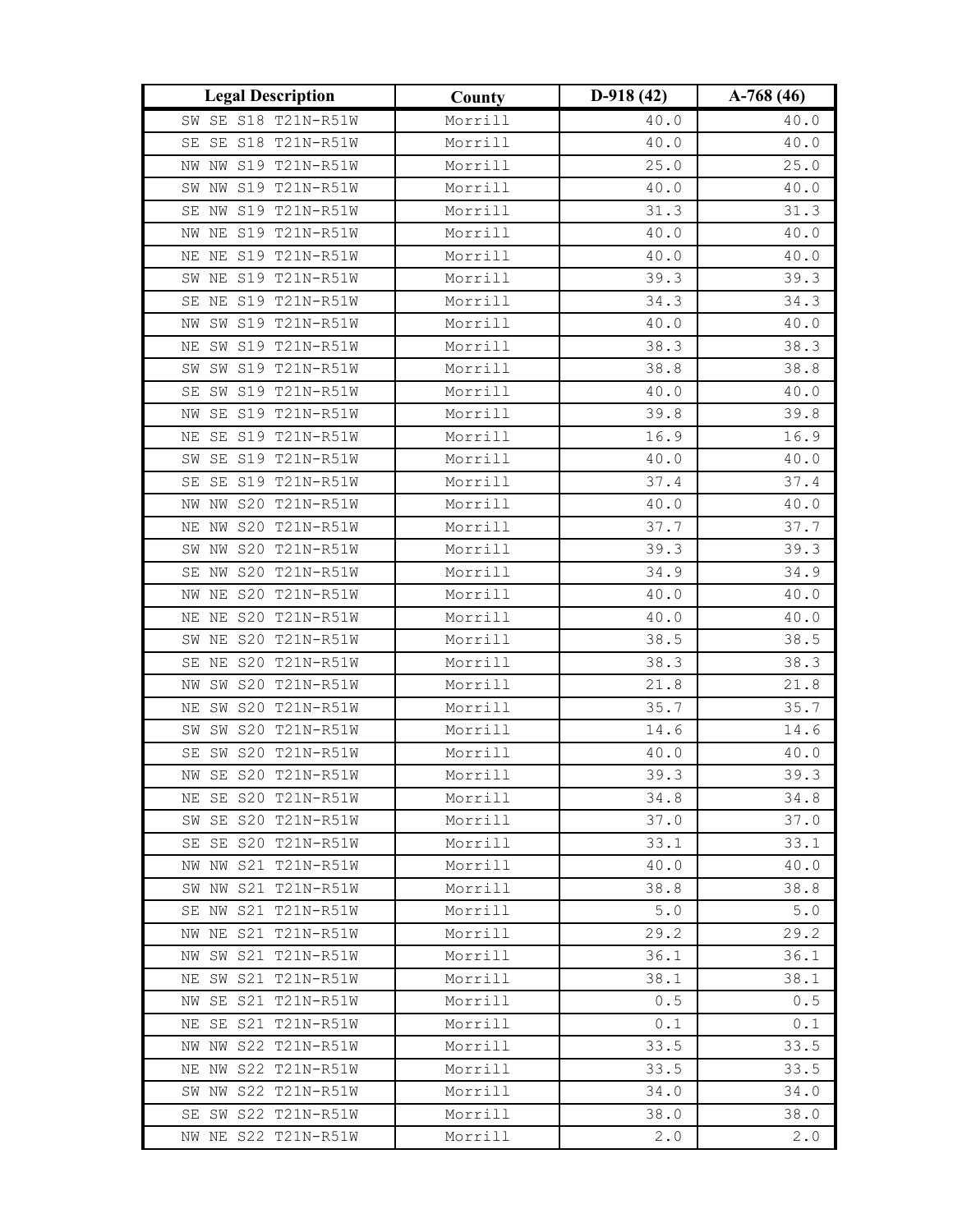| <b>Legal Description</b>                   | County             | $D-918(42)$  | $A-768(46)$  |
|--------------------------------------------|--------------------|--------------|--------------|
| SW NE S22 T21N-R51W                        | Morrill            | $4.0$        | $4\ .\ 0$    |
| SW S22 T21N-R51W<br>ΝW                     | Morrill            | 26.0         | 26.0         |
| SW S22 T21N-R51W<br>ΝE                     | Morrill            | 40.0         | 40.0         |
| SW SW S22 T21N-R51W                        | Morrill            | 25.0         | 25.0         |
| SW S22 T21N-R51W<br>SE                     | Morrill            | 40.0         | 40.0         |
| SE S22 T21N-R51W<br>ΝW                     | Morrill            | 23.0         | 23.0         |
| SE S22 T21N-R51W<br>SW                     | Morrill            | 21.0         | 21.0         |
| S25 T21N-R51W<br>ΝW<br>ΝE                  | Morrill            | 3.7          | 3.7          |
| SW NW S25 T21N-R51W                        | Morrill            | 12.0         | 12.0         |
| SE NW S25 T21N-R51W                        | Morrill            | 40.0         | 40.0         |
| NW NE S25 T21N-R51W                        | Morrill            | $\,8$ . $1$  | $\,8$ . $1$  |
| SW NE S25 T21N-R51W                        | Morrill            | 40.0         | 40.0         |
| SW S25 T21N-R51W<br>ΝW                     | Morrill            | 27.4         | 27.4         |
| SW S25 T21N-R51W<br>ΝE                     | Morrill            | 40.0         | 40.0         |
| SW S25 T21N-R51W<br>SW                     | Morrill            | $6.8\,$      | $6.8$        |
| SW S25 T21N-R51W<br>SE                     | Morrill            | 27.2         | 27.2         |
| SE S25 T21N-R51W<br>NW                     | Morrill            | 39.5         | 39.5         |
| S25 T21N-R51W<br>SE<br>ΝE                  | Morrill            | 37.2         | 37.2         |
| SE S25 T21N-R51W<br>SW                     | Morrill            | 40.0         | 40.0         |
| SE S25 T21N-R51W<br>SE                     | Morrill            | 40.0         | 40.0         |
| SW S26 T21N-R51W<br>ΝE                     | Morrill            | 8.4          | 8.4          |
| SW S26 T21N-R51W<br>SW                     | Morrill            | $1.4\,$      | 1.4          |
| SE SW S26 T21N-R51W                        | Morrill            | 21.7         | 21.7         |
| SE S26 T21N-R51W<br>ΝW                     | Morrill            | 38.5         | 38.5         |
| S26 T21N-R51W<br>SE<br>ΝE                  | Morrill            | 33.1         | 33.1         |
| SE S26 T21N-R51W<br>SW                     | Morrill            | 39.9         | 39.9         |
| S26 T21N-R51W<br>SE<br>SE                  | Morrill            | 32.8         | 32.8         |
| SW S27 T21N-R51W<br>SW                     | Morrill            | 38.7         | 38.7         |
| SW S27 T21N-R51W<br>SE                     | Morrill            | $5.6$        | $5.6$        |
| NW SE S27 T21N-R51W                        | Morrill            | 33.8         | 33.8         |
| NE SE S27 T21N-R51W                        | Morrill            | 33.7         | 33.7         |
| SW SE S27 T21N-R51W                        | Morrill            | 33.8         | 33.8         |
| SE SE S27 T21N-R51W                        | Morrill            | 33.7         | 33.7         |
| NW NW S28 T21N-R51W                        | Morrill            | 11.0         | 11.0         |
| NE NW S28 T21N-R51W                        | Morrill<br>Morrill | 40.0         | 40.0         |
| SW NW S28 T21N-R51W<br>SE NW S28 T21N-R51W | Morrill            | 11.0<br>40.0 | 11.0<br>40.0 |
| NW NE S28 T21N-R51W                        | Morrill            | 36.0         | 36.0         |
| NE NE S28 T21N-R51W                        | Morrill            | 38.0         | 38.0         |
| SW NE S28 T21N-R51W                        | Morrill            | 36.0         | 36.0         |
| SE NE S28 T21N-R51W                        | Morrill            | 39.3         | 39.3         |
| NW SW S28 T21N-R51W                        | Morrill            | 35.3         | 35.3         |
| NE SW S28 T21N-R51W                        | Morrill            | 36.2         | 36.2         |
| SW SW S28 T21N-R51W                        | Morrill            | 38.9         | 38.9         |
| SE SW S28 T21N-R51W                        | Morrill            | 39.5         | 39.5         |
| NW SE S28 T21N-R51W                        | Morrill            | 34.1         | 34.1         |
|                                            |                    |              |              |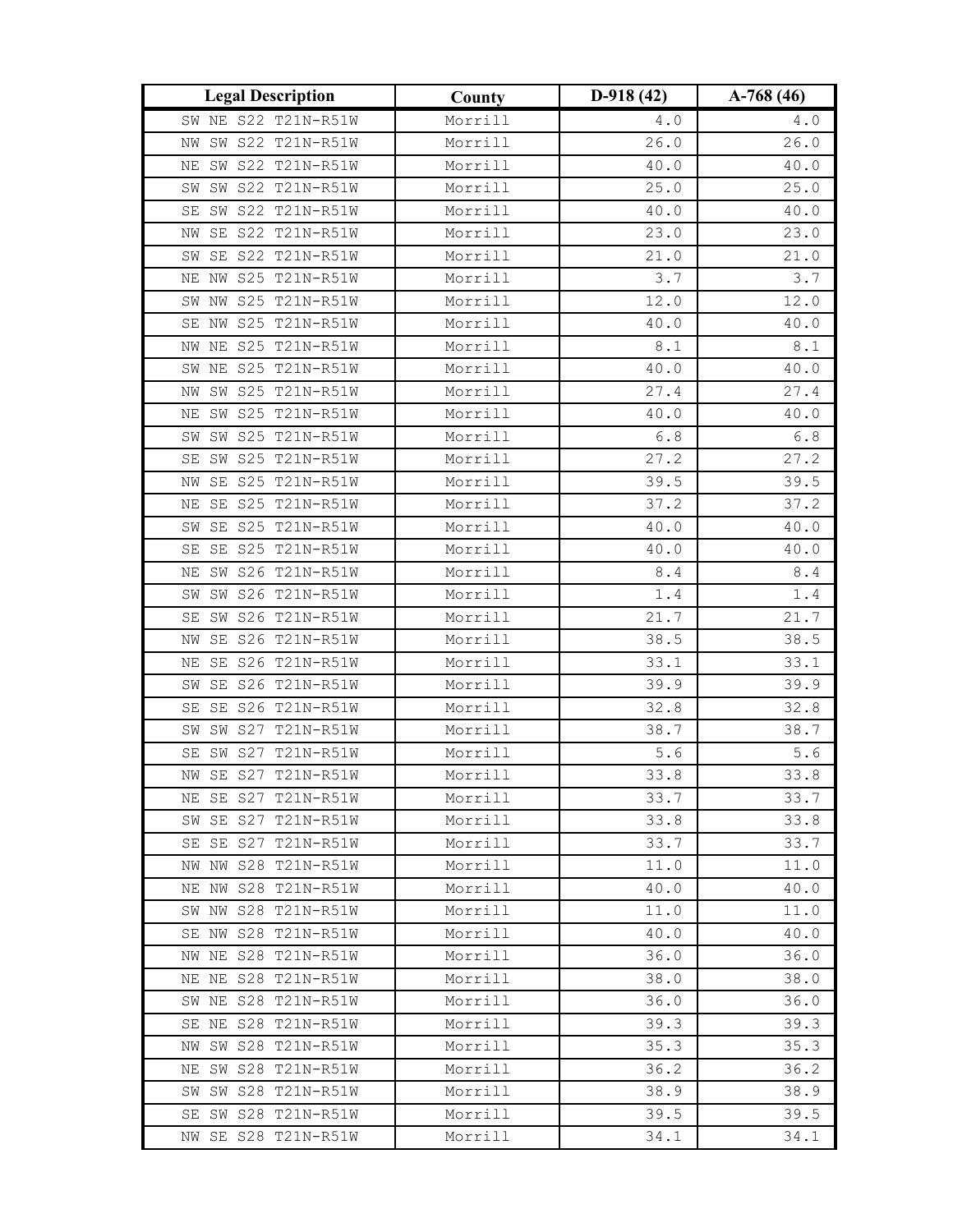| <b>Legal Description</b>                   | County  | $D-918(42)$ | $A-768(46)$ |
|--------------------------------------------|---------|-------------|-------------|
| NE SE S28 T21N-R51W                        | Morrill | 28.9        | 28.9        |
| SE S28 T21N-R51W<br>SW                     | Morrill | 37.2        | 37.2        |
| SE S28 T21N-R51W<br>SE                     | Morrill | 35.8        | 35.8        |
| NW S29 T21N-R51W<br>ΝW                     | Morrill | 40.0        | 40.0        |
| NE NW S29 T21N-R51W                        | Morrill | 33.3        | 33.3        |
| SW NW S29 T21N-R51W                        | Morrill | 34.7        | 34.7        |
| NW S29 T21N-R51W<br>SE                     | Morrill | 31.0        | 31.0        |
| NE S29 T21N-R51W<br>NW                     | Morrill | 33.8        | 33.8        |
| NE S29 T21N-R51W<br>ΝE                     | Morrill | 24.0        | 24.0        |
| SW S29 T21N-R51W<br>ΝW                     | Morrill | 38.5        | 38.5        |
| NE SW S29 T21N-R51W                        | Morrill | 38.9        | 38.9        |
| SW S29 T21N-R51W<br>SW                     | Morrill | 39.3        | 39.3        |
| SW S29 T21N-R51W<br>SE                     | Morrill | 32.5        | 32.5        |
| NW S30 T21N-R51W<br>ΝW                     | Morrill | 40.0        | 40.0        |
| S30 T21N-R51W<br>ΝE<br>ΝW                  | Morrill | 40.0        | 40.0        |
| SW NW S30 T21N-R51W                        | Morrill | 40.0        | 40.0        |
| SE NW S30 T21N-R51W                        | Morrill | 40.0        | 40.0        |
| NW NE S30 T21N-R51W                        | Morrill | 36.8        | 36.8        |
| NE NE S30 T21N-R51W                        | Morrill | 40.0        | 40.0        |
| S30 T21N-R51W<br>ΝE<br>SW                  | Morrill | 40.0        | 40.0        |
| S30 T21N-R51W<br>SE NE                     | Morrill | 40.0        | 40.0        |
| SW S30 T21N-R51W<br>ΝW                     | Morrill | 40.6        | 40.6        |
| SW S30 T21N-R51W<br>ΝE                     | Morrill | 32.0        | 32.0        |
| SW S30 T21N-R51W<br>SW                     | Morrill | 40.6        | 40.6        |
| SW S30 T21N-R51W<br>SE                     | Morrill | 39.6        | 39.6        |
| SE<br>S30 T21N-R51W<br>ΝW                  | Morrill | 40.0        | 40.0        |
| SE S30 T21N-R51W<br>ΝE                     | Morrill | 35.0        | 35.0        |
| SE S30 T21N-R51W<br>SW                     | Morrill | 40.0        | 40.0        |
| $\operatorname{SE}$<br>S30 T21N-R51W<br>SE | Morrill | 40.0        | 40.0        |
| NW NW S31 T21N-R51W                        | Morrill | 40.0        | 40.0        |
| NE NW S31 T21N-R51W                        | Morrill | 40.0        | 40.0        |
| SW NW S31 T21N-R51W                        | Morrill | 40.5        | 40.5        |
| SE NW S31 T21N-R51W                        | Morrill | 40.0        | 40.0        |
| NW NE S31 T21N-R51W                        | Morrill | 36.8        | 36.8        |
| NE NE S31 T21N-R51W                        | Morrill | 28.1        | 28.1        |
| SW NE S31 T21N-R51W                        | Morrill | 34.1        | 34.1        |
| SE NE S31 T21N-R51W                        | Morrill | 13.2        | 13.2        |
| NW SW S31 T21N-R51W                        | Morrill | 39.4        | 39.4        |
| NE SW S31 T21N-R51W                        | Morrill | 40.0        | 40.0        |
| SW SW S31 T21N-R51W                        | Morrill | 40.0        | 40.0        |
| SE SW S31 T21N-R51W                        | Morrill | 40.0        | 40.0        |
| NW SE S31 T21N-R51W                        | Morrill | 39.8        | 39.8        |
| NE SE S31 T21N-R51W                        | Morrill | 26.7        | 26.7        |
| SW SE S31 T21N-R51W                        | Morrill | 40.0        | 40.0        |
| SE SE S31 T21N-R51W                        | Morrill | 40.0        | 40.0        |
| NW NW S32 T21N-R51W                        | Morrill | 13.7        | 13.7        |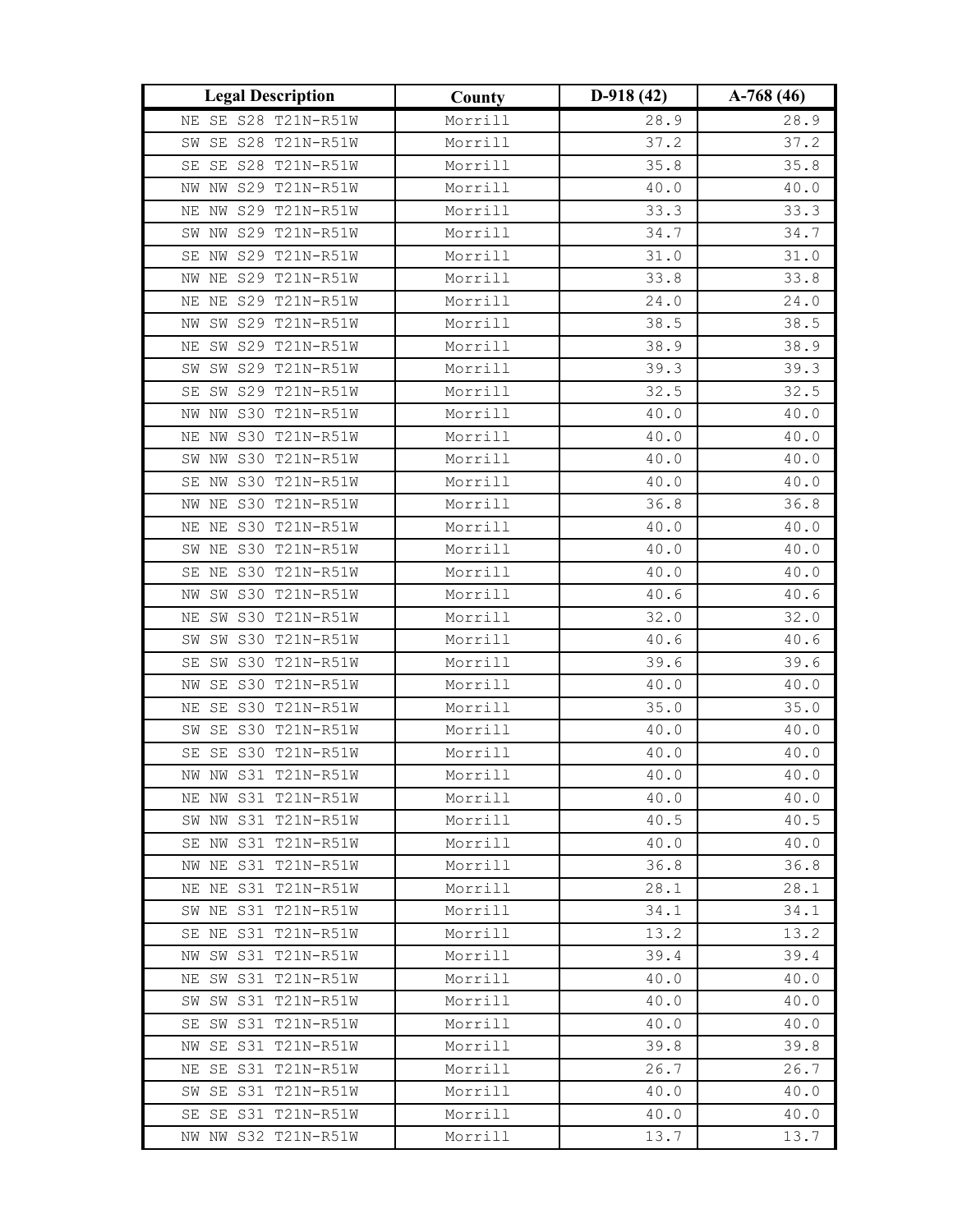| <b>Legal Description</b>                   | County             | $D-918(42)$  | $A-768(46)$  |  |
|--------------------------------------------|--------------------|--------------|--------------|--|
| NE NW S32 T21N-R51W                        | Morrill            | 28.0         | 28.0         |  |
| SW S32 T21N-R51W<br>SW                     | Morrill            | 13.1         | 13.1         |  |
| SE S32 T21N-R51W<br>ΝE                     | Morrill            | 20.2         | 20.2         |  |
| SE SE S32 T21N-R51W                        | Morrill            | $3.0$        | 3.0          |  |
| NW NW S33 T21N-R51W                        | Morrill            | 37.0         | 37.0         |  |
| S33 T21N-R51W<br>ΝW<br>ΝE                  | Morrill            | 40.0         | 40.0         |  |
| SW NW S33 T21N-R51W                        | Morrill            | 38.3         | 38.3         |  |
| SE NW S33 T21N-R51W                        | Morrill            | 40.0         | 40.0         |  |
| NW NE S33 T21N-R51W                        | Morrill            | 40.0         | 40.0         |  |
| NE NE S33 T21N-R51W                        | Morrill            | 40.0         | 40.0         |  |
| SW NE S33 T21N-R51W                        | Morrill            | 40.0         | 40.0         |  |
| SE NE S33 T21N-R51W                        | Morrill            | 40.0         | 40.0         |  |
| SW S33 T21N-R51W<br>ΝW                     | Morrill            | 40.0         | 40.0         |  |
| SW S33 T21N-R51W<br>ΝE                     | Morrill            | 40.0         | 40.0         |  |
| SW S33 T21N-R51W<br>SW                     | Morrill            | 32.7         | 32.7         |  |
| SW S33 T21N-R51W<br>SE                     | Morrill            | 38.3         | 38.3         |  |
| SE S33 T21N-R51W<br>NW                     | Morrill            | 39.8         | 39.8         |  |
| SE S33 T21N-R51W<br>ΝE                     | Morrill            | 40.0         | 40.0         |  |
| SE S33 T21N-R51W<br>SW                     | Morrill            | 40.0         | 40.0         |  |
| SE S33 T21N-R51W<br>SE                     | Morrill            | $40.0\,$     | 40.0         |  |
| NW S34 T21N-R51W<br>NW                     | Morrill            | 37.1         | 37.1         |  |
| NW S34 T21N-R51W<br>ΝE                     | Morrill            | 37.1         | 37.1         |  |
| SW NW S34 T21N-R51W                        | Morrill            | 37.2         | 37.2         |  |
| SE NW S34 T21N-R51W                        | Morrill            | 37.2         | 37.2         |  |
| S34 T21N-R51W<br>ΝE<br>ΝW                  | Morrill            | 18.9         | 18.9         |  |
| NE NE S34 T21N-R51W                        | Morrill            | 36.7         | 36.7         |  |
| S34 T21N-R51W<br>ΝE<br>SW                  | Morrill            | 40.0         | 40.0         |  |
| SE NE S34 T21N-R51W                        | Morrill            | 38.8         | 38.8         |  |
| SW S34 T21N-R51W<br>ΝW                     | Morrill            | 40.0         | 40.0         |  |
| NE SW S34 T21N-R51W                        | Morrill            | 39.3         | 39.3         |  |
| SW SW S34 T21N-R51W                        | Morrill            | 31.0         | 31.0         |  |
| SE SW S34 T21N-R51W                        | Morrill            | 32.2         | 32.2         |  |
| NW SE S34 T21N-R51W                        | Morrill            | 38.7         | 38.7         |  |
| NE SE S34 T21N-R51W                        | Morrill            | 39.9         | 39.9         |  |
| SW SE S34 T21N-R51W<br>SE SE S34 T21N-R51W | Morrill            | 38.6<br>40.0 | 38.6         |  |
| NW NW S35 T21N-R51W                        | Morrill<br>Morrill | 40.0         | 40.0<br>40.0 |  |
| NE NW S35 T21N-R51W                        | Morrill            | 40.0         | 40.0         |  |
| SW NW S35 T21N-R51W                        | Morrill            | 40.0         | 40.0         |  |
| SE NW S35 T21N-R51W                        | Morrill            | 40.0         | 40.0         |  |
| NW NE S35 T21N-R51W                        | Morrill            | 40.0         | 40.0         |  |
| NE NE S35 T21N-R51W                        | Morrill            | 40.0         | 40.0         |  |
| SW NE S35 T21N-R51W                        | Morrill            | 33.0         | 33.0         |  |
| SE NE S35 T21N-R51W                        | Morrill            | 40.0         | 40.0         |  |
| NE SW S35 T21N-R51W                        | Morrill            | 32.0         | 32.0         |  |
| SE SW S35 T21N-R51W                        | Morrill            | 34.0         | 34.0         |  |
|                                            |                    |              |              |  |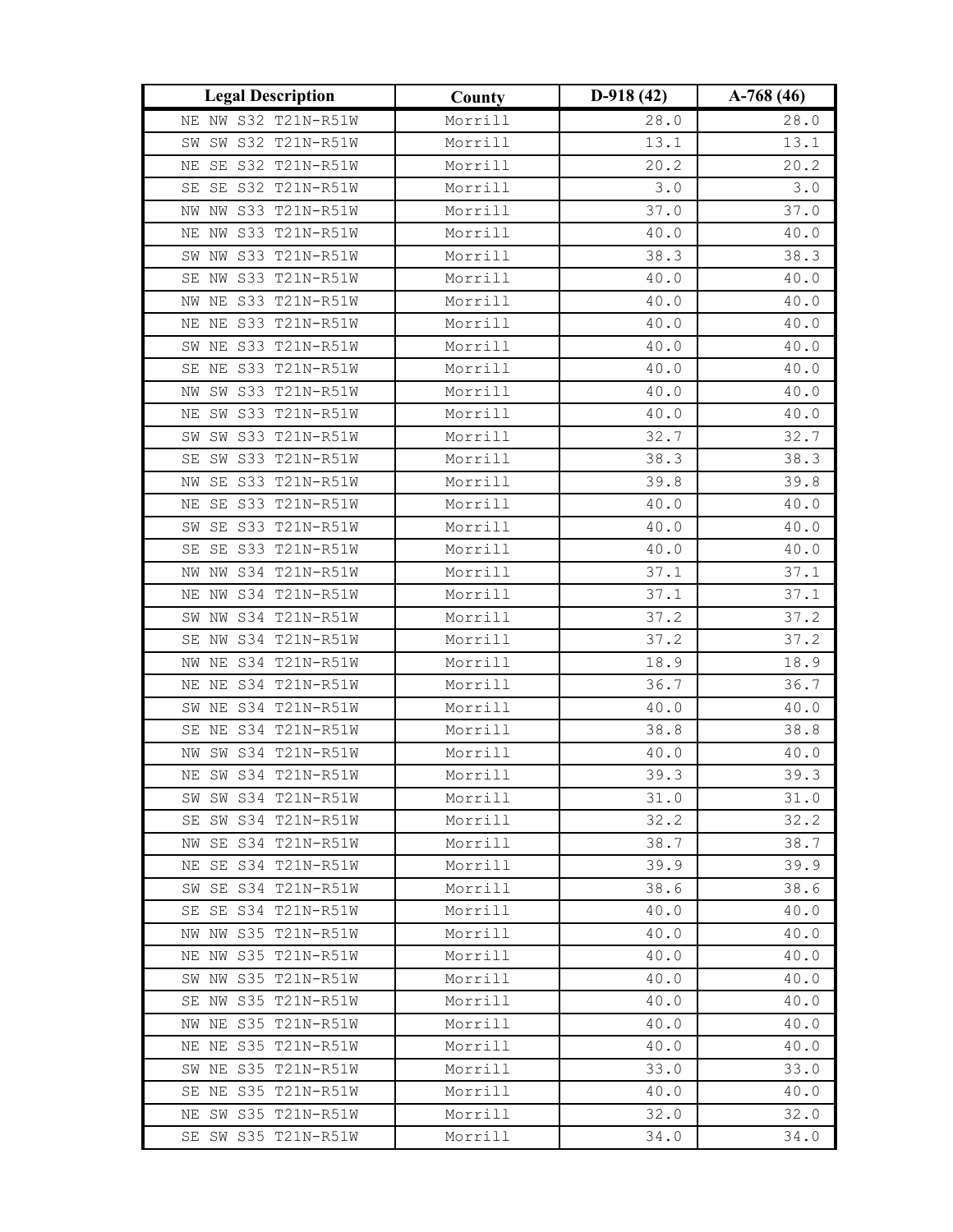| <b>Legal Description</b> |               | County  | $D-918(42)$ | $A-768(46)$                                   |  |
|--------------------------|---------------|---------|-------------|-----------------------------------------------|--|
| NW SE S35 T21N-R51W      |               | Morrill | 33.0        | 33.0                                          |  |
| SE S35 T21N-R51W<br>ΝE   |               | Morrill | 29.6        | 29.6                                          |  |
| SE S35 T21N-R51W<br>SW   |               | Morrill | 33.0        | 33.0                                          |  |
| SE S35 T21N-R51W<br>SE   |               | Morrill | 19.1        | 19.1                                          |  |
| NW S36 T21N-R51W<br>NW   |               | Morrill | 33.4        | 33.4                                          |  |
| ΝW<br>ΝE                 | S36 T21N-R51W | Morrill | 9.6         | 9.6                                           |  |
| SW NW S36 T21N-R51W      |               | Morrill | 39.5        | 39.5                                          |  |
| NW S36 T21N-R51W<br>SE   |               | Morrill | 40.0        | 40.0                                          |  |
| NW NE S36 T21N-R51W      |               | Morrill | 40.0        | 40.0                                          |  |
| NE NE S36 T21N-R51W      |               | Morrill | 40.0        | 40.0                                          |  |
| SW NE S36 T21N-R51W      |               | Morrill | 40.0        | 40.0                                          |  |
| NE S36 T21N-R51W<br>SE   |               | Morrill | 40.0        | 40.0                                          |  |
| SW S36 T21N-R51W<br>ΝW   |               | Morrill | 12.0        | 12.0                                          |  |
| SW S36 T21N-R51W<br>ΝE   |               | Morrill | 33.4        | 33.4                                          |  |
| SW S36 T21N-R51W<br>SE   |               | Morrill | $8.4\,$     | $8.4\,$                                       |  |
| SE S36 T21N-R51W<br>NW   |               | Morrill | $40.0\,$    | 40.0                                          |  |
| SE S36 T21N-R51W<br>ΝE   |               | Morrill | 40.0        | 40.0                                          |  |
| SE S36 T21N-R51W<br>SW   |               | Morrill | 40.0        | 40.0                                          |  |
| SE SE S36 T21N-R51W      |               | Morrill | 34.7        | 34.7                                          |  |
| <b>T20N-R52W</b>         |               |         |             |                                               |  |
| NW NW S01 T20N-R52W      |               | Morrill | 41.9        | 41.9                                          |  |
| NE NW S01 T20N-R52W      |               | Morrill | 48.0        | 48.0                                          |  |
| SE NW S01 T20N-R52W      |               | Morrill | 4.2         | $4\,\raisebox{1pt}{\text{\circle*{1.5}}\,} 2$ |  |
| NW NE                    | S01 T20N-R52W | Morrill | 32.5        | 32.5                                          |  |
| NΕ<br>ΝE                 | S01 T20N-R52W | Morrill | 1.6         | 1.6                                           |  |
| SW<br>ΝE                 | S01 T20N-R52W | Morrill | 37.8        | 37.8                                          |  |
| SE<br>ΝE                 | S01 T20N-R52W | Morrill | 12.8        | 12.8                                          |  |
| SE S01 T20N-R52W<br>NW   |               | Morrill | 10.7        | 10.7                                          |  |
| SE S01 T20N-R52W<br>ΝE   |               | Morrill | 12.9        | 12.9                                          |  |
| NW NE S02 T20N-R52W      |               | Morrill | 22.8        | 22.8                                          |  |
| NE NE S02 T20N-R52W      |               | Morrill | 29.4        | 29.4                                          |  |
| <b>T20N-R51W</b>         |               |         |             |                                               |  |
| NW NW S02 T20N-R51W      |               | Morrill | 36.5        | 36.5                                          |  |
| NE NW S02 T20N-R51W      |               | Morrill | 38.6        | 38.6                                          |  |
| SE NW SO2 T20N-R51W      |               | Morrill | 29.5        | 29.5                                          |  |
| NW SW S02 T20N-R51W      |               | Morrill | 15.0        | 15.0                                          |  |
| SW SW S02 T20N-R51W      |               | Morrill | 15.2        | 15.2                                          |  |
| NW NW S03 T20N-R51W      |               | Morrill | 45.3        | 45.3                                          |  |
| NE NW S03 T20N-R51W      |               | Morrill | 17.0        | 17.0                                          |  |
| SW NW S03 T20N-R51W      |               | Morrill | 39.6        | 39.6                                          |  |
| SE NW S03 T20N-R51W      |               | Morrill | 38.1        | 38.1                                          |  |
| NW NE S03 T20N-R51W      |               | Morrill | 20.1        | 20.1                                          |  |
| NE NE S03 T20N-R51W      |               | Morrill | 39.5        | 39.5                                          |  |
| SW NE S03 T20N-R51W      |               | Morrill | 29.7        | 29.7                                          |  |
| SE NE S03 T20N-R51W      |               | Morrill | 7.5         | 7.5                                           |  |
| NW SW S03 T20N-R51W      |               | Morrill | 39.5        | 39.5                                          |  |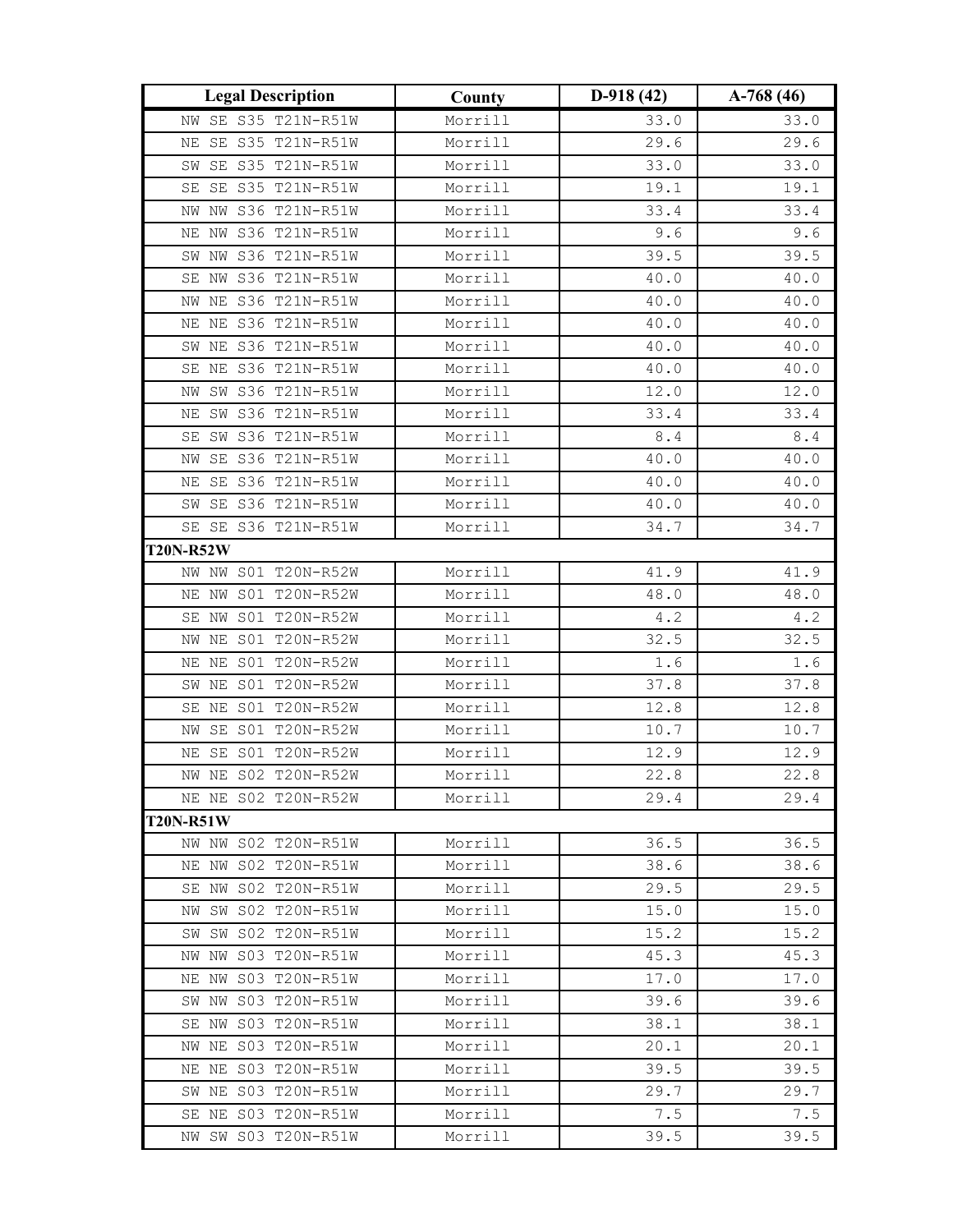| <b>Legal Description</b>  | County  | $D-918(42)$ | $A-768(46)$ |  |
|---------------------------|---------|-------------|-------------|--|
| NE SW S03 T20N-R51W       | Morrill | 39.8        | 39.8        |  |
| SW S03 T20N-R51W<br>SW    | Morrill | 39.3        | 39.3        |  |
| SW S03 T20N-R51W<br>SE    | Morrill | 40.0        | 40.0        |  |
| SE S03 T20N-R51W<br>ΝW    | Morrill | 39.6        | 39.6        |  |
| SE S03 T20N-R51W<br>ΝE    | Morrill | 40.0        | 40.0        |  |
| SE S03 T20N-R51W<br>SW    | Morrill | 41.6        | 41.6        |  |
| SE S03 T20N-R51W<br>SE    | Morrill | 40.0        | 40.0        |  |
| NW S04 T20N-R51W<br>ΝW    | Morrill | 43.0        | 43.0        |  |
| NW S04 T20N-R51W<br>ΝE    | Morrill | 46.9        | 46.9        |  |
| SW NW S04 T20N-R51W       | Morrill | 40.0        | 40.0        |  |
| SE NW S04 T20N-R51W       | Morrill | 40.0        | 40.0        |  |
| NW NE S04 T20N-R51W       | Morrill | 46.4        | 46.4        |  |
| S04 T20N-R51W<br>ΝE<br>ΝE | Morrill | 42.8        | 42.8        |  |
| NE S04 T20N-R51W<br>SW    | Morrill | 38.3        | 38.3        |  |
| SE NE S04 T20N-R51W       | Morrill | 36.4        | 36.4        |  |
| SW S04 T20N-R51W<br>ΝW    | Morrill | 40.0        | 40.0        |  |
| SW S04 T20N-R51W<br>ΝE    | Morrill | 39.0        | 39.0        |  |
| SW S04 T20N-R51W<br>SW    | Morrill | 40.0        | 40.0        |  |
| SW S04 T20N-R51W<br>SE    | Morrill | 39.0        | 39.0        |  |
| SE S04 T20N-R51W<br>ΝW    | Morrill | 39.5        | 39.5        |  |
| SE S04 T20N-R51W<br>ΝE    | Morrill | 39.7        | 39.7        |  |
| SE S04 T20N-R51W<br>SW    | Morrill | 40.0        | 40.0        |  |
| SE SE S04 T20N-R51W       | Morrill | 39.7        | 39.7        |  |
| NW NW S05 T20N-R51W       | Morrill | 37.4        | 37.4        |  |
| S05 T20N-R51W<br>ΝW<br>ΝE | Morrill | 46.3        | 46.3        |  |
| S05 T20N-R51W<br>SW NW    | Morrill | 35.7        | 35.7        |  |
| S05 T20N-R51W<br>SE<br>ΝW | Morrill | 40.0        | 40.0        |  |
| NE S05 T20N-R51W<br>NW    | Morrill | 45.3        | 45.3        |  |
| NE NE S05 T20N-R51W       | Morrill | 46.8        | 46.8        |  |
| SW NE S05 T20N-R51W       | Morrill | 40.0        | 40.0        |  |
| SE NE S05 T20N-R51W       | Morrill | 40.0        | 40.0        |  |
| NW SW S05 T20N-R51W       | Morrill | 40.0        | 40.0        |  |
| NE SW S05 T20N-R51W       | Morrill | 40.0        | 40.0        |  |
| SW S05 T20N-R51W<br>SW    | Morrill | 38.8        | 38.8        |  |
| SE SW S05 T20N-R51W       | Morrill | 40.0        | 40.0        |  |
| NW SE S05 T20N-R51W       | Morrill | 39.8        | 39.8        |  |
| NE SE S05 T20N-R51W       | Morrill | 40.0        | 40.0        |  |
| SW SE S05 T20N-R51W       | Morrill | 40.0        | 40.0        |  |
| SE SE S05 T20N-R51W       | Morrill | 34.6        | 34.6        |  |
| SE SE S06 T20N-R51W       | Morrill | 0.4         | 0.4         |  |
| NW NW S08 T20N-R51W       | Morrill | $1.0\,$     | $1.0$       |  |
| NE NE S08 T20N-R51W       | Morrill | 0.7         | 0.7         |  |
| NW NW S09 T20N-R51W       | Morrill | 33.7        | 33.7        |  |
| NE NW S09 T20N-R51W       | Morrill | 39.7        | 39.7        |  |
| SE NW S09 T20N-R51W       | Morrill | 3.7         | 3.7         |  |
| NW NE S09 T20N-R51W       | Morrill | 20.6        | 20.6        |  |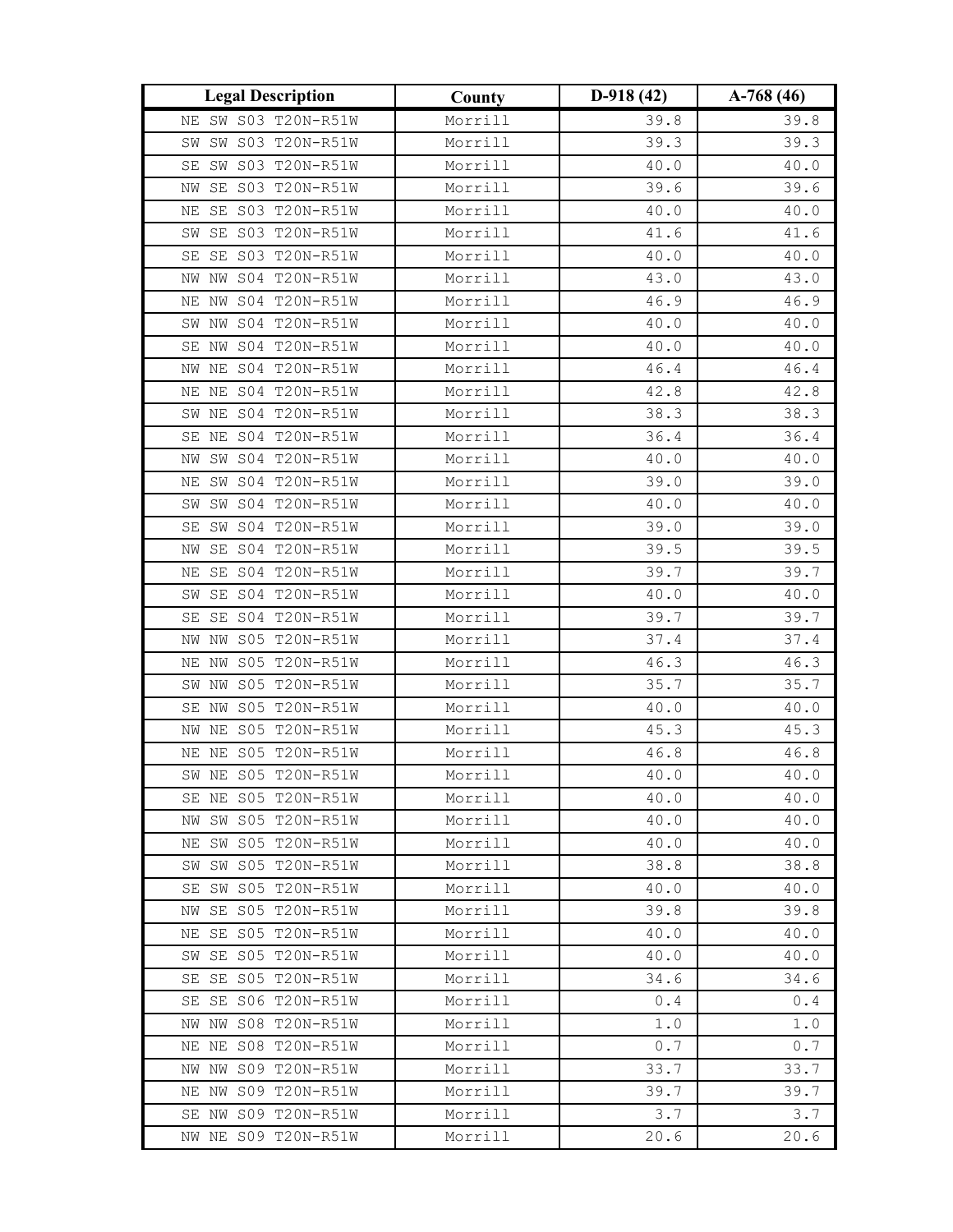| <b>Legal Description</b> | County  | $D-918(42)$ | $A-768(46)$ |
|--------------------------|---------|-------------|-------------|
| NE NE S09 T20N-R51W      | Morrill | 29.5        | 29.5        |
| S09 T20N-R51W<br>SE NE   | Morrill | 4.3         | 4.3         |
| NW NW S10 T20N-R51W      | Morrill | 38.0        | 38.0        |
| NE NW S10 T20N-R51W      | Morrill | 35.7        | 35.7        |
| S10 T20N-R51W<br>SW NW   | Morrill | 14.8        | 14.8        |
| SE NW S10 T20N-R51W      | Morrill | 7.5         | 7.5         |
| NW NE S10 T20N-R51W      | Morrill | 40.0        | 40.0        |
| S10 T20N-R51W<br>NE NE   | Morrill | 39.5        | 39.5        |
| SW NE S10 T20N-R51W      | Morrill | 20.4        | 20.4        |
| SE NE S10 T20N-R51W      | Morrill | 23.1        | 23.1        |
|                          | Total   | 60,280.4    | 60,280.4    |